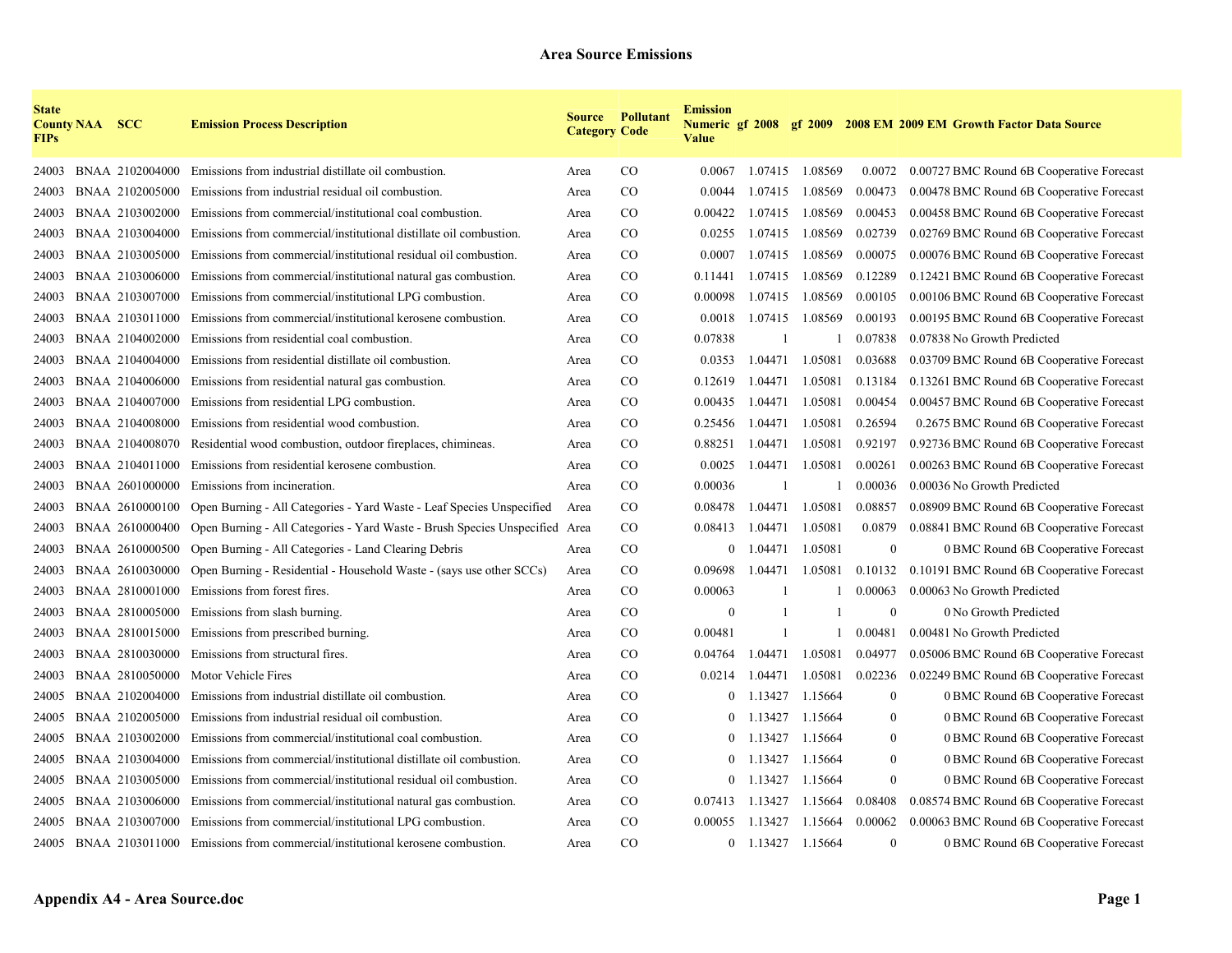| <b>State</b><br><b>FIPs</b> | <b>County NAA SCC</b> |                 | <b>Emission Process Description</b>                                         | <b>Category Code</b> | <b>Source Pollutant</b> | <b>Emission</b><br><b>Value</b> |              |                |                  | Numeric gf 2008 gf 2009 2008 EM 2009 EM Growth Factor Data Source |
|-----------------------------|-----------------------|-----------------|-----------------------------------------------------------------------------|----------------------|-------------------------|---------------------------------|--------------|----------------|------------------|-------------------------------------------------------------------|
| 24005                       |                       | BNAA 2104002000 | Emissions from residential coal combustion.                                 | Area                 | $\rm CO$                | $\mathbf{0}$                    | $\mathbf{1}$ | $\mathbf{1}$   | $\boldsymbol{0}$ | 0 No Growth Predicted                                             |
| 24005                       |                       | BNAA 2104004000 | Emissions from residential distillate oil combustion.                       | Area                 | CO                      | $\mathbf{0}$                    | 1.05104      | 1.05859        | $\boldsymbol{0}$ | 0 BMC Round 6B Cooperative Forecast                               |
| 24005                       |                       | BNAA 2104006000 | Emissions from residential natural gas combustion.                          | Area                 | $\rm CO$                | 0.17953                         | 1.05104      | 1.05859        | 0.18869          | 0.19005 BMC Round 6B Cooperative Forecast                         |
| 24005                       |                       | BNAA 2104007000 | Emissions from residential LPG combustion.                                  | Area                 | $\rm CO$                | 0.00243                         | 1.05104      | 1.05859        | 0.00256          | 0.00258 BMC Round 6B Cooperative Forecast                         |
| 24005                       |                       | BNAA 2104008000 | Emissions from residential wood combustion.                                 | Area                 | <sub>CO</sub>           | 0.28513                         | 1.05104      | 1.05859        | 0.29968          | 0.30183 BMC Round 6B Cooperative Forecast                         |
| 24005                       |                       |                 | BNAA 2104008070 Residential wood combustion, outdoor fireplaces, chimineas. | Area                 | <sub>CO</sub>           | 1.45209                         | 1.05104      | 1.05859        | 1.52621          | 1.53716 BMC Round 6B Cooperative Forecast                         |
| 24005                       |                       | BNAA 2104011000 | Emissions from residential kerosene combustion.                             | Area                 | $\rm CO$                | $\mathbf{0}$                    | 1.05104      | 1.05859        | $\boldsymbol{0}$ | 0 BMC Round 6B Cooperative Forecast                               |
| 24005                       |                       | BNAA 2601000000 | Emissions from incineration.                                                | Area                 | $\rm CO$                | 0.07328                         | 1            |                | 0.07328          | 0.07328 No Growth Predicted                                       |
| 24005                       |                       | BNAA 2610000100 | Open Burning - All Categories - Yard Waste - Leaf Species Unspecified       | Area                 | $\rm CO$                | 0.08966                         | 1.05104      | 1.05859        | 0.09424          | 0.09491 BMC Round 6B Cooperative Forecast                         |
| 24005                       |                       | BNAA 2610000400 | Open Burning - All Categories - Yard Waste - Brush Species Unspecified Area |                      | $\rm CO$                | 0.08942                         | 1.05104      | 1.05859        | 0.09399          | 0.09466 BMC Round 6B Cooperative Forecast                         |
| 24005                       |                       | BNAA 2610000500 | Open Burning - All Categories - Land Clearing Debris                        | Area                 | $\rm CO$                | $\mathbf{0}$                    | 1.05104      | 1.05859        | $\boldsymbol{0}$ | 0 BMC Round 6B Cooperative Forecast                               |
| 24005                       |                       | BNAA 2610030000 | Open Burning - Residential - Household Waste - (says use other SCCs)        | Area                 | $\rm CO$                | 0.19514                         | 1.05104      | 1.05859        | 0.2051           | 0.20657 BMC Round 6B Cooperative Forecast                         |
| 24005                       |                       | BNAA 2810001000 | Emissions from forest fires.                                                | Area                 | $\rm CO$                | 0.03861                         |              |                | 0.03861          | 0.03861 No Growth Predicted                                       |
| 24005                       |                       | BNAA 2810005000 | Emissions from slash burning.                                               | Area                 | $\rm CO$                | $\theta$                        | -1           |                | $\mathbf{0}$     | 0 No Growth Predicted                                             |
| 24005                       |                       | BNAA 2810015000 | Emissions from prescribed burning.                                          | Area                 | $_{\rm CO}$             | 0.12886                         | 1            |                | 0.12886          | 0.12886 No Growth Predicted                                       |
| 24005                       |                       | BNAA 2810030000 | Emissions from structural fires.                                            | Area                 | $\rm CO$                | 0.06153                         | 1.05104      | 1.05859        | 0.06467          | 0.06514 BMC Round 6B Cooperative Forecast                         |
| 24005                       |                       | BNAA 2810050000 | Motor Vehicle Fires                                                         | Area                 | $\rm CO$                | 0.0255                          | 1.05104      | 1.05859        | 0.0268           | 0.02699 BMC Round 6B Cooperative Forecast                         |
| 24013                       |                       | BNAA 2102004000 | Emissions from industrial distillate oil combustion.                        | Area                 | $\rm CO$                | 0.0048                          | 1.09093      | 1.10297        | 0.00524          | 0.00529 BMC Round 6B Cooperative Forecast                         |
| 24013                       |                       | BNAA 2102005000 | Emissions from industrial residual oil combustion.                          | Area                 | $\rm CO$                | 0.0032                          | 1.09093      | 1.10297        | 0.00349          | 0.00353 BMC Round 6B Cooperative Forecast                         |
| 24013                       |                       | BNAA 2103002000 | Emissions from commercial/institutional coal combustion.                    | Area                 | $\rm CO$                | 0.00489                         | 1.09093      | 1.10297        | 0.00534          | 0.00539 BMC Round 6B Cooperative Forecast                         |
| 24013                       |                       | BNAA 2103004000 | Emissions from commercial/institutional distillate oil combustion.          | Area                 | $_{\rm CO}$             | 0.0183                          | 1.09093      | 1.10297        | 0.01996          | 0.02018 BMC Round 6B Cooperative Forecast                         |
| 24013                       |                       | BNAA 2103005000 | Emissions from commercial/institutional residual oil combustion.            | Area                 | $\rm CO$                | 0.0005                          | 1.09093      | 1.10297        | 0.00055          | 0.00055 BMC Round 6B Cooperative Forecast                         |
| 24013                       |                       | BNAA 2103006000 | Emissions from commercial/institutional natural gas combustion.             | Area                 | $\rm CO$                | 0.02672                         | 1.09093      | 1.10297        | 0.02915          | 0.02948 BMC Round 6B Cooperative Forecast                         |
| 24013                       |                       | BNAA 2103007000 | Emissions from commercial/institutional LPG combustion.                     | Area                 | $\rm CO$                | 0.00041                         | 1.09093      | 1.10297        | 0.00045          | 0.00045 BMC Round 6B Cooperative Forecast                         |
| 24013                       |                       | BNAA 2103011000 | Emissions from commercial/institutional kerosene combustion.                | Area                 | $_{\rm CO}$             | 0.0013                          | 1.09093      | 1.10297        | 0.00142          | 0.00143 BMC Round 6B Cooperative Forecast                         |
| 24013                       |                       | BNAA 2104002000 | Emissions from residential coal combustion.                                 | Area                 | $_{\rm CO}$             | 0.00251                         | -1           | -1             | 0.00251          | 0.00251 No Growth Predicted                                       |
| 24013                       |                       | BNAA 2104004000 | Emissions from residential distillate oil combustion.                       | Area                 | CO                      | 0.0253                          | 1.10914      | 1.12203        | 0.02806          | 0.02839 BMC Round 6B Cooperative Forecast                         |
| 24013                       |                       | BNAA 2104006000 | Emissions from residential natural gas combustion.                          | Area                 | $\rm CO$                | 0.02105                         | 1.10914      | 1.12203        | 0.02335          | 0.02362 BMC Round 6B Cooperative Forecast                         |
| 24013                       |                       | BNAA 2104007000 | Emissions from residential LPG combustion.                                  | Area                 | $\rm CO$                | 0.00183                         | 1.10914      | 1.12203        | 0.00203          | 0.00205 BMC Round 6B Cooperative Forecast                         |
| 24013                       |                       | BNAA 2104008000 | Emissions from residential wood combustion.                                 | Area                 | $\rm CO$                | 0.37664                         | 1.10914      | 1.12203        | 0.41775          | 0.4226 BMC Round 6B Cooperative Forecast                          |
| 24013                       |                       |                 | BNAA 2104008070 Residential wood combustion, outdoor fireplaces, chimineas. | Area                 | $_{\rm CO}$             | 0.34819                         | 1.10914      | 1.12203        | 0.38619          | 0.39067 BMC Round 6B Cooperative Forecast                         |
| 24013                       |                       |                 | BNAA 2104011000 Emissions from residential kerosene combustion.             | Area                 | $\rm CO$                | 0.0018                          | 1.10914      | 1.12203        | 0.002            | 0.00202 BMC Round 6B Cooperative Forecast                         |
|                             |                       |                 | 24013 BNAA 2601000000 Emissions from incineration.                          | Area                 | CO                      | $\Omega$                        |              | $\overline{1}$ | $\mathbf{0}$     | 0 No Growth Predicted                                             |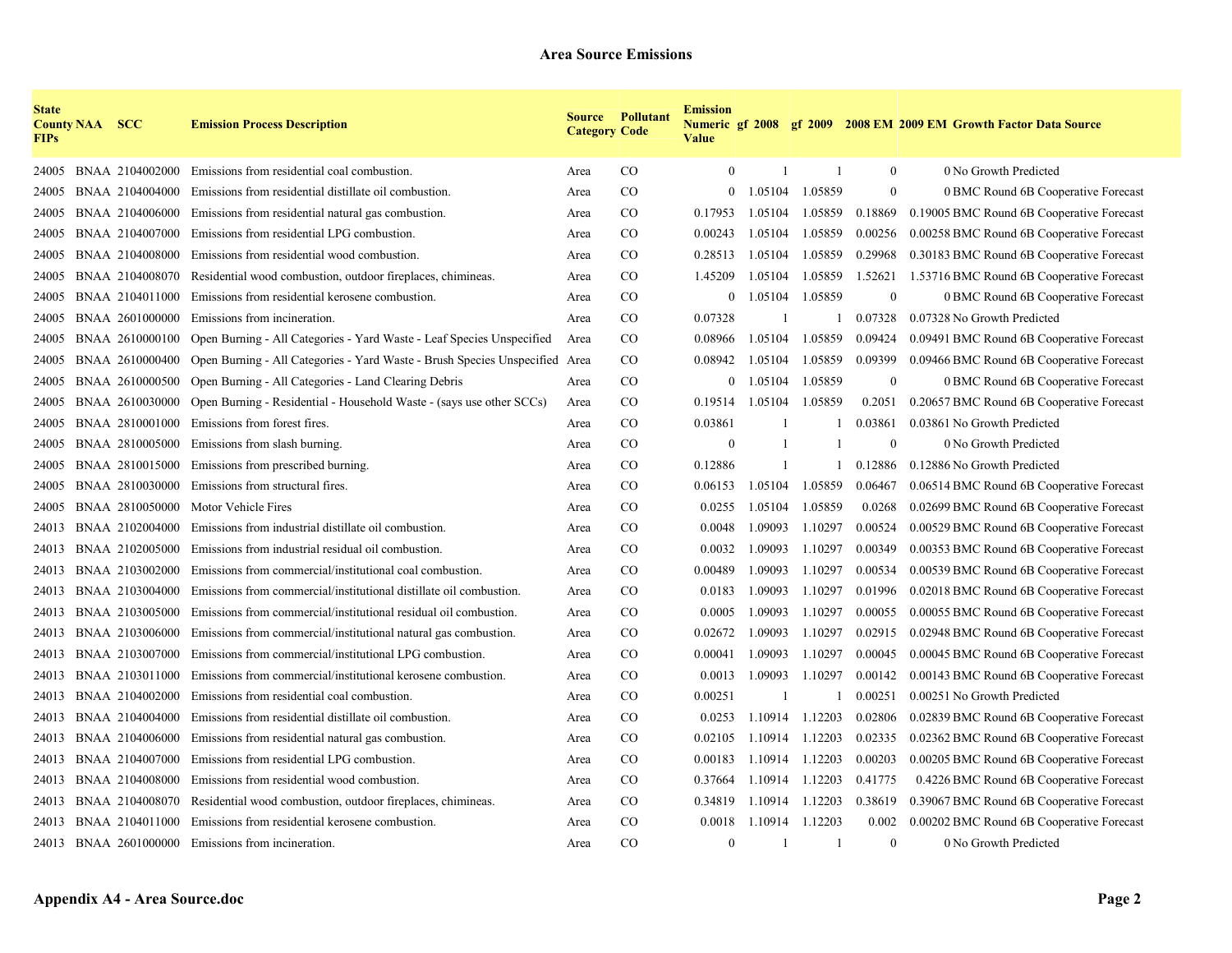| <b>State</b><br><b>FIPs</b> | <b>County NAA SCC</b> |                 | <b>Emission Process Description</b>                                         | <b>Category Code</b> | <b>Source Pollutant</b> | <b>Emission</b><br><b>Value</b> |         |         |                 | Numeric gf 2008 gf 2009 2008 EM 2009 EM Growth Factor Data Source |
|-----------------------------|-----------------------|-----------------|-----------------------------------------------------------------------------|----------------------|-------------------------|---------------------------------|---------|---------|-----------------|-------------------------------------------------------------------|
| 24013                       |                       | BNAA 2610000100 | Open Burning - All Categories - Yard Waste - Leaf Species Unspecified       | Area                 | $_{\rm CO}$             | 0.00406                         | 1.10914 | 1.12203 | 0.0045          | 0.00455 BMC Round 6B Cooperative Forecast                         |
| 24013                       |                       | BNAA 2610000400 | Open Burning - All Categories - Yard Waste - Brush Species Unspecified Area |                      | $\rm CO$                | 0.00465                         | 1.10914 | 1.12203 | 0.00516         | 0.00522 BMC Round 6B Cooperative Forecast                         |
| 24013                       |                       | BNAA 2610000500 | Open Burning - All Categories - Land Clearing Debris                        | Area                 | $\rm CO$                | $\theta$                        | 1.10914 | 1.12203 | $\overline{0}$  | 0 BMC Round 6B Cooperative Forecast                               |
| 24013                       |                       | BNAA 2610030000 | Open Burning - Residential - Household Waste - (says use other SCCs)        | Area                 | $\rm CO$                | 0.02056                         | 1.10914 | 1.12203 | 0.02281         | 0.02307 BMC Round 6B Cooperative Forecast                         |
| 24013                       |                       | BNAA 2810001000 | Emissions from forest fires.                                                | Area                 | <sub>CO</sub>           | 0.00422                         |         |         | 0.00422         | 0.00422 No Growth Predicted                                       |
| 24013                       |                       | BNAA 2810005000 | Emissions from slash burning.                                               | Area                 | <sub>CO</sub>           | $\theta$                        |         |         | $\overline{0}$  | 0 No Growth Predicted                                             |
| 24013                       |                       | BNAA 2810015000 | Emissions from prescribed burning.                                          | Area                 | $\rm CO$                | $\Omega$                        | -1      | -1      | $\overline{0}$  | 0 No Growth Predicted                                             |
| 24013                       |                       | BNAA 2810030000 | Emissions from structural fires.                                            | Area                 | $\rm CO$                | 0.01843                         | 1.10914 | 1.12203 | 0.02044         | 0.02068 BMC Round 6B Cooperative Forecast                         |
| 24013                       |                       | BNAA 2810050000 | Motor Vehicle Fires                                                         | Area                 | <sub>CO</sub>           | 0.0032                          | 1.10914 | 1.12203 | 0.00355         | 0.00359 BMC Round 6B Cooperative Forecast                         |
| 24025                       |                       | BNAA 2102004000 | Emissions from industrial distillate oil combustion.                        | Area                 | $_{\rm CO}$             | 0.0037                          | 1.14286 | 1.16667 | 0.00423         | 0.00432 BMC Round 6B Cooperative Forecast                         |
| 24025                       |                       | BNAA 2102005000 | Emissions from industrial residual oil combustion.                          | Area                 | $_{\rm CO}$             | 0.0025                          | 1.14286 | 1.16667 | 0.00286         | 0.00292 BMC Round 6B Cooperative Forecast                         |
| 24025                       |                       | BNAA 2103002000 | Emissions from commercial/institutional coal combustion.                    | Area                 | $\rm CO$                | 0.00424                         | 1.14286 | 1.16667 | 0.00485         | 0.00495 BMC Round 6B Cooperative Forecast                         |
| 24025                       |                       | BNAA 2103004000 | Emissions from commercial/institutional distillate oil combustion.          | Area                 | $\rm CO$                | 0.0141                          | 1.14286 | 1.16667 | 0.01611         | 0.01645 BMC Round 6B Cooperative Forecast                         |
| 24025                       |                       | BNAA 2103005000 | Emissions from commercial/institutional residual oil combustion.            | Area                 | $_{\rm CO}$             | 0.0004                          | 1.14286 | 1.16667 | 0.00046         | 0.00047 BMC Round 6B Cooperative Forecast                         |
| 24025                       |                       | BNAA 2103006000 | Emissions from commercial/institutional natural gas combustion.             | Area                 | $_{\rm CO}$             | 0.0492                          | 1.14286 | 1.16667 | 0.05623         | 0.0574 BMC Round 6B Cooperative Forecast                          |
| 24025                       |                       | BNAA 2103007000 | Emissions from commercial/institutional LPG combustion.                     | Area                 | $_{\rm CO}$             | 0.00085                         | 1.14286 | 1.16667 | 0.00097         | 0.00099 BMC Round 6B Cooperative Forecast                         |
| 24025                       |                       | BNAA 2103011000 | Emissions from commercial/institutional kerosene combustion.                | Area                 | $\rm CO$                | 0.001                           | 1.14286 | 1.16667 | 0.00114         | 0.00117 BMC Round 6B Cooperative Forecast                         |
| 24025                       |                       | BNAA 2104002000 | Emissions from residential coal combustion.                                 | Area                 | $\rm CO$                | 0.01784                         |         |         | 0.01784         | 0.01784 No Growth Predicted                                       |
| 24025                       |                       | BNAA 2104004000 | Emissions from residential distillate oil combustion.                       | Area                 | <sub>CO</sub>           | 0.0195                          | 1.09628 | 1.11405 | 0.02138         | 0.02172 BMC Round 6B Cooperative Forecast                         |
| 24025                       |                       | BNAA 2104006000 | Emissions from residential natural gas combustion.                          | Area                 | <sub>CO</sub>           | 0.05281                         | 1.09628 | 1.11405 | 0.0579          | 0.05883 BMC Round 6B Cooperative Forecast                         |
| 24025                       |                       | BNAA 2104007000 | Emissions from residential LPG combustion.                                  | Area                 | $_{\rm CO}$             | 0.00378                         | 1.09628 | 1.11405 | 0.00414         | 0.00421 BMC Round 6B Cooperative Forecast                         |
| 24025                       |                       | BNAA 2104008000 | Emissions from residential wood combustion.                                 | Area                 | $\rm CO$                | 0.22579                         | 1.09628 | 1.11405 | 0.24753         | 0.25154 BMC Round 6B Cooperative Forecast                         |
| 24025                       |                       | BNAA 2104008070 | Residential wood combustion, outdoor fireplaces, chimineas.                 | Area                 | $_{\rm CO}$             | 0.46341                         | 1.09628 | 1.11405 | 0.50802         | 0.51626 BMC Round 6B Cooperative Forecast                         |
| 24025                       |                       | BNAA 2104011000 | Emissions from residential kerosene combustion.                             | Area                 | $\rm CO$                | 0.0014                          | 1.09628 | 1.11405 | 0.00153         | 0.00156 BMC Round 6B Cooperative Forecast                         |
| 24025                       |                       | BNAA 2601000000 | Emissions from incineration.                                                | Area                 | $\rm CO$                | 0.008                           | -1      |         | 0.008           | 0.008 No Growth Predicted                                         |
| 24025                       |                       | BNAA 2610000100 | Open Burning - All Categories - Yard Waste - Leaf Species Unspecified       | Area                 | $_{\rm CO}$             | 0.09919                         | 1.09628 | 1.11405 | 0.10874         | 0.1105 BMC Round 6B Cooperative Forecast                          |
| 24025                       |                       | BNAA 2610000400 | Open Burning - All Categories - Yard Waste - Brush Species Unspecified Area |                      | $\rm CO$                | 0.01074                         | 1.09628 | 1.11405 | 0.01177         | 0.01196 BMC Round 6B Cooperative Forecast                         |
| 24025                       |                       | BNAA 2610000500 | Open Burning - All Categories - Land Clearing Debris                        | Area                 | $_{\rm CO}$             | 2.17                            | 1.09628 | 1.11405 | 2.37892         | 2.4175 BMC Round 6B Cooperative Forecast                          |
| 24025                       |                       | BNAA 2610030000 | Open Burning - Residential - Household Waste - (says use other SCCs)        | Area                 | $\rm CO$                | 0.00033                         | 1.09628 | 1.11405 | 0.00036         | 0.00036 BMC Round 6B Cooperative Forecast                         |
| 24025                       |                       | BNAA 2810001000 | Emissions from forest fires.                                                | Area                 | $\rm CO$                | 0.02996                         |         |         | 0.02996         | 0.02996 No Growth Predicted                                       |
| 24025                       |                       | BNAA 2810005000 | Emissions from slash burning.                                               | Area                 | $_{\rm CO}$             | $\mathbf{0}$                    |         |         | $\overline{0}$  | 0 No Growth Predicted                                             |
| 24025                       |                       | BNAA 2810015000 | Emissions from prescribed burning.                                          | Area                 | $_{\rm CO}$             | 0.00224                         |         |         | 0.00224         | 0.00224 No Growth Predicted                                       |
|                             |                       |                 | 24025 BNAA 2810030000 Emissions from structural fires.                      | Area                 | CO                      | 0.01862                         | 1.09628 |         | 1.11405 0.02041 | 0.02074 BMC Round 6B Cooperative Forecast                         |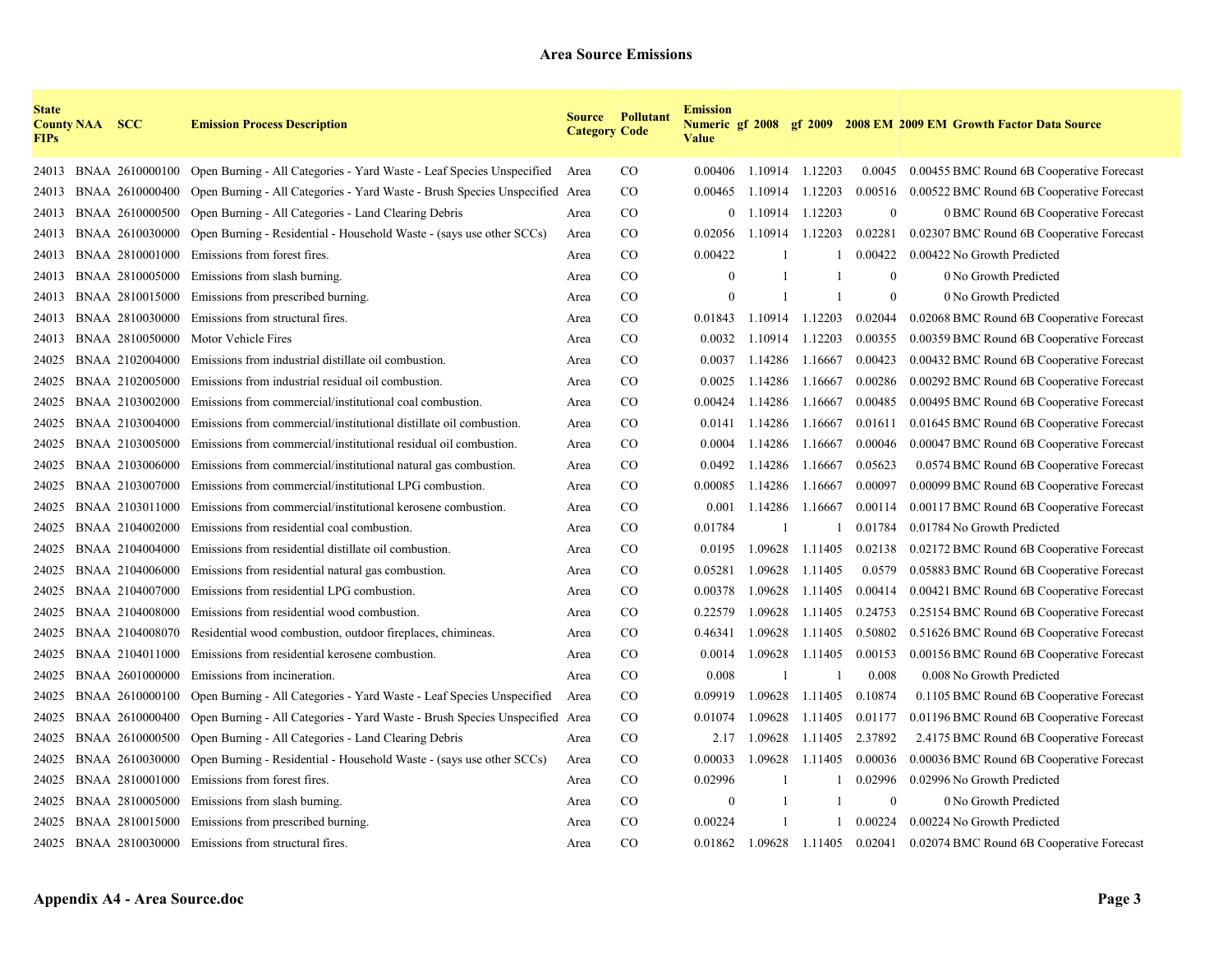| <b>State</b><br><b>FIPs</b> | <b>County NAA SCC</b> |                 | <b>Emission Process Description</b>                                           | <b>Category Code</b> | <b>Source Pollutant</b> | <b>Emission</b><br><b>Value</b> |              |                 |          | Numeric gf 2008 gf 2009 2008 EM 2009 EM Growth Factor Data Source |
|-----------------------------|-----------------------|-----------------|-------------------------------------------------------------------------------|----------------------|-------------------------|---------------------------------|--------------|-----------------|----------|-------------------------------------------------------------------|
| 24025                       |                       | BNAA 2810050000 | Motor Vehicle Fires                                                           | Area                 | CO                      | 0.0055                          |              | 1.09628 1.11405 | 0.00603  | 0.00613 BMC Round 6B Cooperative Forecast                         |
| 24027                       |                       | BNAA 2102004000 | Emissions from industrial distillate oil combustion.                          | Area                 | CO                      | 0.0023                          | 1.02383      | 1.02888         | 0.00235  | 0.00237 BMC Round 6B Cooperative Forecast                         |
| 24027                       |                       | BNAA 2102005000 | Emissions from industrial residual oil combustion.                            | Area                 | CO                      | 0.0016                          | 1.02383      | 1.02888         | 0.00164  | 0.00165 BMC Round 6B Cooperative Forecast                         |
| 24027                       |                       | BNAA 2103002000 | Emissions from commercial/institutional coal combustion.                      | Area                 | $\rm CO$                | 0.00577                         | 1.02383      | 1.02888         | 0.00591  | 0.00593 BMC Round 6B Cooperative Forecast                         |
| 24027                       |                       | BNAA 2103004000 | Emissions from commercial/institutional distillate oil combustion.            | Area                 | $\rm CO$                | 0.009                           | 1.02383      | 1.02888         | 0.00921  | 0.00926 BMC Round 6B Cooperative Forecast                         |
| 24027                       |                       | BNAA 2103005000 | Emissions from commercial/institutional residual oil combustion.              | Area                 | CO.                     | 0.0002                          | 1.02383      | 1.02888         | 0.0002   | 0.00021 BMC Round 6B Cooperative Forecast                         |
| 24027                       |                       | BNAA 2103006000 | Emissions from commercial/institutional natural gas combustion.               | Area                 | $\rm CO$                | 0.09126                         | 1.02383      | 1.02888         | 0.09343  | 0.09389 BMC Round 6B Cooperative Forecast                         |
| 24027                       |                       | BNAA 2103007000 | Emissions from commercial/institutional LPG combustion.                       | Area                 | $\rm CO$                | 0.00056                         | 1.02383      | 1.02888         | 0.00057  | 0.00057 BMC Round 6B Cooperative Forecast                         |
| 24027                       |                       | BNAA 2103011000 | Emissions from commercial/institutional kerosene combustion.                  | Area                 | $\rm CO$                | 0.0006                          | 1.02383      | 1.02888         | 0.00061  | 0.00062 BMC Round 6B Cooperative Forecast                         |
| 24027                       |                       | BNAA 2104002000 | Emissions from residential coal combustion.                                   | Area                 | $\rm CO$                | 6.9E-05                         | $\mathbf{1}$ |                 | 6.9E-05  | 6.9E-05 No Growth Predicted                                       |
| 24027                       |                       | BNAA 2104004000 | Emissions from residential distillate oil combustion.                         | Area                 | $\rm CO$                | 0.0124                          | 1.1002       | 1.11613         | 0.01364  | 0.01384 BMC Round 6B Cooperative Forecast                         |
| 24027                       |                       | BNAA 2104006000 | Emissions from residential natural gas combustion.                            | Area                 | $\rm CO$                | 0.08873                         | 1.1002       | 1.11613         | 0.09762  | 0.09904 BMC Round 6B Cooperative Forecast                         |
| 24027                       |                       | BNAA 2104007000 | Emissions from residential LPG combustion.                                    | Area                 | $\rm CO$                | 0.00248                         | 1.1002       | 1.11613         | 0.00273  | 0.00277 BMC Round 6B Cooperative Forecast                         |
| 24027                       |                       | BNAA 2104008000 | Emissions from residential wood combustion.                                   | Area                 | $\rm CO$                | 0.09199                         | 1.1002       | 1.11613         | 0.10121  | 0.10267 BMC Round 6B Cooperative Forecast                         |
| 24027                       |                       | BNAA 2104008070 | Residential wood combustion, outdoor fireplaces, chimineas.                   | Area                 | $\rm CO$                | 0.46684                         | 1.1002       | 1.11613         | 0.51362  | 0.52106 BMC Round 6B Cooperative Forecast                         |
| 24027                       |                       | BNAA 2104011000 | Emissions from residential kerosene combustion.                               | Area                 | $\rm CO$                | 0.0009                          | 1.1002       | 1.11613         | 0.00099  | 0.001 BMC Round 6B Cooperative Forecast                           |
| 24027                       |                       | BNAA 2601000000 | Emissions from incineration.                                                  | Area                 | CO                      | 8.4E-05                         |              |                 | 8.4E-05  | 8.4E-05 No Growth Predicted                                       |
| 24027                       |                       | BNAA 2610000100 | Open Burning - All Categories - Yard Waste - Leaf Species Unspecified         | Area                 | $\rm CO$                | 0.0462                          | 1.1002       | 1.11613         | 0.05083  | 0.05157 BMC Round 6B Cooperative Forecast                         |
| 24027                       |                       | BNAA 2610000400 | Open Burning - All Categories - Yard Waste - Brush Species Unspecified Area   |                      | $\rm CO$                | 0.04608                         | 1.1002       | 1.11613         | 0.0507   | 0.05143 BMC Round 6B Cooperative Forecast                         |
| 24027                       |                       | BNAA 2610000500 | Open Burning - All Categories - Land Clearing Debris                          | Area                 | $\rm CO$                | 1.78                            | 1.1002       | 1.11613         | 1.95836  | 1.98671 BMC Round 6B Cooperative Forecast                         |
| 24027                       |                       | BNAA 2610030000 | Open Burning - Residential - Household Waste - (says use other SCCs)          | Area                 | CO <sub>1</sub>         | 0.12155                         | 1.1002       | 1.11613         | 0.13373  | 0.13566 BMC Round 6B Cooperative Forecast                         |
| 24027                       |                       | BNAA 2810001000 | Emissions from forest fires.                                                  | Area                 | $\rm CO$                | 0.00422                         | $\mathbf{1}$ |                 | 0.00422  | 0.00422 No Growth Predicted                                       |
| 24027                       |                       | BNAA 2810005000 | Emissions from slash burning.                                                 | Area                 | $\rm CO$                | $\mathbf{0}$                    | $\mathbf{1}$ |                 | $\theta$ | 0 No Growth Predicted                                             |
| 24027                       |                       | BNAA 2810015000 | Emissions from prescribed burning.                                            | Area                 | $\rm CO$                | 0.01186                         | $\mathbf{1}$ |                 | 0.01186  | 0.01186 No Growth Predicted                                       |
| 24027                       |                       | BNAA 2810030000 | Emissions from structural fires.                                              | Area                 | $\rm CO$                | 0.01682                         | 1.1002       | 1.11613         | 0.01851  | 0.01878 BMC Round 6B Cooperative Forecast                         |
| 24027                       |                       | BNAA 2810050000 | Motor Vehicle Fires                                                           | Area                 | CO                      | 0.0056                          | 1.1002       | 1.11613         | 0.00616  | 0.00625 BMC Round 6B Cooperative Forecast                         |
| 24510                       |                       | BNAA 2102004000 | Emissions from industrial distillate oil combustion.                          | Area                 | CO                      | 0.008                           | 1.05332      | 1.06386         | 0.00843  | 0.00851 BMC Round 6B Cooperative Forecast                         |
| 24510                       |                       | BNAA 2102005000 | Emissions from industrial residual oil combustion.                            | Area                 | $\rm CO$                | 0.0053                          | 1.05332      | 1.06386         | 0.00558  | 0.00564 BMC Round 6B Cooperative Forecast                         |
| 24510                       |                       | BNAA 2103002000 | Emissions from commercial/institutional coal combustion.                      | Area                 | $\rm CO$                | 0.00431                         | 1.05332      | 1.06386         | 0.00454  | 0.00459 BMC Round 6B Cooperative Forecast                         |
| 24510                       |                       | BNAA 2103004000 | Emissions from commercial/institutional distillate oil combustion.            | Area                 | $\rm CO$                | 0.0306                          | 1.05332      | 1.06386         | 0.03223  | 0.03255 BMC Round 6B Cooperative Forecast                         |
| 24510                       |                       | BNAA 2103005000 | Emissions from commercial/institutional residual oil combustion.              | Area                 | $\rm CO$                | 0.0008                          | 1.05332      | 1.06386         | 0.00084  | 0.00085 BMC Round 6B Cooperative Forecast                         |
| 24510                       |                       | BNAA 2103006000 | Emissions from commercial/institutional natural gas combustion.               | Area                 | $\rm CO$                | 0.25561                         | 1.05332      | 1.06386         | 0.26924  | 0.27193 BMC Round 6B Cooperative Forecast                         |
|                             |                       |                 | 24510 BNAA 2103007000 Emissions from commercial/institutional LPG combustion. | Area                 | CO                      | 0.00062                         |              | 1.05332 1.06386 | 0.00065  | 0.00066 BMC Round 6B Cooperative Forecast                         |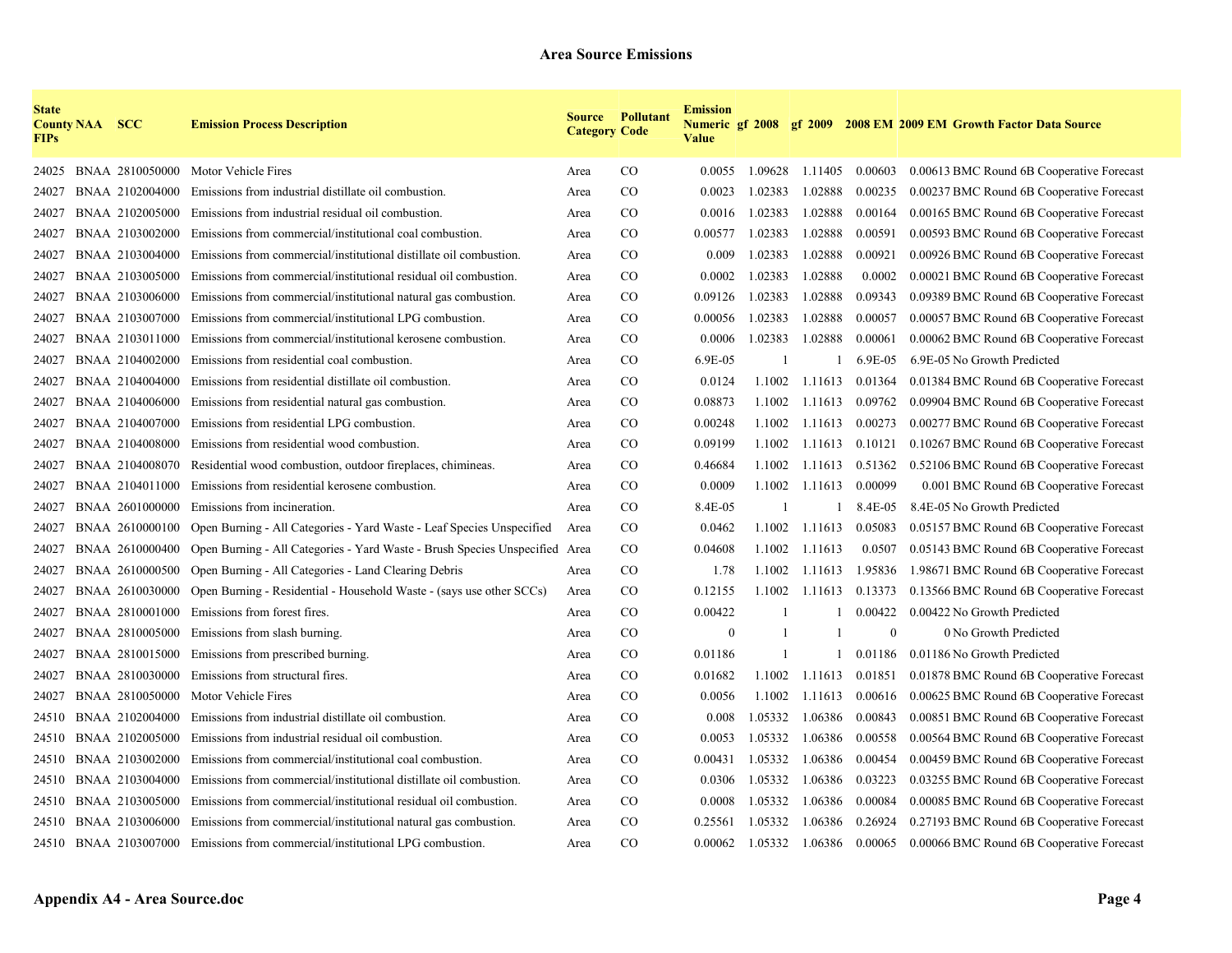| <b>State</b><br><b>County NAA</b><br><b>FIPs</b> | <b>SCC</b>        | <b>Emission Process Description</b>                                                         | <b>Source</b><br><b>Category Code</b> | <b>Pollutant</b> | <b>Emission</b><br>Numeric gf 2008<br><b>Value</b> |        |         |                 | gf 2009 2008 EM 2009 EM Growth Factor Data Source |
|--------------------------------------------------|-------------------|---------------------------------------------------------------------------------------------|---------------------------------------|------------------|----------------------------------------------------|--------|---------|-----------------|---------------------------------------------------|
| 24510                                            | BNAA 2103011000   | Emissions from commercial/institutional kerosene combustion.                                | Area                                  | CO               | 0.0022                                             | .05332 | 1.06386 | 0.00232         | 0.00234 BMC Round 6B Cooperative Forecast         |
| 24510                                            | BNAA 2104002000   | Emissions from residential coal combustion.                                                 | Area                                  | CO               | 0.45725                                            |        |         | 0.45725         | 0.45725 No Growth Predicted                       |
| 24510                                            | BNAA 2104004000   | Emissions from residential distillate oil combustion.                                       | Area                                  | CO               | 0.0423                                             | 00698  | 1.01089 | 0.0426          | 0.04276 BMC Round 6B Cooperative Forecast         |
| 24510                                            | BNAA 2104006000   | Emissions from residential natural gas combustion.                                          | Area                                  | CO               | 0.35198                                            | .00698 | 1.01089 | 0.35443         | 0.35581 BMC Round 6B Cooperative Forecast         |
| 24510                                            | BNAA 2104007000   | Emissions from residential LPG combustion.                                                  | Area                                  | CO               | 0.00276                                            | .00698 | 1.01089 | 0.00278         | 0.00279 BMC Round 6B Cooperative Forecast         |
| 24510                                            | BNAA 2104008000   | Emissions from residential wood combustion.                                                 | Area                                  | CO               | 0.21886                                            | .00698 | 1.01089 | 0.22039         | 0.22125 BMC Round 6B Cooperative Forecast         |
| 24510                                            | BNAA 2104008070   | Residential wood combustion, outdoor fireplaces, chimineas.                                 | Area                                  | CO               | 1.26904                                            | .00698 | 1.01089 | 1.27789         | 1.28285 BMC Round 6B Cooperative Forecast         |
| 24510                                            | BNAA 2104011000   | Emissions from residential kerosene combustion.                                             | Area                                  | CO               | 0.003                                              | .00698 | 1.01089 | 0.00302         | 0.00303 BMC Round 6B Cooperative Forecast         |
| 24510                                            | BNAA 2601000000   | Emissions from incineration.                                                                | Area                                  | CO               | 0.22413                                            |        |         | 0.22413         | 0.22413 No Growth Predicted                       |
| 24510                                            |                   | BNAA 2610000100 Open Burning - All Categories - Yard Waste - Leaf Species Unspecified       | Area                                  | CO               | $\Omega$                                           | .00698 | 1.01089 | $\mathbf{0}$    | 0 BMC Round 6B Cooperative Forecast               |
| 24510                                            |                   | BNAA 2610000400 Open Burning - All Categories - Yard Waste - Brush Species Unspecified Area |                                       | CO               | 0                                                  | .00698 | 1.01089 | $\mathbf{0}$    | 0 BMC Round 6B Cooperative Forecast               |
| 24510                                            | BNAA 2610000500   | Open Burning - All Categories - Land Clearing Debris                                        | Area                                  | CO               | $\theta$                                           | .00698 | 1.01089 | $\mathbf{0}$    | 0 BMC Round 6B Cooperative Forecast               |
| 24510                                            | BNAA 2610030000   | Open Burning - Residential - Household Waste - (says use other SCCs)                        | Area                                  | CO               | $\Omega$                                           | 00698  | 1.01089 | $\mathbf{0}$    | 0 BMC Round 6B Cooperative Forecast               |
| 24510                                            | BNAA 2810001000   | Emissions from forest fires.                                                                | Area                                  | CO               | $\mathbf{0}$                                       |        |         | $\mathbf{0}$    | 0 No Growth Predicted                             |
| 24510                                            | BNAA 2810005000   | Emissions from slash burning.                                                               | Area                                  | CO               | $\theta$                                           |        |         | $\theta$        | 0 No Growth Predicted                             |
| 24510                                            | BNAA 2810015000   | Emissions from prescribed burning.                                                          | Area                                  | CO               | $\theta$                                           |        |         | $\theta$        | 0 No Growth Predicted                             |
| 24510                                            | BNAA 2810030000   | Emissions from structural fires.                                                            | Area                                  | CO               | 0.22553                                            | .00698 | 1.01089 | 0.2271          | 0.22798 BMC Round 6B Cooperative Forecast         |
| 24510                                            | BNAA 2810050000   | Motor Vehicle Fires                                                                         | Area                                  | $\rm CO$         | 0.0383                                             | .00698 | 1.01089 | 0.03857         | 0.03872 BMC Round 6B Cooperative Forecast         |
|                                                  | <b>BNAA TOTAL</b> |                                                                                             | Area                                  | CO               | 14.6245                                            |        |         | 15.5458 15.6999 |                                                   |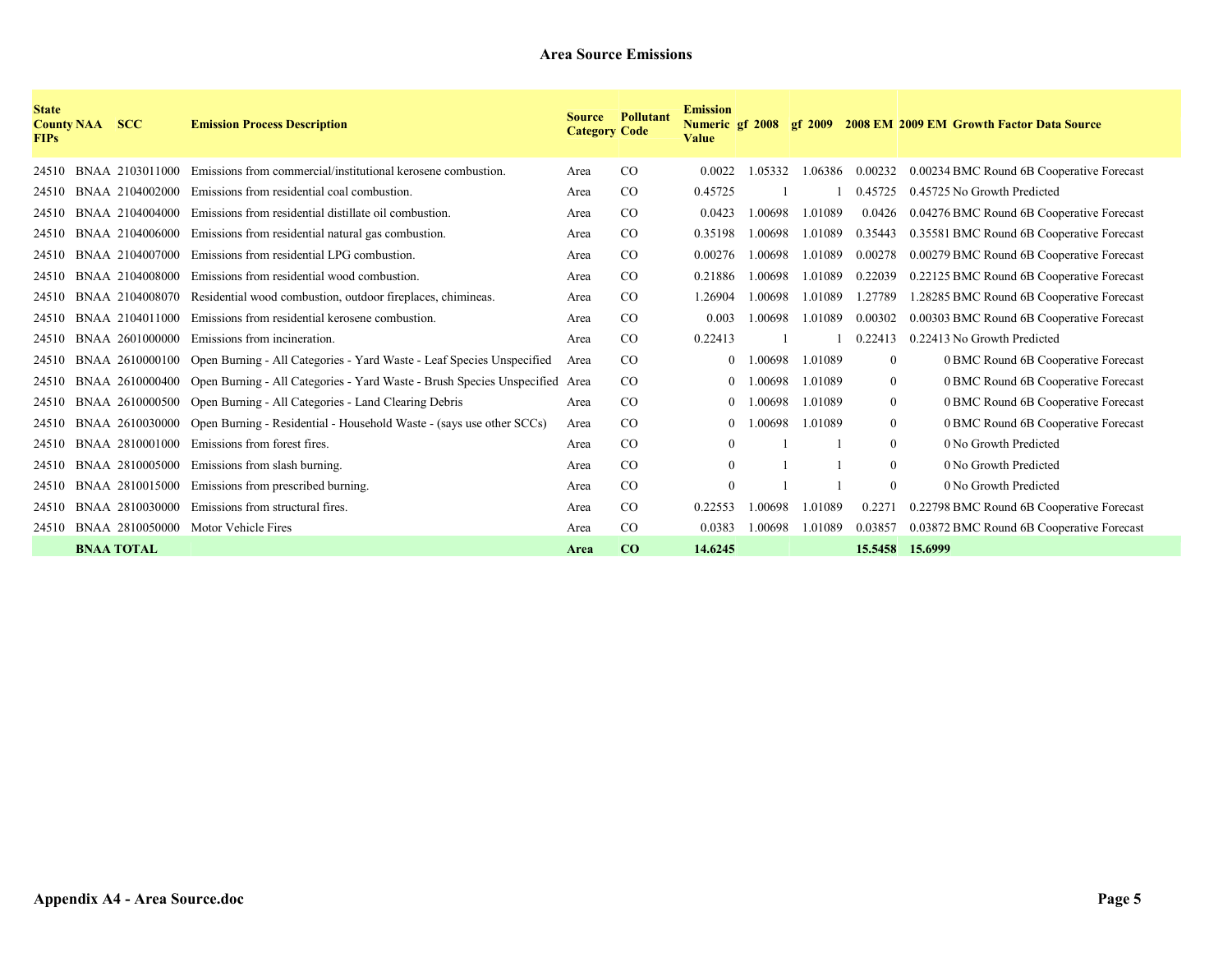| <b>State</b><br><b>FIPs</b> | <b>County NAA SCC</b> |                 | <b>Emission Process Description</b>                                           | <b>Category Code</b> | <b>Source Pollutant</b> | <b>Emission</b><br><b>Numeric gf 2008 gf 2009</b><br><b>Value</b> |              |                 |              | <b>2008 EM 2009 EM Growth Factor Data Source</b> |
|-----------------------------|-----------------------|-----------------|-------------------------------------------------------------------------------|----------------------|-------------------------|-------------------------------------------------------------------|--------------|-----------------|--------------|--------------------------------------------------|
| 24003                       |                       |                 | BNAA 2102004000 Emissions from industrial distillate oil combustion.          | Area                 | <b>NOX</b>              | 0.0266                                                            |              | 1.07415 1.08569 | 0.02857      | 0.02888 BMC Round 6B Cooperative Forecast        |
| 24003                       |                       | BNAA 2102005000 | Emissions from industrial residual oil combustion.                            | Area                 | <b>NOX</b>              | 0.0489                                                            | 1.07415      | 1.08569         | 0.05253      | 0.05309 BMC Round 6B Cooperative Forecast        |
| 24003                       |                       | BNAA 2103002000 | Emissions from commercial/institutional coal combustion.                      | Area                 | <b>NOX</b>              | 0.00422                                                           | 1.07415      | 1.08569         | 0.00453      | 0.00458 BMC Round 6B Cooperative Forecast        |
| 24003                       |                       | BNAA 2103004000 | Emissions from commercial/institutional distillate oil combustion.            | Area                 | <b>NOX</b>              | 0.102                                                             | 1.07415      | 1.08569         | 0.10956      | 0.11074 BMC Round 6B Cooperative Forecast        |
| 24003                       |                       | BNAA 2103005000 | Emissions from commercial/institutional residual oil combustion.              | Area                 | <b>NOX</b>              | 0.0077                                                            |              | 1.07415 1.08569 | 0.00827      | 0.00836 BMC Round 6B Cooperative Forecast        |
| 24003                       |                       | BNAA 2103006000 | Emissions from commercial/institutional natural gas combustion.               | Area                 | <b>NOX</b>              | 0.12803                                                           | 1.07415      | 1.08569         | 0.13752      | 0.139 BMC Round 6B Cooperative Forecast          |
| 24003                       |                       | BNAA 2103007000 | Emissions from commercial/institutional LPG combustion.                       | Area                 | <b>NOX</b>              | 0.00722                                                           | 1.07415      | 1.08569         | 0.00775      | 0.00784 BMC Round 6B Cooperative Forecast        |
| 24003                       |                       | BNAA 2103011000 | Emissions from commercial/institutional kerosene combustion.                  | Area                 | <b>NOX</b>              | 0.0073                                                            | 1.07415      | 1.08569         | 0.00784      | 0.00793 BMC Round 6B Cooperative Forecast        |
| 24003                       |                       | BNAA 2104002000 | Emissions from residential coal combustion.                                   | Area                 | <b>NOX</b>              | 0.00259                                                           |              |                 | 0.00259      | 0.00259 No Growth Predicted                      |
| 24003                       |                       | BNAA 2104004000 | Emissions from residential distillate oil combustion.                         | Area                 | <b>NOX</b>              | 0.127                                                             | 1.04471      | 1.05081         | 0.13268      | 0.13345 BMC Round 6B Cooperative Forecast        |
| 24003                       |                       | BNAA 2104006000 | Emissions from residential natural gas combustion.                            | Area                 | <b>NOX</b>              | 0.29656                                                           | 1.04471      | 1.05081         | 0.30982      | 0.31163 BMC Round 6B Cooperative Forecast        |
| 24003                       |                       | BNAA 2104007000 | Emissions from residential LPG combustion.                                    | Area                 | <b>NOX</b>              | 0.03205                                                           | 1.04471      | 1.05081         | 0.03349      | 0.03368 BMC Round 6B Cooperative Forecast        |
| 24003                       |                       | BNAA 2104008000 | Emissions from residential wood combustion.                                   | Area                 | <b>NOX</b>              | 0.00306                                                           | 1.04471      | 1.05081         | 0.0032       | 0.00321 BMC Round 6B Cooperative Forecast        |
| 24003                       |                       | BNAA 2104008070 | Residential wood combustion, outdoor fireplaces, chimineas.                   | Area                 | <b>NOX</b>              | 0.00908                                                           | 1.04471      | 1.05081         | 0.00949      | 0.00955 BMC Round 6B Cooperative Forecast        |
| 24003                       |                       | BNAA 2104011000 | Emissions from residential kerosene combustion.                               | Area                 | <b>NOX</b>              | 0.009                                                             | 1.04471      | 1.05081         | 0.0094       | 0.00946 BMC Round 6B Cooperative Forecast        |
| 24003                       |                       | BNAA 2601000000 | Emissions from incineration.                                                  | Area                 | <b>NOX</b>              | 0.00099                                                           |              |                 | 0.00099      | 0.00099 No Growth Predicted                      |
| 24003                       |                       | BNAA 2610000100 | Open Burning - All Categories - Yard Waste - Leaf Species Unspecified         | Area                 | <b>NOX</b>              | 0.00469                                                           | 1.04471      | 1.05081         | 0.0049       | 0.00493 BMC Round 6B Cooperative Forecast        |
| 24003                       |                       | BNAA 2610000400 | Open Burning - All Categories - Yard Waste - Brush Species Unspecified Area   |                      | <b>NOX</b>              | 0.003                                                             | 1.04471      | 1.05081         | 0.00314      | 0.00316 BMC Round 6B Cooperative Forecast        |
| 24003                       |                       | BNAA 2610000500 | Open Burning - All Categories - Land Clearing Debris                          | Area                 | <b>NOX</b>              | $\mathbf{0}$                                                      | 1.04471      | 1.05081         | $\mathbf{0}$ | 0 BMC Round 6B Cooperative Forecast              |
| 24003                       |                       | BNAA 2610030000 | Open Burning - Residential - Household Waste - (says use other SCCs)          | Area                 | <b>NOX</b>              | 0.00684                                                           | 1.04471      | 1.05081         | 0.00715      | 0.00719 BMC Round 6B Cooperative Forecast        |
| 24003                       |                       | BNAA 2810001000 | Emissions from forest fires.                                                  | Area                 | <b>NOX</b>              | 1.8E-05                                                           |              |                 | 1.8E-05      | 1.8E-05 No Growth Predicted                      |
| 24003                       |                       | BNAA 2810005000 | Emissions from slash burning.                                                 | Area                 | <b>NOx</b>              | $\theta$                                                          |              |                 | $\mathbf{0}$ | 0 No Growth Predicted                            |
| 24003                       |                       | BNAA 2810015000 | Emissions from prescribed burning.                                            | Area                 | <b>NO</b> x             | $\mathbf{0}$                                                      | $\mathbf{1}$ |                 | $\mathbf{0}$ | 0 No Growth Predicted                            |
| 24003                       |                       | BNAA 2810030000 | Emissions from structural fires.                                              | Area                 | <b>NOX</b>              | 0.00111                                                           | 1.04471      | 1.05081         | 0.00116      | 0.00117 BMC Round 6B Cooperative Forecast        |
| 24003                       |                       | BNAA 2810050000 | Motor Vehicle Fires                                                           | Area                 | <b>NOX</b>              | 0.0007                                                            | 1.04471      | 1.05081         | 0.00073      | 0.00074 BMC Round 6B Cooperative Forecast        |
| 24005                       |                       | BNAA 2102004000 | Emissions from industrial distillate oil combustion.                          | Area                 | <b>NOX</b>              | $\Omega$                                                          | 1.13427      | 1.15664         | $\mathbf{0}$ | 0 BMC Round 6B Cooperative Forecast              |
| 24005                       |                       | BNAA 2102005000 | Emissions from industrial residual oil combustion.                            | Area                 | <b>NOX</b>              | $\theta$                                                          | 1.13427      | 1.15664         | $\mathbf{0}$ | 0 BMC Round 6B Cooperative Forecast              |
| 24005                       |                       | BNAA 2103002000 | Emissions from commercial/institutional coal combustion.                      | Area                 | <b>NOX</b>              | $\mathbf{0}$                                                      | 1.13427      | 1.15664         | $\mathbf{0}$ | 0 BMC Round 6B Cooperative Forecast              |
| 24005                       |                       | BNAA 2103004000 | Emissions from commercial/institutional distillate oil combustion.            | Area                 | <b>NOX</b>              |                                                                   | 1.13427      | 1.15664         | $\mathbf{0}$ | 0 BMC Round 6B Cooperative Forecast              |
| 24005                       |                       | BNAA 2103005000 | Emissions from commercial/institutional residual oil combustion.              | Area                 | <b>NOX</b>              | $\overline{0}$                                                    | 1.13427      | 1.15664         | $\mathbf{0}$ | 0 BMC Round 6B Cooperative Forecast              |
| 24005                       |                       | BNAA 2103006000 | Emissions from commercial/institutional natural gas combustion.               | Area                 | <b>NOX</b>              | 0.08295                                                           | 1.13427      | 1.15664         | 0.09409      | 0.09595 BMC Round 6B Cooperative Forecast        |
|                             |                       |                 | 24005 BNAA 2103007000 Emissions from commercial/institutional LPG combustion. | Area                 | <b>NOX</b>              | 0.00404                                                           |              | 1.13427 1.15664 | 0.00458      | 0.00467 BMC Round 6B Cooperative Forecast        |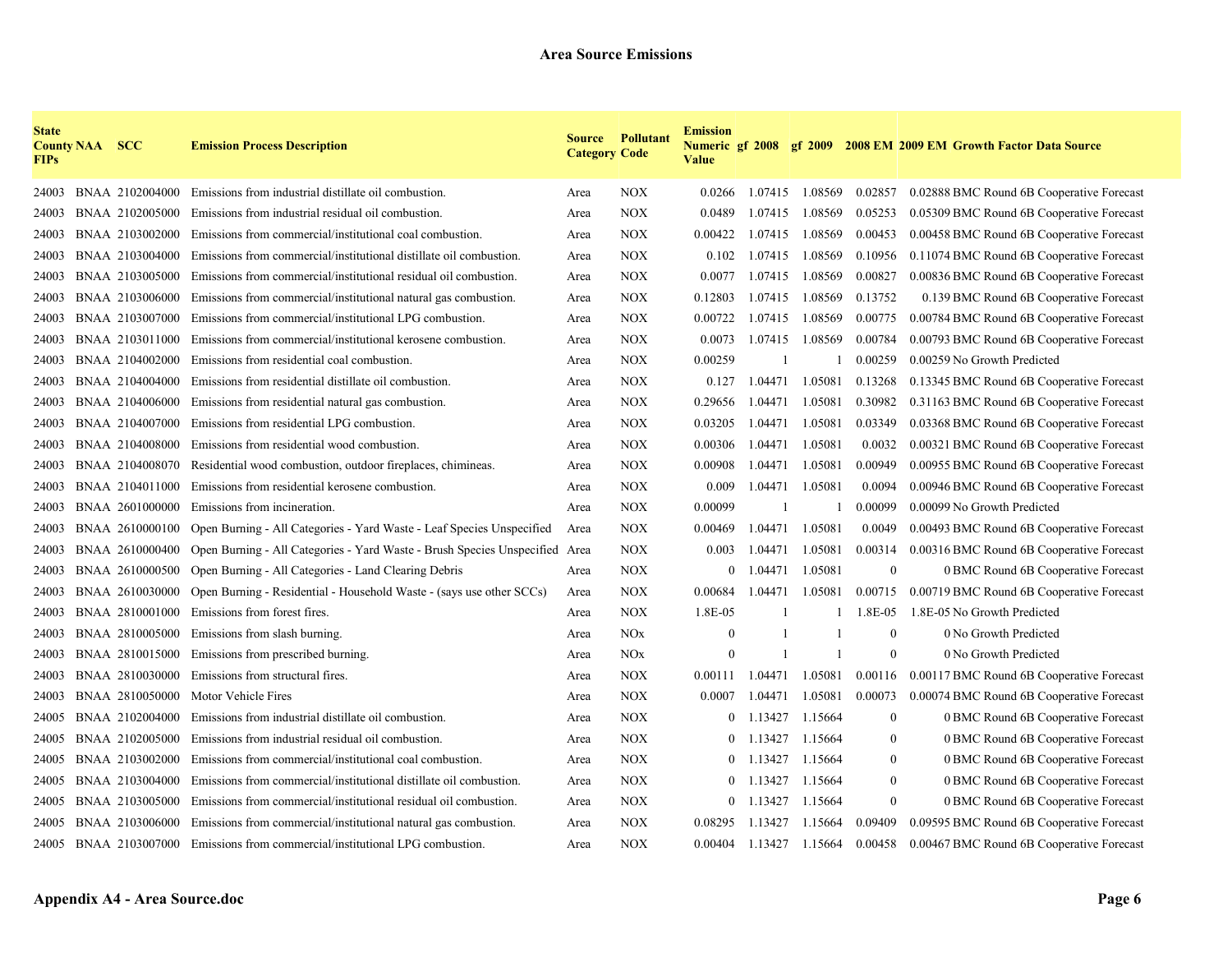| <b>State</b><br><b>FIPs</b> | <b>County NAA SCC</b> |                 | <b>Emission Process Description</b>                                         | <b>Category Code</b> | <b>Source Pollutant</b> | <b>Emission</b><br><b>Value</b> |         |              |                  | Numeric gf 2008 gf 2009 2008 EM 2009 EM Growth Factor Data Source |
|-----------------------------|-----------------------|-----------------|-----------------------------------------------------------------------------|----------------------|-------------------------|---------------------------------|---------|--------------|------------------|-------------------------------------------------------------------|
| 24005                       |                       | BNAA 2103011000 | Emissions from commercial/institutional kerosene combustion.                | Area                 | <b>NOX</b>              | $\overline{0}$                  | 1.13427 | 1.15664      | $\bf{0}$         | 0 BMC Round 6B Cooperative Forecast                               |
| 24005                       |                       | BNAA 2104002000 | Emissions from residential coal combustion.                                 | Area                 | <b>NOX</b>              |                                 |         | -1           | $\boldsymbol{0}$ | 0 No Growth Predicted                                             |
| 24005                       |                       | BNAA 2104004000 | Emissions from residential distillate oil combustion.                       | Area                 | <b>NOX</b>              | $\theta$                        | 1.05104 | 1.05859      | $\mathbf{0}$     | 0 BMC Round 6B Cooperative Forecast                               |
| 24005                       |                       | BNAA 2104006000 | Emissions from residential natural gas combustion.                          | Area                 | <b>NOX</b>              | 0.4219                          | 1.05104 | 1.05859      | 0.44343          | 0.44662 BMC Round 6B Cooperative Forecast                         |
| 24005                       |                       | BNAA 2104007000 | Emissions from residential LPG combustion.                                  | Area                 | <b>NOX</b>              | 0.01794                         | 1.05104 | 1.05859      | 0.01885          | 0.01899 BMC Round 6B Cooperative Forecast                         |
| 24005                       |                       | BNAA 2104008000 | Emissions from residential wood combustion.                                 | Area                 | <b>NOX</b>              | 0.0035                          | 1.05104 | 1.05859      | 0.00368          | 0.0037 BMC Round 6B Cooperative Forecast                          |
| 24005                       |                       | BNAA 2104008070 | Residential wood combustion, outdoor fireplaces, chimineas.                 | Area                 | <b>NOX</b>              | 0.01495                         | 1.05104 | 1.05859      | 0.01571          | 0.01582 BMC Round 6B Cooperative Forecast                         |
| 24005                       |                       | BNAA 2104011000 | Emissions from residential kerosene combustion.                             | Area                 | <b>NOX</b>              | $\Omega$                        | 1.05104 | 1.05859      | $\theta$         | 0 BMC Round 6B Cooperative Forecast                               |
| 24005                       |                       | BNAA 2601000000 | Emissions from incineration.                                                | Area                 | <b>NOX</b>              | 0.02036                         |         | 1            | 0.02036          | 0.02036 No Growth Predicted                                       |
| 24005                       |                       | BNAA 2610000100 | Open Burning - All Categories - Yard Waste - Leaf Species Unspecified       | Area                 | <b>NOX</b>              | 0.00496                         | 1.05104 | 1.05859      | 0.00522          | 0.00525 BMC Round 6B Cooperative Forecast                         |
| 24005                       |                       | BNAA 2610000400 | Open Burning - All Categories - Yard Waste - Brush Species Unspecified Area |                      | <b>NOX</b>              | 0.00319                         | 1.05104 | 1.05859      | 0.00336          | 0.00338 BMC Round 6B Cooperative Forecast                         |
| 24005                       |                       | BNAA 2610000500 | Open Burning - All Categories - Land Clearing Debris                        | Area                 | <b>NOX</b>              | $\overline{0}$                  | 1.05104 | 1.05859      | $\theta$         | 0 BMC Round 6B Cooperative Forecast                               |
| 24005                       |                       | BNAA 2610030000 | Open Burning - Residential - Household Waste - (says use other SCCs)        | Area                 | <b>NOX</b>              | 0.01376                         | 1.05104 | 1.05859      | 0.01446          | 0.01457 BMC Round 6B Cooperative Forecast                         |
| 24005                       |                       | BNAA 2810001000 | Emissions from forest fires.                                                | Area                 | <b>NOX</b>              | 0.0011                          |         |              | 0.0011           | 0.0011 No Growth Predicted                                        |
| 24005                       |                       | BNAA 2810005000 | Emissions from slash burning.                                               | Area                 | <b>NOx</b>              | $\theta$                        |         |              | $\theta$         | 0 No Growth Predicted                                             |
| 24005                       |                       | BNAA 2810015000 | Emissions from prescribed burning.                                          | Area                 | NOx                     | $\theta$                        |         | $\mathbf{1}$ | $\mathbf{0}$     | 0 No Growth Predicted                                             |
| 24005                       |                       | BNAA 2810030000 | Emissions from structural fires.                                            | Area                 | <b>NOX</b>              | 0.00144                         | 1.05104 | 1.05859      | 0.00151          | 0.00152 BMC Round 6B Cooperative Forecast                         |
| 24005                       |                       | BNAA 2810050000 | Motor Vehicle Fires                                                         | Area                 | <b>NOX</b>              | 0.0008                          | 1.05104 | 1.05859      | 0.00084          | 0.00085 BMC Round 6B Cooperative Forecast                         |
| 24013                       |                       | BNAA 2102004000 | Emissions from industrial distillate oil combustion.                        | Area                 | <b>NOX</b>              | 0.0191                          | 1.09093 | 1.10297      | 0.02084          | 0.02107 BMC Round 6B Cooperative Forecast                         |
| 24013                       |                       | BNAA 2102005000 | Emissions from industrial residual oil combustion.                          | Area                 | <b>NOX</b>              | 0.0351                          | 1.09093 | 1.10297      | 0.03829          | 0.03871 BMC Round 6B Cooperative Forecast                         |
| 24013                       |                       | BNAA 2103002000 | Emissions from commercial/institutional coal combustion.                    | Area                 | <b>NOX</b>              | 0.00489                         | 1.09093 | 1.10297      | 0.00534          | 0.00539 BMC Round 6B Cooperative Forecast                         |
| 24013                       |                       | BNAA 2103004000 | Emissions from commercial/institutional distillate oil combustion.          | Area                 | <b>NOX</b>              | 0.0732                          | 1.09093 | 1.10297      | 0.07986          | 0.08074 BMC Round 6B Cooperative Forecast                         |
| 24013                       |                       | BNAA 2103005000 | Emissions from commercial/institutional residual oil combustion.            | Area                 | <b>NOX</b>              | 0.0056                          | 1.09093 | 1.10297      | 0.00611          | 0.00618 BMC Round 6B Cooperative Forecast                         |
| 24013                       |                       | BNAA 2103006000 | Emissions from commercial/institutional natural gas combustion.             | Area                 | <b>NOX</b>              | 0.02991                         | 1.09093 | 1.10297      | 0.03262          | 0.03298 BMC Round 6B Cooperative Forecast                         |
| 24013                       |                       | BNAA 2103007000 | Emissions from commercial/institutional LPG combustion.                     | Area                 | <b>NOX</b>              | 0.00303                         | 1.09093 | 1.10297      | 0.00331          | 0.00334 BMC Round 6B Cooperative Forecast                         |
| 24013                       |                       | BNAA 2103011000 | Emissions from commercial/institutional kerosene combustion.                | Area                 | <b>NOX</b>              | 0.0052                          | 1.09093 | 1.10297      | 0.00567          | 0.00574 BMC Round 6B Cooperative Forecast                         |
| 24013                       |                       | BNAA 2104002000 | Emissions from residential coal combustion.                                 | Area                 | <b>NOX</b>              | 8.3E-05                         |         |              | 8.3E-05          | 8.3E-05 No Growth Predicted                                       |
| 24013                       |                       | BNAA 2104004000 | Emissions from residential distillate oil combustion.                       | Area                 | <b>NOX</b>              | 0.0911                          | 1.10914 | 1.12203      | 0.10104          | 0.10222 BMC Round 6B Cooperative Forecast                         |
| 24013                       |                       | BNAA 2104006000 | Emissions from residential natural gas combustion.                          | Area                 | <b>NOX</b>              | 0.04947                         | 1.10914 | 1.12203      | 0.05487          | 0.05551 BMC Round 6B Cooperative Forecast                         |
| 24013                       |                       | BNAA 2104007000 | Emissions from residential LPG combustion.                                  | Area                 | <b>NOX</b>              | 0.01345                         | 1.10914 | 1.12203      | 0.01492          | 0.0151 BMC Round 6B Cooperative Forecast                          |
| 24013                       |                       | BNAA 2104008000 | Emissions from residential wood combustion.                                 | Area                 | NOX                     | 0.00469                         | 1.10914 | 1.12203      | 0.0052           | 0.00526 BMC Round 6B Cooperative Forecast                         |
| 24013                       |                       |                 | BNAA 2104008070 Residential wood combustion, outdoor fireplaces, chimineas. | Area                 | <b>NOX</b>              | 0.00358                         | 1.10914 | 1.12203      | 0.00398          | 0.00402 BMC Round 6B Cooperative Forecast                         |
|                             |                       |                 | 24013 BNAA 2104011000 Emissions from residential kerosene combustion.       | Area                 | <b>NOX</b>              | 0.0064                          | 1.10914 | 1.12203      | 0.0071           | 0.00718 BMC Round 6B Cooperative Forecast                         |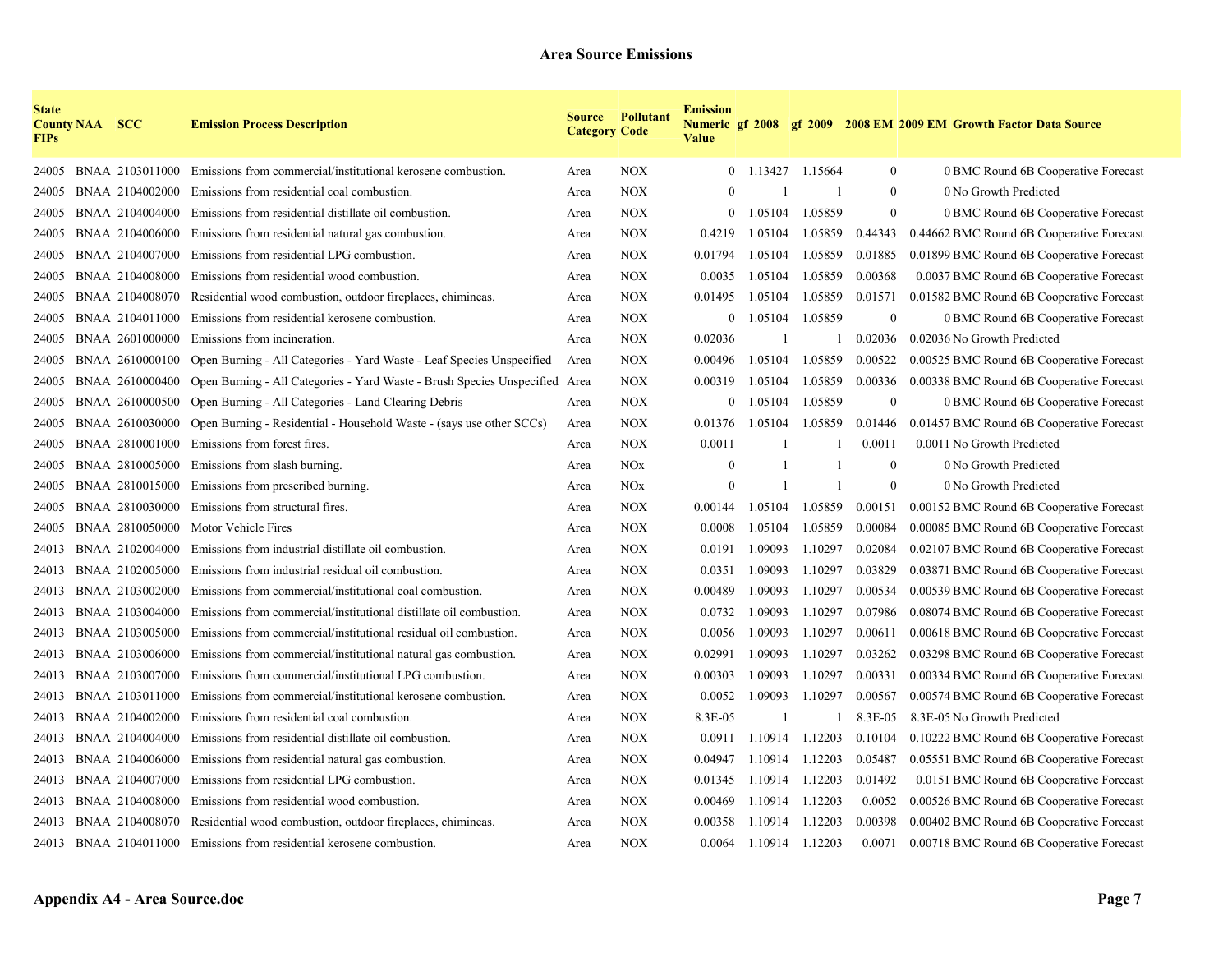| <b>State</b><br><b>FIPs</b> | <b>County NAA SCC</b> |                 | <b>Emission Process Description</b>                                         | <b>Category Code</b> | <b>Source Pollutant</b> | <b>Emission</b><br><b>Value</b> |         |         |              | Numeric gf 2008 gf 2009 2008 EM 2009 EM Growth Factor Data Source |  |
|-----------------------------|-----------------------|-----------------|-----------------------------------------------------------------------------|----------------------|-------------------------|---------------------------------|---------|---------|--------------|-------------------------------------------------------------------|--|
| 24013                       |                       | BNAA 2601000000 | Emissions from incineration.                                                | Area                 | <b>NOX</b>              | 0.00027                         | -1      | 1       | 0.00027      | 0.00027 No Growth Predicted                                       |  |
| 24013                       |                       | BNAA 2610000100 | Open Burning - All Categories - Yard Waste - Leaf Species Unspecified       | Area                 | <b>NOX</b>              | 0.00022                         | 1.10914 | 1.12203 | 0.00025      | 0.00025 BMC Round 6B Cooperative Forecast                         |  |
| 24013                       |                       | BNAA 2610000400 | Open Burning - All Categories - Yard Waste - Brush Species Unspecified Area |                      | <b>NOX</b>              | 0.00017                         | 1.10914 | 1.12203 | 0.00018      | 0.00019 BMC Round 6B Cooperative Forecast                         |  |
| 24013                       |                       | BNAA 2610000500 | Open Burning - All Categories - Land Clearing Debris                        | Area                 | <b>NOX</b>              | $\overline{0}$                  | 1.10914 | 1.12203 | $\mathbf{0}$ | 0 BMC Round 6B Cooperative Forecast                               |  |
| 24013                       |                       | BNAA 2610030000 | Open Burning - Residential - Household Waste - (says use other SCCs)        | Area                 | <b>NOX</b>              | 0.00145                         | 1.10914 | 1.12203 | 0.00161      | 0.00163 BMC Round 6B Cooperative Forecast                         |  |
| 24013                       |                       | BNAA 2810001000 | Emissions from forest fires.                                                | Area                 | <b>NOX</b>              | 0.00012                         |         |         | 0.00012      | 0.00012 No Growth Predicted                                       |  |
| 24013                       |                       | BNAA 2810005000 | Emissions from slash burning.                                               | Area                 | <b>NOx</b>              | $\theta$                        |         |         | $\theta$     | 0 No Growth Predicted                                             |  |
| 24013                       |                       | BNAA 2810015000 | Emissions from prescribed burning.                                          | Area                 | <b>NOx</b>              | $\mathbf{0}$                    |         |         | $\theta$     | 0 No Growth Predicted                                             |  |
| 24013                       |                       | BNAA 2810030000 | Emissions from structural fires.                                            | Area                 | <b>NOX</b>              | 0.00043                         | 1.10914 | 1.12203 | 0.00048      | 0.00048 BMC Round 6B Cooperative Forecast                         |  |
| 24013                       |                       | BNAA 2810050000 | Motor Vehicle Fires                                                         | Area                 | <b>NOX</b>              | 0.0001                          | 1.10914 | 1.12203 | 0.00011      | 0.00011 BMC Round 6B Cooperative Forecast                         |  |
| 24025                       |                       | BNAA 2102004000 | Emissions from industrial distillate oil combustion.                        | Area                 | <b>NOX</b>              | 0.0147                          | 1.14286 | 1.16667 | 0.0168       | 0.01715 BMC Round 6B Cooperative Forecast                         |  |
| 24025                       |                       | BNAA 2102005000 | Emissions from industrial residual oil combustion.                          | Area                 | <b>NOX</b>              | 0.0271                          | 1.14286 | 1.16667 | 0.03097      | 0.03162 BMC Round 6B Cooperative Forecast                         |  |
| 24025                       |                       | BNAA 2103002000 | Emissions from commercial/institutional coal combustion.                    | Area                 | <b>NOX</b>              | 0.00424                         | 1.14286 | 1.16667 | 0.00485      | 0.00495 BMC Round 6B Cooperative Forecast                         |  |
| 24025                       |                       | BNAA 2103004000 | Emissions from commercial/institutional distillate oil combustion.          | Area                 | <b>NOX</b>              | 0.0565                          | 1.14286 | 1.16667 | 0.06457      | 0.06592 BMC Round 6B Cooperative Forecast                         |  |
| 24025                       |                       | BNAA 2103005000 | Emissions from commercial/institutional residual oil combustion.            | Area                 | <b>NOX</b>              | 0.0043                          | 1.14286 | 1.16667 | 0.00491      | 0.00502 BMC Round 6B Cooperative Forecast                         |  |
| 24025                       |                       | BNAA 2103006000 | Emissions from commercial/institutional natural gas combustion.             | Area                 | <b>NOX</b>              | 0.05505                         | 1.14286 | 1.16667 | 0.06292      | 0.06423 BMC Round 6B Cooperative Forecast                         |  |
| 24025                       |                       | BNAA 2103007000 | Emissions from commercial/institutional LPG combustion.                     | Area                 | <b>NOX</b>              | 0.00627                         | 1.14286 | 1.16667 | 0.00717      | 0.00732 BMC Round 6B Cooperative Forecast                         |  |
| 24025                       |                       | BNAA 2103011000 | Emissions from commercial/institutional kerosene combustion.                | Area                 | <b>NOX</b>              | 0.004                           | 1.14286 | 1.16667 | 0.00457      | 0.00467 BMC Round 6B Cooperative Forecast                         |  |
| 24025                       |                       | BNAA 2104002000 | Emissions from residential coal combustion.                                 | Area                 | <b>NOX</b>              | 0.00059                         |         |         | 0.00059      | 0.00059 No Growth Predicted                                       |  |
| 24025                       |                       | BNAA 2104004000 | Emissions from residential distillate oil combustion.                       | Area                 | <b>NOX</b>              | 0.0703                          | 1.09628 | 1.11405 | 0.07707      | 0.07832 BMC Round 6B Cooperative Forecast                         |  |
| 24025                       |                       | BNAA 2104006000 | Emissions from residential natural gas combustion.                          | Area                 | <b>NOX</b>              | 0.12411                         | 1.09628 | 1.11405 | 0.13605      | 0.13826 BMC Round 6B Cooperative Forecast                         |  |
| 24025                       |                       | BNAA 2104007000 | Emissions from residential LPG combustion.                                  | Area                 | <b>NOX</b>              | 0.02784                         | 1.09628 | 1.11405 | 0.03052      | 0.03101 BMC Round 6B Cooperative Forecast                         |  |
| 24025                       |                       | BNAA 2104008000 | Emissions from residential wood combustion.                                 | Area                 | <b>NOX</b>              | 0.00266                         | 1.09628 | 1.11405 | 0.00291      | 0.00296 BMC Round 6B Cooperative Forecast                         |  |
| 24025                       |                       | BNAA 2104008070 | Residential wood combustion, outdoor fireplaces, chimineas.                 | Area                 | <b>NOX</b>              | 0.00477                         | 1.09628 | 1.11405 | 0.00523      | 0.00531 BMC Round 6B Cooperative Forecast                         |  |
| 24025                       |                       | BNAA 2104011000 | Emissions from residential kerosene combustion.                             | Area                 | <b>NOX</b>              | 0.005                           | 1.09628 | 1.11405 | 0.00548      | 0.00557 BMC Round 6B Cooperative Forecast                         |  |
| 24025                       |                       | BNAA 2601000000 | Emissions from incineration.                                                | Area                 | <b>NOX</b>              | 0.5425                          |         |         | 0.5425       | 0.5425 No Growth Predicted                                        |  |
| 24025                       |                       | BNAA 2610000100 | Open Burning - All Categories - Yard Waste - Leaf Species Unspecified       | Area                 | <b>NOX</b>              | 0.00549                         | 1.09628 | 1.11405 | 0.00602      | 0.00612 BMC Round 6B Cooperative Forecast                         |  |
| 24025                       |                       | BNAA 2610000400 | Open Burning - All Categories - Yard Waste - Brush Species Unspecified Area |                      | <b>NOX</b>              | 0.00038                         | 1.09628 | 1.11405 | 0.00042      | 0.00043 BMC Round 6B Cooperative Forecast                         |  |
| 24025                       |                       | BNAA 2610000500 | Open Burning - All Categories - Land Clearing Debris                        | Area                 | <b>NOX</b>              | 0.0971                          | 1.09628 | 1.11405 | 0.10645      | 0.10817 BMC Round 6B Cooperative Forecast                         |  |
| 24025                       |                       | BNAA 2610030000 | Open Burning - Residential - Household Waste - (says use other SCCs)        | Area                 | <b>NOX</b>              | $2.3E-0.5$                      | 1.09628 | 1.11405 | 2.5E-05      | 2.6E-05 BMC Round 6B Cooperative Forecast                         |  |
| 24025                       |                       | BNAA 2810001000 | Emissions from forest fires.                                                | Area                 | <b>NOX</b>              | 0.00086                         |         |         | 0.00086      | 0.00086 No Growth Predicted                                       |  |
| 24025                       |                       | BNAA 2810005000 | Emissions from slash burning.                                               | Area                 | <b>NOx</b>              | $\mathbf{0}$                    |         |         | $\mathbf{0}$ | 0 No Growth Predicted                                             |  |
|                             |                       |                 | 24025 BNAA 2810015000 Emissions from prescribed burning.                    | Area                 | NOx                     | $\mathbf{0}$                    |         |         | $\theta$     | 0 No Growth Predicted                                             |  |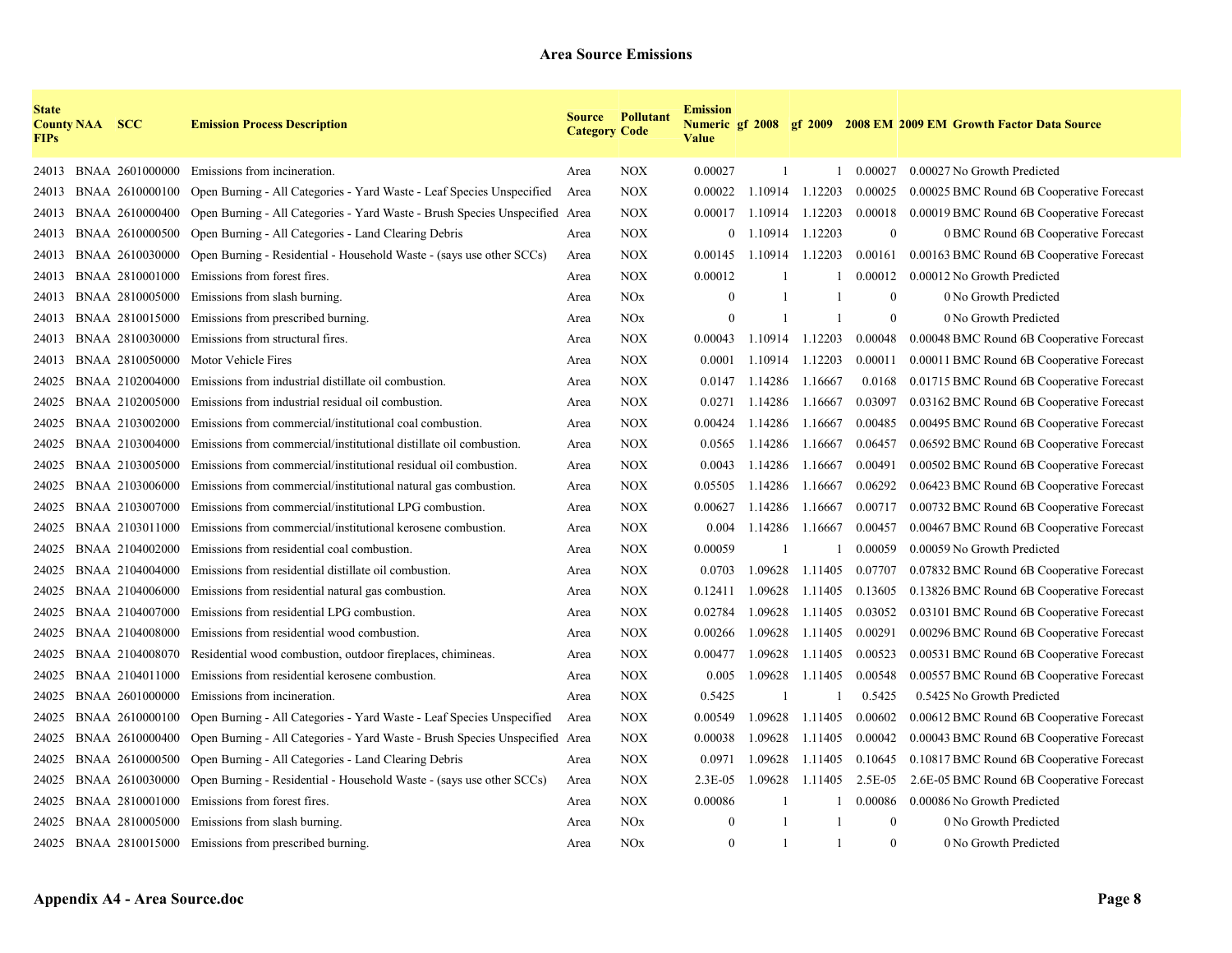| <b>State</b><br><b>FIPs</b> | <b>County NAA SCC</b> |                 | <b>Emission Process Description</b>                                                   | <b>Category Code</b> | <b>Source Pollutant</b> | <b>Emission</b><br><b>Value</b> |              |                 |                | Numeric gf 2008 gf 2009 2008 EM 2009 EM Growth Factor Data Source |
|-----------------------------|-----------------------|-----------------|---------------------------------------------------------------------------------------|----------------------|-------------------------|---------------------------------|--------------|-----------------|----------------|-------------------------------------------------------------------|
| 24025                       |                       | BNAA 2810030000 | Emissions from structural fires.                                                      | Area                 | <b>NOX</b>              | 0.00043                         |              | 1.09628 1.11405 | 0.00048        | 0.00048 BMC Round 6B Cooperative Forecast                         |
| 24025                       |                       | BNAA 2810050000 | Motor Vehicle Fires                                                                   | Area                 | <b>NOX</b>              | 0.0002                          | 1.09628      | 1.11405         | 0.00022        | 0.00022 BMC Round 6B Cooperative Forecast                         |
| 24027                       |                       | BNAA 2102004000 | Emissions from industrial distillate oil combustion.                                  | Area                 | <b>NOX</b>              | 0.0094                          | 1.02383      | 1.02888         | 0.00962        | 0.00967 BMC Round 6B Cooperative Forecast                         |
| 24027                       |                       | BNAA 2102005000 | Emissions from industrial residual oil combustion.                                    | Area                 | <b>NOX</b>              | 0.0172                          | 1.02383      | 1.02888         | 0.01761        | 0.0177 BMC Round 6B Cooperative Forecast                          |
| 24027                       |                       | BNAA 2103002000 | Emissions from commercial/institutional coal combustion.                              | Area                 | <b>NOX</b>              | 0.00577                         | 1.02383      | 1.02888         | 0.00591        | 0.00593 BMC Round 6B Cooperative Forecast                         |
| 24027                       |                       | BNAA 2103004000 | Emissions from commercial/institutional distillate oil combustion.                    | Area                 | <b>NOX</b>              | 0.0358                          | 1.02383      | 1.02888         | 0.03665        | 0.03683 BMC Round 6B Cooperative Forecast                         |
| 24027                       |                       | BNAA 2103005000 | Emissions from commercial/institutional residual oil combustion.                      | Area                 | <b>NOX</b>              | 0.0027                          | 1.02383      | 1.02888         | 0.00276        | 0.00278 BMC Round 6B Cooperative Forecast                         |
| 24027                       |                       | BNAA 2103006000 | Emissions from commercial/institutional natural gas combustion.                       | Area                 | <b>NOX</b>              | 0.10212                         | 1.02383      | 1.02888         | 0.10456        | 0.10507 BMC Round 6B Cooperative Forecast                         |
| 24027                       |                       | BNAA 2103007000 | Emissions from commercial/institutional LPG combustion.                               | Area                 | <b>NOX</b>              | 0.00412                         | 1.02383      | 1.02888         | 0.00421        | 0.00423 BMC Round 6B Cooperative Forecast                         |
| 24027                       |                       | BNAA 2103011000 | Emissions from commercial/institutional kerosene combustion.                          | Area                 | <b>NOX</b>              | 0.0026                          | 1.02383      | 1.02888         | 0.00266        | 0.00268 BMC Round 6B Cooperative Forecast                         |
| 24027                       |                       | BNAA 2104002000 | Emissions from residential coal combustion.                                           | Area                 | <b>NOX</b>              | $2.3E-06$                       | -1           |                 | $2.3E-06$      | 2.3E-06 No Growth Predicted                                       |
| 24027                       |                       | BNAA 2104004000 | Emissions from residential distillate oil combustion.                                 | Area                 | <b>NOX</b>              | 0.0446                          | 1.1002       | 1.11613         | 0.04907        | 0.04978 BMC Round 6B Cooperative Forecast                         |
| 24027                       |                       | BNAA 2104006000 | Emissions from residential natural gas combustion.                                    | Area                 | <b>NOX</b>              | 0.20852                         | 1.1002       | 1.11613         | 0.22942        | 0.23274 BMC Round 6B Cooperative Forecast                         |
| 24027                       |                       | BNAA 2104007000 | Emissions from residential LPG combustion.                                            | Area                 | <b>NOX</b>              | 0.01827                         | 1.1002       | 1.11613         | 0.0201         | 0.0204 BMC Round 6B Cooperative Forecast                          |
| 24027                       |                       | BNAA 2104008000 | Emissions from residential wood combustion.                                           | Area                 | <b>NOX</b>              | 0.0011                          | 1.1002       | 1.11613         | 0.00121        | 0.00122 BMC Round 6B Cooperative Forecast                         |
| 24027                       |                       | BNAA 2104008070 | Residential wood combustion, outdoor fireplaces, chimineas.                           | Area                 | <b>NOX</b>              | 0.00481                         | 1.1002       | 1.11613         | 0.00529        | 0.00536 BMC Round 6B Cooperative Forecast                         |
| 24027                       |                       | BNAA 2104011000 | Emissions from residential kerosene combustion.                                       | Area                 | <b>NOX</b>              | 0.0032                          | 1.1002       | 1.11613         | 0.00352        | 0.00357 BMC Round 6B Cooperative Forecast                         |
| 24027                       |                       | BNAA 2601000000 | Emissions from incineration.                                                          | Area                 | <b>NOX</b>              | 0.00017                         |              |                 | 0.00017        | 0.00017 No Growth Predicted                                       |
| 24027                       |                       | BNAA 2610000100 | Open Burning - All Categories - Yard Waste - Leaf Species Unspecified                 | Area                 | <b>NOX</b>              | 0.00256                         | 1.1002       | 1.11613         | 0.00281        | 0.00285 BMC Round 6B Cooperative Forecast                         |
| 24027                       |                       | BNAA 2610000400 | Open Burning - All Categories - Yard Waste - Brush Species Unspecified Area           |                      | <b>NOX</b>              | 0.00165                         | 1.1002       | 1.11613         | 0.00181        | 0.00184 BMC Round 6B Cooperative Forecast                         |
| 24027                       |                       | BNAA 2610000500 | Open Burning - All Categories - Land Clearing Debris                                  | Area                 | <b>NOX</b>              | 0.03                            | 1.1002       | 1.11613         | 0.03301        | 0.03348 BMC Round 6B Cooperative Forecast                         |
| 24027                       |                       | BNAA 2610030000 | Open Burning - Residential - Household Waste - (says use other SCCs)                  | Area                 | <b>NOX</b>              | 0.00857                         | 1.1002       | 1.11613         | 0.00943        | 0.00957 BMC Round 6B Cooperative Forecast                         |
| 24027                       |                       | BNAA 2810001000 | Emissions from forest fires.                                                          | Area                 | <b>NOX</b>              | 0.00012                         | $\mathbf{1}$ |                 | 0.00012        | 0.00012 No Growth Predicted                                       |
| 24027                       |                       | BNAA 2810005000 | Emissions from slash burning.                                                         | Area                 | <b>NOx</b>              | $\mathbf{0}$                    | $\mathbf{1}$ |                 | $\mathbf{0}$   | 0 No Growth Predicted                                             |
| 24027                       |                       | BNAA 2810015000 | Emissions from prescribed burning.                                                    | Area                 | <b>NOx</b>              | $\mathbf{0}$                    | $\mathbf{1}$ |                 | $\overline{0}$ | 0 No Growth Predicted                                             |
| 24027                       |                       | BNAA 2810030000 | Emissions from structural fires.                                                      | Area                 | <b>NOX</b>              | 0.00039                         | 1.1002       | 1.11613         | 0.00043        | 0.00044 BMC Round 6B Cooperative Forecast                         |
| 24027                       |                       | BNAA 2810050000 | Motor Vehicle Fires                                                                   | Area                 | <b>NOX</b>              | 0.0002                          | 1.1002       | 1.11613         | 0.00022        | 0.00022 BMC Round 6B Cooperative Forecast                         |
| 24510                       |                       | BNAA 2102004000 | Emissions from industrial distillate oil combustion.                                  | Area                 | <b>NOX</b>              | 0.0319                          | 1.05332      | 1.06386         | 0.0336         | 0.03394 BMC Round 6B Cooperative Forecast                         |
| 24510                       |                       | BNAA 2102005000 | Emissions from industrial residual oil combustion.                                    | Area                 | <b>NOX</b>              | 0.0587                          | 1.05332      | 1.06386         | 0.06183        | 0.06245 BMC Round 6B Cooperative Forecast                         |
| 24510                       |                       | BNAA 2103002000 | Emissions from commercial/institutional coal combustion.                              | Area                 | <b>NOX</b>              | 0.00431                         | 1.05332      | 1.06386         | 0.00454        | 0.00459 BMC Round 6B Cooperative Forecast                         |
| 24510                       |                       | BNAA 2103004000 | Emissions from commercial/institutional distillate oil combustion.                    | Area                 | <b>NOX</b>              | 0.1223                          | 1.05332      | 1.06386         | 0.12882        | 0.13011 BMC Round 6B Cooperative Forecast                         |
| 24510                       |                       | BNAA 2103005000 | Emissions from commercial/institutional residual oil combustion.                      | Area                 | <b>NOX</b>              | 0.0093                          | 1.05332      | 1.06386         | 0.0098         | 0.00989 BMC Round 6B Cooperative Forecast                         |
|                             |                       |                 | 24510 BNAA 2103006000 Emissions from commercial/institutional natural gas combustion. | Area                 | <b>NOX</b>              | 0.28604                         |              | 1.05332 1.06386 | 0.30129        | 0.3043 BMC Round 6B Cooperative Forecast                          |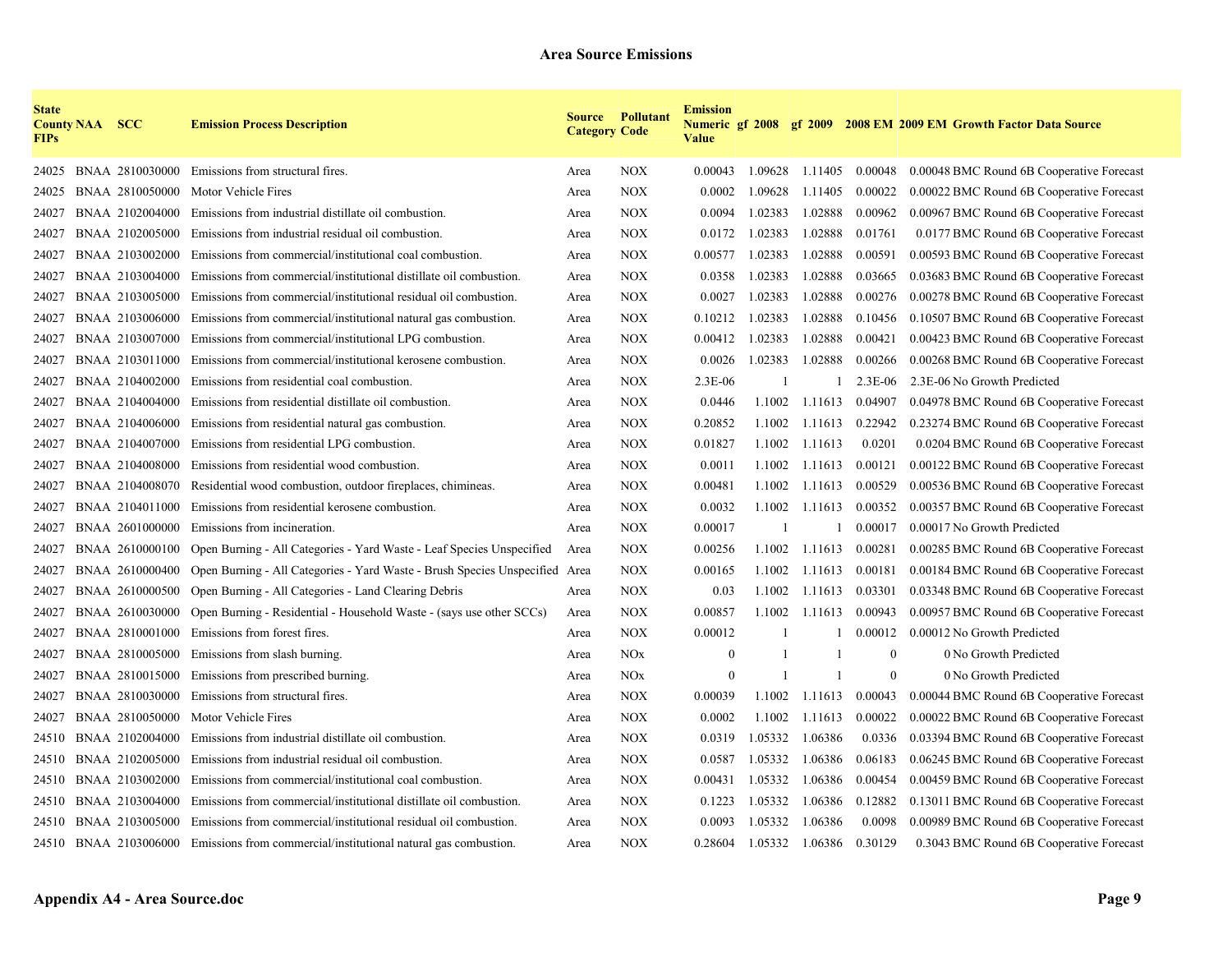| <b>State</b><br><b>County NAA</b><br><b>FIPs</b> | <b>SCC</b>        | <b>Emission Process Description</b>                                                         | <b>Source</b><br><b>Category Code</b> | <b>Pollutant</b> | <b>Emission</b><br>Numeric gf 2008<br>Value |         |         |                 | gf 2009 2008 EM 2009 EM Growth Factor Data Source |
|--------------------------------------------------|-------------------|---------------------------------------------------------------------------------------------|---------------------------------------|------------------|---------------------------------------------|---------|---------|-----------------|---------------------------------------------------|
| 24510                                            | BNAA 2103007000   | Emissions from commercial/institutional LPG combustion.                                     | Area                                  | <b>NOX</b>       | 0.00458                                     | 1.05332 | 1.06386 | 0.00483         | 0.00487 BMC Round 6B Cooperative Forecast         |
| 24510                                            | BNAA 2103011000   | Emissions from commercial/institutional kerosene combustion.                                | Area                                  | <b>NOX</b>       | 0.0087                                      | 1.05332 | 1.06386 | 0.00916         | 0.00926 BMC Round 6B Cooperative Forecast         |
| 24510                                            | BNAA 2104002000   | Emissions from residential coal combustion.                                                 | Area                                  | <b>NOX</b>       | 0.01513                                     |         |         | 0.01513         | 0.01513 No Growth Predicted                       |
| 24510                                            | BNAA 2104004000   | Emissions from residential distillate oil combustion.                                       | Area                                  | <b>NOX</b>       | 0.1522                                      | 1.00698 | 1.01089 | 0.15326         | 0.15386 BMC Round 6B Cooperative Forecast         |
| 24510                                            | BNAA 2104006000   | Emissions from residential natural gas combustion.                                          | Area                                  | <b>NOX</b>       | 0.82714                                     | 1.00698 | 1.01089 | 0.83291         | 0.83615 BMC Round 6B Cooperative Forecast         |
| 24510                                            | BNAA 2104007000   | Emissions from residential LPG combustion.                                                  | Area                                  | <b>NOX</b>       | 0.02034                                     | .00698  | 1.01089 | 0.02048         | 0.02056 BMC Round 6B Cooperative Forecast         |
| 24510                                            | BNAA 2104008000   | Emissions from residential wood combustion.                                                 | Area                                  | <b>NOX</b>       | 0.00307                                     | 1.00698 | 1.01089 | 0.00309         | 0.0031 BMC Round 6B Cooperative Forecast          |
| 24510                                            | BNAA 2104008070   | Residential wood combustion, outdoor fireplaces, chimineas.                                 | Area                                  | <b>NOX</b>       | 0.01306                                     | 1.00698 | 1.01089 | 0.01315         | 0.0132 BMC Round 6B Cooperative Forecast          |
| 24510                                            | BNAA 2104011000   | Emissions from residential kerosene combustion.                                             | Area                                  | <b>NOX</b>       | 0.0108                                      | .00698  | 1.01089 | 0.01088         | 0.01092 BMC Round 6B Cooperative Forecast         |
| 24510                                            | BNAA 2601000000   | Emissions from incineration.                                                                | Area                                  | <b>NOX</b>       | 3.27968                                     |         |         | 3.27968         | 3.27968 No Growth Predicted                       |
| 24510                                            |                   | BNAA 2610000100 Open Burning - All Categories - Yard Waste - Leaf Species Unspecified       | Area                                  | <b>NOX</b>       |                                             | 00698   | 1.01089 | $\mathbf{0}$    | 0 BMC Round 6B Cooperative Forecast               |
| 24510                                            |                   | BNAA 2610000400 Open Burning - All Categories - Yard Waste - Brush Species Unspecified Area |                                       | <b>NOX</b>       | $\theta$                                    | .00698  | 1.01089 | $\mathbf{0}$    | 0 BMC Round 6B Cooperative Forecast               |
| 24510                                            |                   | BNAA 2610000500 Open Burning - All Categories - Land Clearing Debris                        | Area                                  | <b>NOX</b>       | 0                                           | .00698  | 1.01089 | $\mathbf{0}$    | 0 BMC Round 6B Cooperative Forecast               |
| 24510                                            | BNAA 2610030000   | Open Burning - Residential - Household Waste - (says use other SCCs)                        | Area                                  | <b>NOX</b>       | $\mathbf{0}$                                | 00698   | 1.01089 | $\mathbf{0}$    | 0 BMC Round 6B Cooperative Forecast               |
| 24510                                            | BNAA 2810001000   | Emissions from forest fires.                                                                | Area                                  | <b>NOX</b>       | $\mathbf{0}$                                |         |         | $\mathbf{0}$    | 0 No Growth Predicted                             |
| 24510                                            | BNAA 2810005000   | Emissions from slash burning.                                                               | Area                                  | NOx              | $\mathbf{0}$                                |         |         | $\theta$        | 0 No Growth Predicted                             |
| 24510                                            | BNAA 2810015000   | Emissions from prescribed burning.                                                          | Area                                  | NOx              | $\mathbf{0}$                                |         |         | $\mathbf{0}$    | 0 No Growth Predicted                             |
| 24510                                            | BNAA 2810030000   | Emissions from structural fires.                                                            | Area                                  | <b>NOX</b>       | 0.00526                                     | .00698  | 1.01089 | 0.0053          | 0.00532 BMC Round 6B Cooperative Forecast         |
| 24510                                            |                   | BNAA 2810050000 Motor Vehicle Fires                                                         | Area                                  | <b>NOX</b>       | 0.0012                                      | .00698  | 1.01089 | 0.00121         | 0.00121 BMC Round 6B Cooperative Forecast         |
|                                                  | <b>BNAA TOTAL</b> |                                                                                             | Area                                  | <b>NOX</b>       | 8.17913                                     |         |         | 8.42592 8.46843 |                                                   |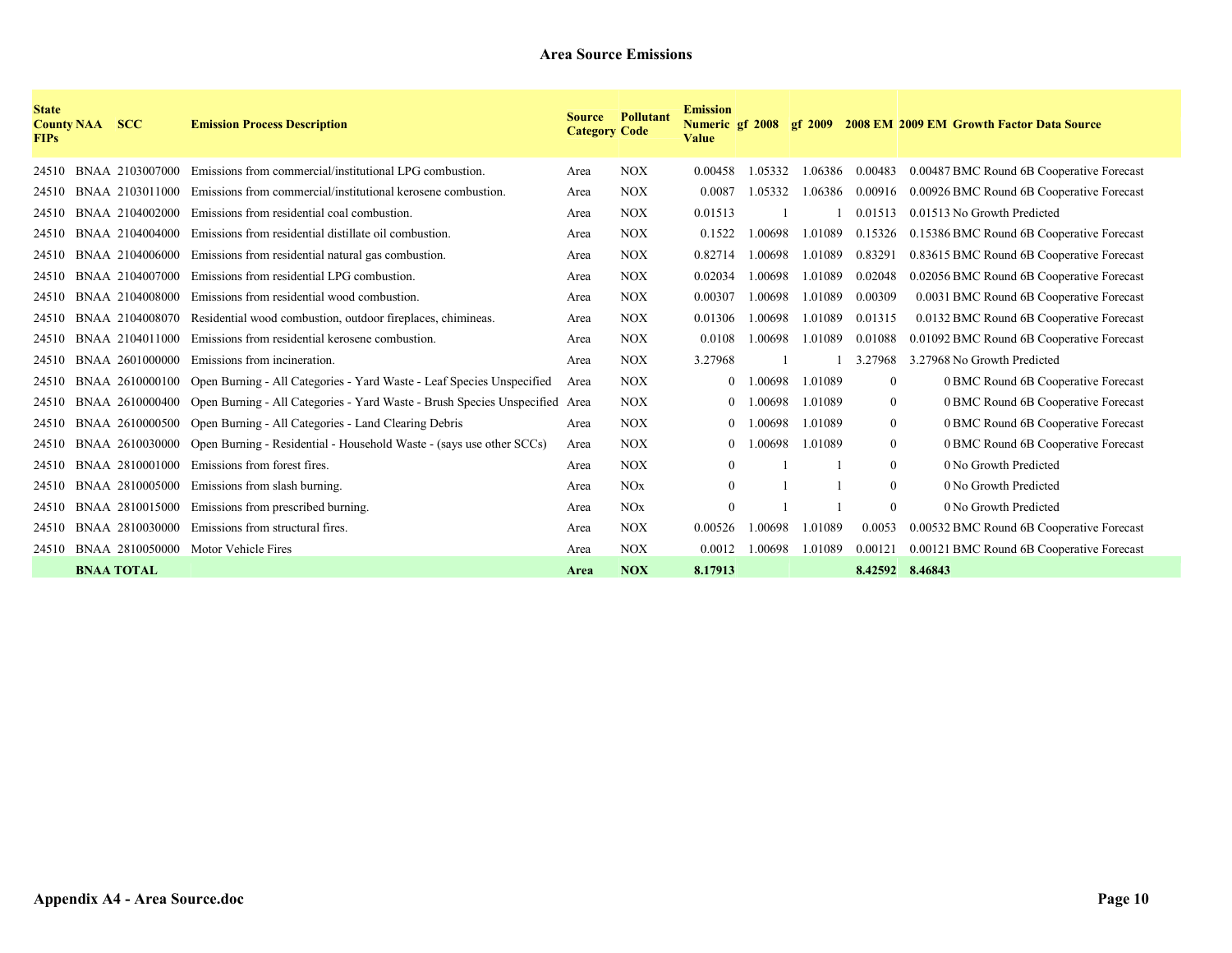| <b>State</b><br><b>FIPs</b> | <b>County NAA SCC</b> |                 | <b>Emission Process Description</b>                                         | <b>Category Code</b> | <b>Source Pollutant</b> | <b>Emission</b><br><b>Numeric gf 2008 gf 2009</b><br><b>Value</b> |         |                 |              | 2008 EM 2009 EM Growth Factor Data Source |
|-----------------------------|-----------------------|-----------------|-----------------------------------------------------------------------------|----------------------|-------------------------|-------------------------------------------------------------------|---------|-----------------|--------------|-------------------------------------------|
| 24003                       |                       | BNAA 2102004000 | Emissions from industrial distillate oil combustion.                        | Area                 | <b>VOC</b>              | 0.0003                                                            |         | 1.07415 1.08569 | 0.00032      | 0.00033 BMC Round 6B Cooperative Forecast |
| 24003                       |                       | BNAA 2102005000 | Emissions from industrial residual oil combustion.                          | Area                 | <b>VOC</b>              | 0.0002                                                            | 1.07415 | 1.08569         | 0.00021      | 0.00022 BMC Round 6B Cooperative Forecast |
| 24003                       |                       | BNAA 2103002000 | Emissions from commercial/institutional coal combustion.                    | Area                 | <b>VOC</b>              | 0.00034                                                           | 1.07415 | 1.08569         | 0.00036      | 0.00036 BMC Round 6B Cooperative Forecast |
| 24003                       |                       | BNAA 2103004000 | Emissions from commercial/institutional distillate oil combustion.          | Area                 | <b>VOC</b>              | 0.0017                                                            | 1.07415 | 1.08569         | 0.00183      | 0.00185 BMC Round 6B Cooperative Forecast |
| 24003                       |                       | BNAA 2103005000 | Emissions from commercial/institutional residual oil combustion.            | Area                 | <b>VOC</b>              | 0.0002                                                            | 1.07415 | 1.08569         | 0.00021      | 0.00022 BMC Round 6B Cooperative Forecast |
| 24003                       |                       | BNAA 2103006000 | Emissions from commercial/institutional natural gas combustion.             | Area                 | <b>VOC</b>              | 0.00749                                                           | 1.07415 | 1.08569         | 0.00805      | 0.00813 BMC Round 6B Cooperative Forecast |
| 24003                       |                       | BNAA 2103007000 | Emissions from commercial/institutional LPG combustion.                     | Area                 | <b>VOC</b>              | 0.00026                                                           | 1.07415 | 1.08569         | 0.00028      | 0.00028 BMC Round 6B Cooperative Forecast |
| 24003                       |                       | BNAA 2103011000 | Emissions from commercial/institutional kerosene combustion.                | Area                 | <b>VOC</b>              | 0.0001                                                            | 1.07415 | 1.08569         | 0.00011      | 0.00011 BMC Round 6B Cooperative Forecast |
| 24003                       |                       | BNAA 2104002000 | Emissions from residential coal combustion.                                 | Area                 | <b>VOC</b>              | 0.00285                                                           |         |                 | 0.00285      | 0.00285 No Growth Predicted               |
| 24003                       |                       | BNAA 2104004000 | Emissions from residential distillate oil combustion.                       | Area                 | <b>VOC</b>              | 0.005                                                             | 1.04471 | 1.05081         | 0.00522      | 0.00525 BMC Round 6B Cooperative Forecast |
| 24003                       |                       | BNAA 2104006000 | Emissions from residential natural gas combustion.                          | Area                 | <b>VOC</b>              | 0.01735                                                           | 1.04471 | 1.05081         | 0.01813      | 0.01823 BMC Round 6B Cooperative Forecast |
| 24003                       |                       | BNAA 2104007000 | Emissions from residential LPG combustion.                                  | Area                 | <b>VOC</b>              | 0.00114                                                           | 1.04471 | 1.05081         | 0.0012       | 0.0012 BMC Round 6B Cooperative Forecast  |
| 24003                       |                       | BNAA 2104008000 | Emissions from residential wood combustion.                                 | Area                 | <b>VOC</b>              | 0.16737                                                           | 1.04471 | 1.05081         | 0.17485      | 0.17587 BMC Round 6B Cooperative Forecast |
| 24003                       |                       | BNAA 2104008070 | Residential wood combustion, outdoor fireplaces, chimineas.                 | Area                 | <b>VOC</b>              | 0.80006                                                           | 1.04471 | 1.05081         | 0.83583      | 0.84071 BMC Round 6B Cooperative Forecast |
| 24003                       |                       | BNAA 2104011000 | Emissions from residential kerosene combustion.                             | Area                 | <b>VOC</b>              | 0.0004                                                            | 1.04471 | 1.05081         | 0.00042      | 0.00042 BMC Round 6B Cooperative Forecast |
| 24003                       |                       | BNAA 2275900000 | Emissions from aircraft refueling.                                          | Area                 | <b>VOC</b>              | 0.01122                                                           | 1.07415 | 1.08569         | 0.01205      | 0.01218 BMC Round 6B Cooperative Forecast |
| 24003                       |                       | BNAA 2302050000 | Emissions from small bakeries.                                              | Area                 | <b>VOC</b>              | 0.036                                                             | 1.04471 | 1.05081         | 0.03761      | 0.03783 BMC Round 6B Cooperative Forecast |
| 24003                       |                       | BNAA 2302070001 | Emissions from small breweries                                              | Area                 | <b>VOC</b>              | 0.00016                                                           | 1.04471 | 1.05081         | 0.00017      | 0.00017 BMC Round 6B Cooperative Forecast |
| 24003                       |                       | BNAA 2302070005 | <b>Small Wineries</b>                                                       | Area                 | <b>VOC</b>              | $\overline{0}$                                                    | 1.04471 | 1.05081         | $\mathbf{0}$ | 0 BMC Round 6B Cooperative Forecast       |
| 24003                       |                       | BNAA 2401002000 | Emissions from solvent-based architectural surface coatings.                | Area                 | <b>VOC</b>              | 1.22907                                                           | 1.04471 | 1.05081         | 1.28403      | 1.29152 BMC Round 6B Cooperative Forecast |
| 24003                       |                       | BNAA 2401003000 | Emissions from water-based architectural surface coatings.                  | Area                 | <b>VOC</b>              | 1.08493                                                           | 1.04471 | 1.05081         | 1.13344      | 1.14005 BMC Round 6B Cooperative Forecast |
| 24003                       |                       | BNAA 2401005000 | Emissions from automobile refinishing.                                      | Area                 | <b>VOC</b>              | 0.56237                                                           | 1.07415 | 1.08569         | 0.60407      | 0.61056 BMC Round 6B Cooperative Forecast |
| 24003                       |                       | BNAA 2401008000 | Emissions from traffic paints.                                              | Area                 | <b>VOC</b>              | 0.04577                                                           | 1.04471 | 1.05081         | 0.04781      | 0.04809 BMC Round 6B Cooperative Forecast |
| 24003                       |                       | BNAA 2401008999 | Emissions from traffic paint solvents.                                      | Area                 | <b>VOC</b>              | $\Omega$                                                          | 1.04471 | 1.05081         | $\mathbf{0}$ | 0 BMC Round 6B Cooperative Forecast       |
| 24003                       |                       | BNAA 2401015000 | Emissions from surface coatings of finished wood products.                  | Area                 | <b>VOC</b>              | 0.02066                                                           | 1.07415 | 1.08569         | 0.02219      | 0.02243 BMC Round 6B Cooperative Forecast |
| 24003                       |                       | BNAA 2401025000 | Emissions from surface coatings of metal furniture $\&$ fixtures.           | Area                 | <b>VOC</b>              | 0.5192                                                            | 1.07415 | 1.08569         | 0.5577       | 0.56369 BMC Round 6B Cooperative Forecast |
| 24003                       |                       | BNAA 2401040000 | Emissions from surface coatings of metal cans.                              | Area                 | <b>VOC</b>              | 1.25847                                                           | 1.07415 | 1.08569         | 1.35179      | 1.36631 BMC Round 6B Cooperative Forecast |
| 24003                       |                       | BNAA 2401050000 | Emissions from surface coatings of misc. metals.                            | Area                 | <b>VOC</b>              | 0.48403                                                           | 1.07415 | 1.08569         | 0.51992      | 0.5255 BMC Round 6B Cooperative Forecast  |
| 24003                       |                       | BNAA 2401055000 | Emissions from surface coatings of machinery $\&$ equipment.                | Area                 | <b>VOC</b>              | 0.1537                                                            | 1.07415 | 1.08569         | 0.1651       | 0.16688 BMC Round 6B Cooperative Forecast |
| 24003                       |                       | BNAA 2401080000 | Emissions from surface coatings of marine.                                  | Area                 | <b>VOC</b>              | 0.10602                                                           | 1.07415 | 1.08569         | 0.11389      | 0.11511 BMC Round 6B Cooperative Forecast |
| 24003                       |                       | BNAA 2401090000 | Emissions from surface coatings - misc. manufacturing.                      | Area                 | <b>VOC</b>              | 0.58083                                                           | 1.07415 | 1.08569         | 0.6239       | 0.63061 BMC Round 6B Cooperative Forecast |
| 24003                       |                       |                 | BNAA 2401100000 Emissions from surface coatings for industrial maintenance. | Area                 | <b>VOC</b>              | 0.61955                                                           |         | 1.07415 1.08569 | 0.6655       | 0.67265 BMC Round 6B Cooperative Forecast |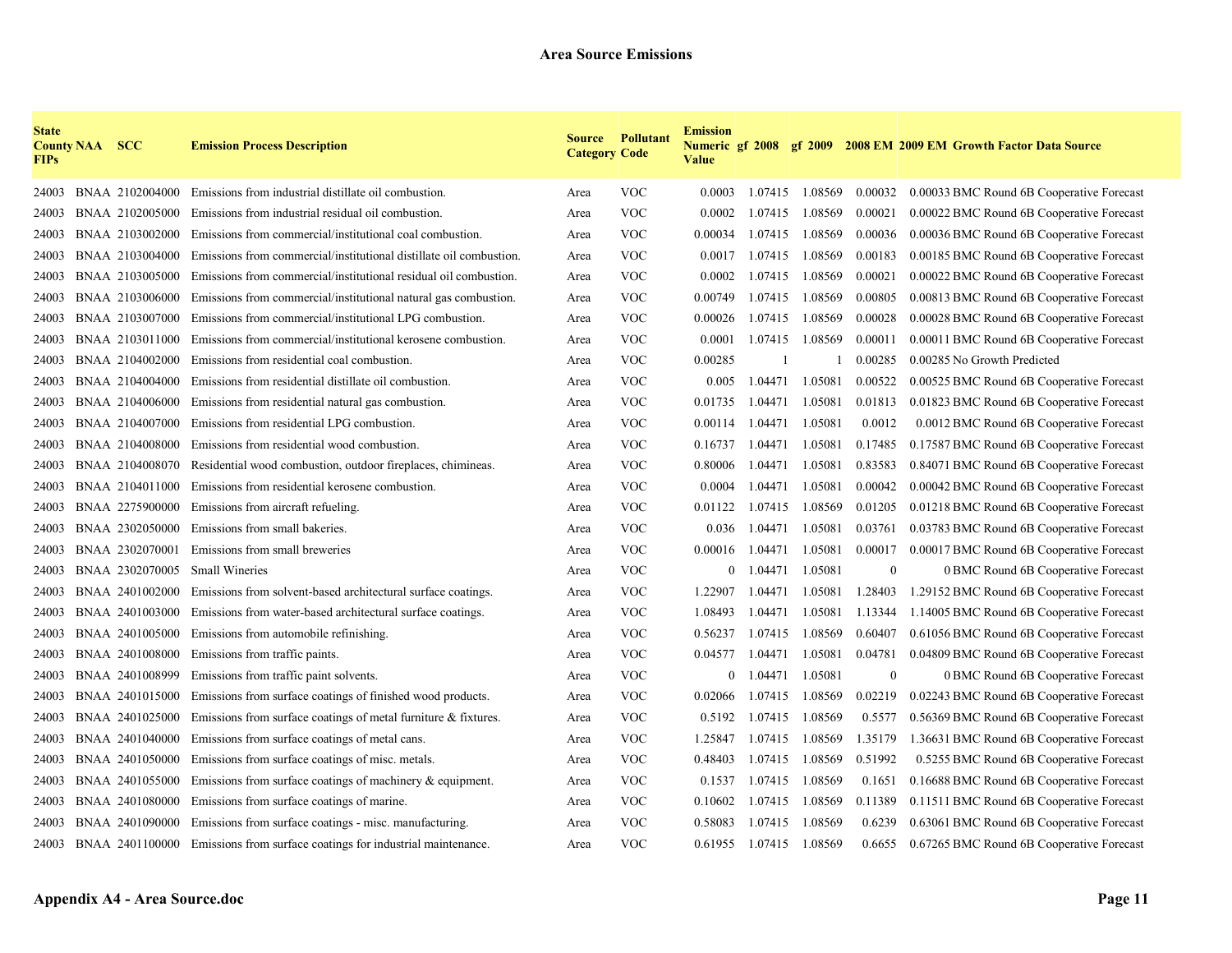| <b>State</b><br><b>FIPs</b> | <b>County NAA</b> | <b>SCC</b>      | <b>Emission Process Description</b>                                         | <b>Category Code</b> | <b>Source Pollutant</b> | <b>Emission</b><br><b>Value</b> |              |                         |                  | Numeric gf 2008 gf 2009 2008 EM 2009 EM Growth Factor Data Source |
|-----------------------------|-------------------|-----------------|-----------------------------------------------------------------------------|----------------------|-------------------------|---------------------------------|--------------|-------------------------|------------------|-------------------------------------------------------------------|
| 24003                       |                   |                 | BNAA 2401200000 Emissions from surface coatings - other categories.         | Area                 | <b>VOC</b>              |                                 |              | 0.61955 1.07415 1.08569 | 0.6655           | 0.67265 BMC Round 6B Cooperative Forecast                         |
| 24003                       |                   | BNAA 2401990000 | Emissions from surface coatings of all categories.                          | Area                 | <b>VOC</b>              | 0.00135                         | 1.07415      | 1.08569                 | 0.00145          | 0.00146 BMC Round 6B Cooperative Forecast                         |
| 24003                       |                   | BNAA 2415300000 | Emissions from cold cleaning solvents.                                      | Area                 | <b>VOC</b>              | 1.53375                         |              | 1.07415 1.08569         | 1.64748          | 1.66518 BMC Round 6B Cooperative Forecast                         |
| 24003                       |                   | BNAA 2420000370 | <b>Stoddard Solventy Dry Cleaners</b>                                       | Area                 | VOC                     | $\overline{0}$                  | 1.04471      | 1.05081                 | $\mathbf{0}$     | 0 BMC Round 6B Cooperative Forecast                               |
| 24003                       |                   | BNAA 2425000000 | Emissions from graphic arts.                                                | Area                 | <b>VOC</b>              | 0.4421                          | 1.04471      | 1.05081                 | 0.46187          | 0.46457 BMC Round 6B Cooperative Forecast                         |
| 24003                       |                   | BNAA 2440020000 | Emissions from industrial adhesives                                         | Area                 | <b>VOC</b>              | 0.55267                         | 1.07415      | 1.08569                 | 0.59365          | 0.60003 BMC Round 6B Cooperative Forecast                         |
| 24003                       |                   | BNAA 2461022000 | Emissions from emulsified asphalt.                                          | Area                 | <b>VOC</b>              | 0.00387                         | 1.04471      | 1.05081                 | 0.00405          | 0.00407 BMC Round 6B Cooperative Forecast                         |
| 24003                       |                   | BNAA 2461800000 | Emissions from pesticide application.                                       | Area                 | <b>VOC</b>              | 0.45749                         | $\mathbf{1}$ |                         | 0.45749          | 0.45749 No Growth Predicted                                       |
| 24003                       |                   | BNAA 2465000000 | Emissions from commercial/consumer solvents.                                | Area                 | <b>VOC</b>              | 4.86838                         | 1.04471      | 1.05081                 | 5.08606          | 5.11575 BMC Round 6B Cooperative Forecast                         |
| 24003                       |                   | BNAA 2501011011 | Portable Fuel Containers: Residential - Permeation                          | Area                 | <b>VOC</b>              | 0.113                           | 1.04471      | 1.05081                 | 0.11805          | 0.11874 BMC Round 6B Cooperative Forecast                         |
| 24003                       |                   |                 | BNAA 2501011012 Portable Fuel Containers: Residential - Diurnal             | Area                 | <b>VOC</b>              | 0.972                           | 1.04471      | 1.05081                 | 1.01546          | 1.02139 BMC Round 6B Cooperative Forecast                         |
| 24003                       |                   |                 | BNAA 2501011016 Portable Fuel Containers: Residential - Transport           | Area                 | <b>VOC</b>              | 0.053                           | 1.04471      | 1.05081                 | 0.05537          | 0.05569 BMC Round 6B Cooperative Forecast                         |
| 24003                       |                   | BNAA 2501012011 | Portable Fuel Containers: Commercial - Permeation                           | Area                 | <b>VOC</b>              | 0.013                           | 1.04471      | 1.05081                 | 0.01358          | 0.01366 BMC Round 6B Cooperative Forecast                         |
| 24003                       |                   | BNAA 2501012012 | Portable Fuel Containers: Commercial - Diurnal                              | Area                 | <b>VOC</b>              | 0.174                           | 1.04471      | 1.05081                 | 0.18178          | 0.18284 BMC Round 6B Cooperative Forecast                         |
| 24003                       |                   |                 | BNAA 2501012016 Portable Fuel Containers: Commercial - Transport            | Area                 | <b>VOC</b>              | 2.645                           | 1.04471      | 1.05081                 | 2.76327          | 2.7794 BMC Round 6B Cooperative Forecast                          |
| 24003                       |                   |                 | BNAA 2501060053 Emissions from tank truck unloading.                        | Area                 | <b>VOC</b>              | 0.32174                         | 1.13461      | 1.15797                 | 0.36505          | 0.37257 MDE Mobile Sources - VMT Forecast                         |
| 24003                       |                   | BNAA 2501060100 | Emissions from Stage II refueling.                                          | Area                 | <b>VOC</b>              | 0.85                            | 1.13461      | 1.15797                 | 0.96442          | 0.98427 MDE Mobile Sources - VMT Forecast                         |
| 24003                       |                   | BNAA 2501060201 | Emissions from underground tank breathing.                                  | Area                 | <b>VOC</b>              | 0.34682                         | 1.13461      | 1.15797                 | 0.3935           | 0.40161 MDE Mobile Sources - VMT Forecast                         |
| 24003                       |                   | BNAA 2505020030 | Emissions from crude oil marine vessel unloading.                           | Area                 | <b>VOC</b>              | $\theta$                        |              | 1.07415 1.08569         | $\theta$         | 0 BMC Round 6B Cooperative Forecast                               |
| 24003                       |                   | BNAA 2505020060 | Emissions from residual oil marine vessel unloading.                        | Area                 | <b>VOC</b>              | $\theta$                        | 1.07415      | 1.08569                 | $\theta$         | 0 BMC Round 6B Cooperative Forecast                               |
| 24003                       |                   | BNAA 2505020090 | Emissions from distillate oil marine vessel unloading.                      | Area                 | <b>VOC</b>              | $\mathbf{0}$                    | 1.07415      | 1.08569                 | $\boldsymbol{0}$ | 0 BMC Round 6B Cooperative Forecast                               |
| 24003                       |                   | BNAA 2505020120 | Emissions from gasoline marine vessel unloading.                            | Area                 | <b>VOC</b>              | $\overline{0}$                  | 1.07415      | 1.08569                 | $\mathbf{0}$     | 0 BMC Round 6B Cooperative Forecast                               |
| 24003                       |                   | BNAA 2505020150 | Emissions from jet naphtha marine vessel unloading.                         | Area                 | <b>VOC</b>              | $\overline{0}$                  | 1.07415      | 1.08569                 | $\mathbf{0}$     | 0 BMC Round 6B Cooperative Forecast                               |
| 24003                       |                   | BNAA 2505020180 | Emissions from kerosene marine vessel unloading.                            | Area                 | <b>VOC</b>              | $3.1E-06$                       | 1.07415      | 1.08569                 | 3.4E-06          | 3.4E-06 BMC Round 6B Cooperative Forecast                         |
| 24003                       |                   | BNAA 2505030120 | Emissions from tank trucks in transit.                                      | Area                 | <b>VOC</b>              | 0.03289                         | 1.13461      | 1.15797                 | 0.03732          | 0.03809 MDE Mobile Sources - VMT Forecast                         |
| 24003                       |                   | BNAA 2601000000 | Emissions from incineration.                                                | Area                 | <b>VOC</b>              | $\theta$                        | $\mathbf{1}$ |                         | $\theta$         | 0 No Growth Predicted                                             |
| 24003                       |                   | BNAA 2610000100 | Open Burning - All Categories - Yard Waste - Leaf Species Unspecified       | Area                 | <b>VOC</b>              | 0.0212                          | 1.04471      | 1.05081                 | 0.02214          | 0.02227 BMC Round 6B Cooperative Forecast                         |
| 24003                       |                   | BNAA 2610000400 | Open Burning - All Categories - Yard Waste - Brush Species Unspecified Area |                      | <b>VOC</b>              | 0.01142                         | 1.04471      | 1.05081                 | 0.01193          | 0.012 BMC Round 6B Cooperative Forecast                           |
| 24003                       |                   | BNAA 2610000500 | Open Burning - All Categories - Land Clearing Debris                        | Area                 | <b>VOC</b>              | $\overline{0}$                  | 1.04471      | 1.05081                 | $\overline{0}$   | 0 BMC Round 6B Cooperative Forecast                               |
| 24003                       |                   | BNAA 2610030000 | Open Burning - Residential - Household Waste - (says use other SCCs)        | Area                 | <b>VOC</b>              | 0.0048                          | 1.04471      | 1.05081                 | 0.00501          | 0.00504 BMC Round 6B Cooperative Forecast                         |
| 24003                       |                   | BNAA 2620030000 | Emissions from solid waste landfills.                                       | Area                 | <b>VOC</b>              | 0.04236                         | 1.04471      | 1.05081                 | 0.04425          | 0.04451 BMC Round 6B Cooperative Forecast                         |
| 24003                       |                   | BNAA 2630020000 | Emissions from POTWs.                                                       | Area                 | <b>VOC</b>              | 0.06392                         | 1.07336      | 1.08481                 | 0.06861          | 0.06934 BMC Round 6B Cooperative Forecast                         |
| 24003                       |                   |                 | BNAA 2660000000 Emissions from soil/groundwater remediation.                | Area                 | <b>VOC</b>              | 0.2035                          | -1           |                         | 0.2035           | 0.2035 No Growth Predicted                                        |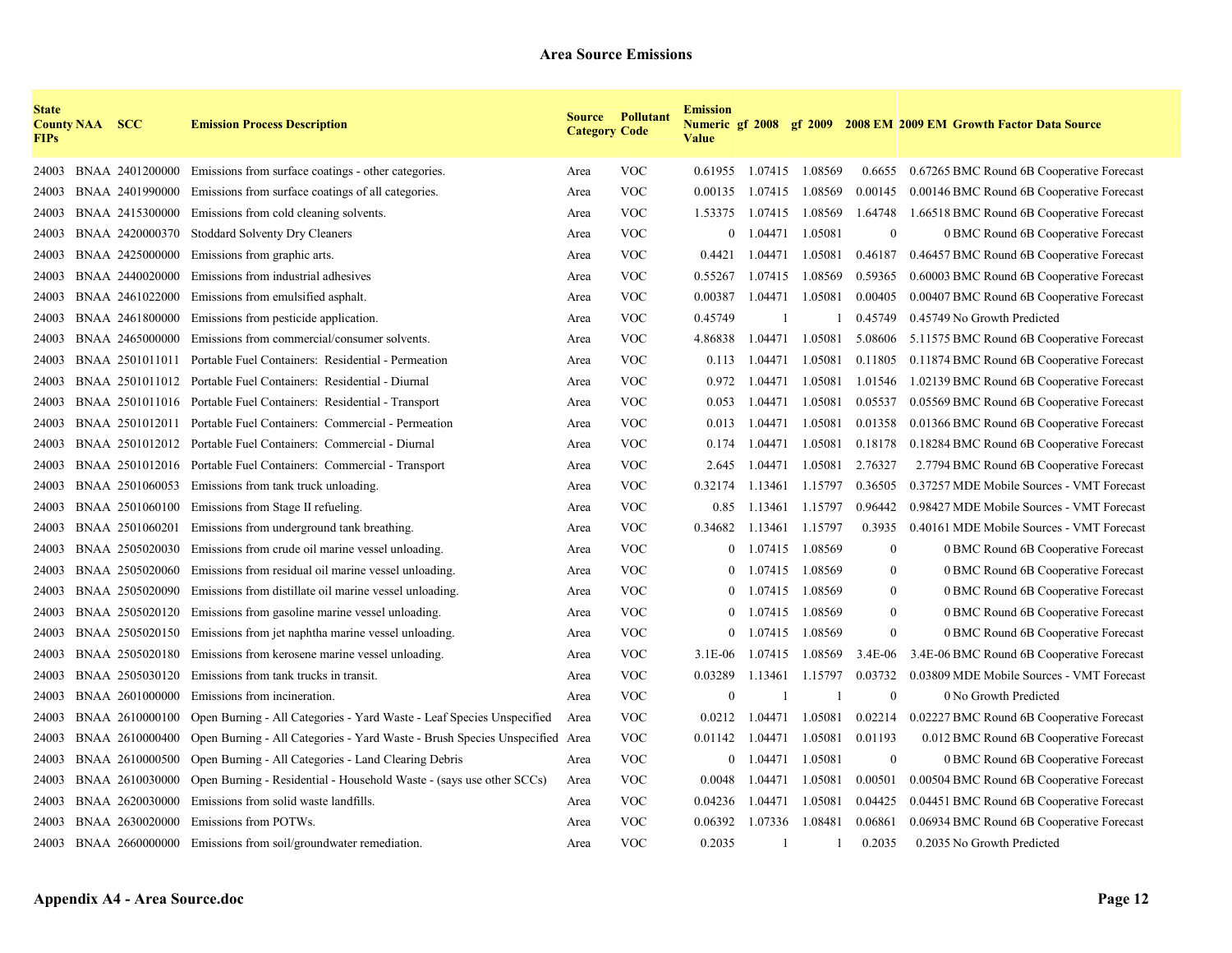| <b>State</b><br><b>FIPs</b> | <b>County NAA SCC</b> |                 | <b>Emission Process Description</b>                                  | <b>Category Code</b> | <b>Source Pollutant</b> | <b>Emission</b><br><b>Value</b> |              |              |                  | Numeric gf 2008 gf 2009 2008 EM 2009 EM Growth Factor Data Source |
|-----------------------------|-----------------------|-----------------|----------------------------------------------------------------------|----------------------|-------------------------|---------------------------------|--------------|--------------|------------------|-------------------------------------------------------------------|
| 24003                       |                       | BNAA 2810001000 | Emissions from forest fires.                                         | Area                 | <b>VOC</b>              | 0.00011                         | 1            |              | 0.00011          | 0.00011 No Growth Predicted                                       |
| 24003                       |                       | BNAA 2810005000 | Emissions from slash burning.                                        | Area                 | <b>VOC</b>              | $\theta$                        | -1           |              | $\boldsymbol{0}$ | 0 No Growth Predicted                                             |
| 24003                       |                       | BNAA 2810015000 | Emissions from prescribed burning.                                   | Area                 | <b>VOC</b>              | 0.00074                         | $\mathbf{1}$ |              | 0.00074          | 0.00074 No Growth Predicted                                       |
| 24003                       |                       | BNAA 2810030000 | Emissions from structural fires.                                     | Area                 | <b>VOC</b>              | 0.00873                         | 1.04471      | 1.05081      | 0.00912          | 0.00918 BMC Round 6B Cooperative Forecast                         |
| 24003                       |                       | BNAA 2810050000 | Motor Vehicle Fires                                                  | Area                 | <b>VOC</b>              | 0.0055                          | 1.04471      | 1.05081      | 0.00575          | 0.00578 BMC Round 6B Cooperative Forecast                         |
| 24003                       |                       | BNAA 2830000000 | Emissions from catastrophic/accidental releases/oil spills.          | Area                 | VOC                     | 0.00054                         |              |              | 0.00054          | 0.00054 No Growth Predicted                                       |
| 24005                       |                       | BNAA 2102004000 | Emissions from industrial distillate oil combustion.                 | Area                 | <b>VOC</b>              | $\mathbf{0}$                    | 1.13427      | 1.15664      | $\boldsymbol{0}$ | 0 BMC Round 6B Cooperative Forecast                               |
| 24005                       |                       | BNAA 2102005000 | Emissions from industrial residual oil combustion.                   | Area                 | <b>VOC</b>              | $\theta$                        | 1.13427      | 1.15664      | $\mathbf{0}$     | 0 BMC Round 6B Cooperative Forecast                               |
| 24005                       |                       | BNAA 2103002000 | Emissions from commercial/institutional coal combustion.             | Area                 | <b>VOC</b>              | $\mathbf{0}$                    | 1.13427      | 1.15664      | $\mathbf{0}$     | 0 BMC Round 6B Cooperative Forecast                               |
| 24005                       |                       | BNAA 2103004000 | Emissions from commercial/institutional distillate oil combustion.   | Area                 | <b>VOC</b>              | $\overline{0}$                  | 1.13427      | 1.15664      | $\mathbf{0}$     | 0 BMC Round 6B Cooperative Forecast                               |
| 24005                       |                       | BNAA 2103005000 | Emissions from commercial/institutional residual oil combustion.     | Area                 | <b>VOC</b>              | $\mathbf{0}$                    | 1.13427      | 1.15664      | $\boldsymbol{0}$ | 0 BMC Round 6B Cooperative Forecast                               |
| 24005                       |                       | BNAA 2103006000 | Emissions from commercial/institutional natural gas combustion.      | Area                 | <b>VOC</b>              | 0.00485                         | 1.13427      | 1.15664      | 0.00551          | 0.00561 BMC Round 6B Cooperative Forecast                         |
| 24005                       |                       | BNAA 2103007000 | Emissions from commercial/institutional LPG combustion.              | Area                 | <b>VOC</b>              | 0.00014                         | 1.13427      | 1.15664      | 0.00016          | 0.00017 BMC Round 6B Cooperative Forecast                         |
| 24005                       |                       | BNAA 2103011000 | Emissions from commercial/institutional kerosene combustion.         | Area                 | <b>VOC</b>              | $\bf{0}$                        | 1.13427      | 1.15664      | $\boldsymbol{0}$ | 0 BMC Round 6B Cooperative Forecast                               |
| 24005                       |                       | BNAA 2104002000 | Emissions from residential coal combustion.                          | Area                 | <b>VOC</b>              | $\mathbf{0}$                    |              | $\mathbf{1}$ | $\overline{0}$   | 0 No Growth Predicted                                             |
| 24005                       |                       | BNAA 2104004000 | Emissions from residential distillate oil combustion.                | Area                 | <b>VOC</b>              | $\mathbf{0}$                    | 1.05104      | 1.05859      | $\bf{0}$         | 0 BMC Round 6B Cooperative Forecast                               |
| 24005                       |                       | BNAA 2104006000 | Emissions from residential natural gas combustion.                   | Area                 | <b>VOC</b>              | 0.02469                         | 1.05104      | 1.05859      | 0.02595          | 0.02613 BMC Round 6B Cooperative Forecast                         |
| 24005                       |                       | BNAA 2104007000 | Emissions from residential LPG combustion.                           | Area                 | <b>VOC</b>              | 0.00064                         | 1.05104      | 1.05859      | 0.00067          | 0.00068 BMC Round 6B Cooperative Forecast                         |
| 24005                       |                       | BNAA 2104008000 | Emissions from residential wood combustion.                          | Area                 | <b>VOC</b>              | 0.18458                         | 1.05104      | 1.05859      | 0.194            | 0.19539 BMC Round 6B Cooperative Forecast                         |
| 24005                       |                       | BNAA 2104008070 | Residential wood combustion, outdoor fireplaces, chimineas.          | Area                 | <b>VOC</b>              | 1.31642                         | 1.05104      | 1.05859      | 1.38362          | 1.39355 BMC Round 6B Cooperative Forecast                         |
| 24005                       |                       | BNAA 2104011000 | Emissions from residential kerosene combustion.                      | Area                 | <b>VOC</b>              | $\mathbf{0}$                    | 1.05104      | 1.05859      | $\boldsymbol{0}$ | 0 BMC Round 6B Cooperative Forecast                               |
| 24005                       |                       | BNAA 2275900000 | Emissions from aircraft refueling.                                   | Area                 | <b>VOC</b>              | 0.00647                         | 1.13427      | 1.15664      | 0.00734          | 0.00749 BMC Round 6B Cooperative Forecast                         |
| 24005                       |                       | BNAA 2302050000 | Emissions from small bakeries.                                       | Area                 | <b>VOC</b>              | $\theta$                        | 1.05104      | 1.05859      | $\overline{0}$   | 0 BMC Round 6B Cooperative Forecast                               |
| 24005                       |                       | BNAA 2302070001 | Emissions from small breweries                                       | Area                 | <b>VOC</b>              | 0.00016                         | 1.05104      | 1.05859      | 0.00017          | 0.00017 BMC Round 6B Cooperative Forecast                         |
| 24005                       |                       | BNAA 2302070005 | <b>Small Wineries</b>                                                | Area                 | <b>VOC</b>              | 0.00054                         | 1.05104      | 1.05859      | 0.00056          | 0.00057 BMC Round 6B Cooperative Forecast                         |
| 24005                       |                       | BNAA 2401002000 | Emissions from solvent-based architectural surface coatings.         | Area                 | <b>VOC</b>              | 1.88076                         | 1.05104      | 1.05859      | 1.97676          | 1.99095 BMC Round 6B Cooperative Forecast                         |
| 24005                       |                       | BNAA 2401003000 | Emissions from water-based architectural surface coatings.           | Area                 | <b>VOC</b>              | 1.66019                         | 1.05104      | 1.05859      | 1.74493          | 1.75745 BMC Round 6B Cooperative Forecast                         |
| 24005                       |                       | BNAA 2401005000 | Emissions from automobile refinishing.                               | Area                 | <b>VOC</b>              | 0.8108                          | 1.13427      | 1.15664      | 0.91966          | 0.93781 BMC Round 6B Cooperative Forecast                         |
| 24005                       |                       | BNAA 2401008000 | Emissions from traffic paints.                                       | Area                 | <b>VOC</b>              | 0.06344                         | 1.05104      | 1.05859      | 0.06668          | 0.06715 BMC Round 6B Cooperative Forecast                         |
| 24005                       |                       | BNAA 2401008999 | Emissions from traffic paint solvents.                               | Area                 | <b>VOC</b>              | $\mathbf{0}$                    | 1.05104      | 1.05859      | $\overline{0}$   | 0 BMC Round 6B Cooperative Forecast                               |
| 24005                       |                       | BNAA 2401015000 | Emissions from surface coatings of finished wood products.           | Area                 | <b>VOC</b>              | 0.07936                         | 1.13427      | 1.15664      | 0.09001          | 0.09179 BMC Round 6B Cooperative Forecast                         |
| 24005                       |                       | BNAA 2401025000 | Emissions from surface coatings of metal furniture $\&$ fixtures.    | Area                 | <b>VOC</b>              | 0.8968                          | 1.13427      | 1.15664      | 1.01721          | 1.03728 BMC Round 6B Cooperative Forecast                         |
|                             |                       |                 | 24005 BNAA 2401040000 Emissions from surface coatings of metal cans. | Area                 | <b>VOC</b>              | 1.51209                         | 1.13427      | 1.15664      |                  | 1.71511 1.74895 BMC Round 6B Cooperative Forecast                 |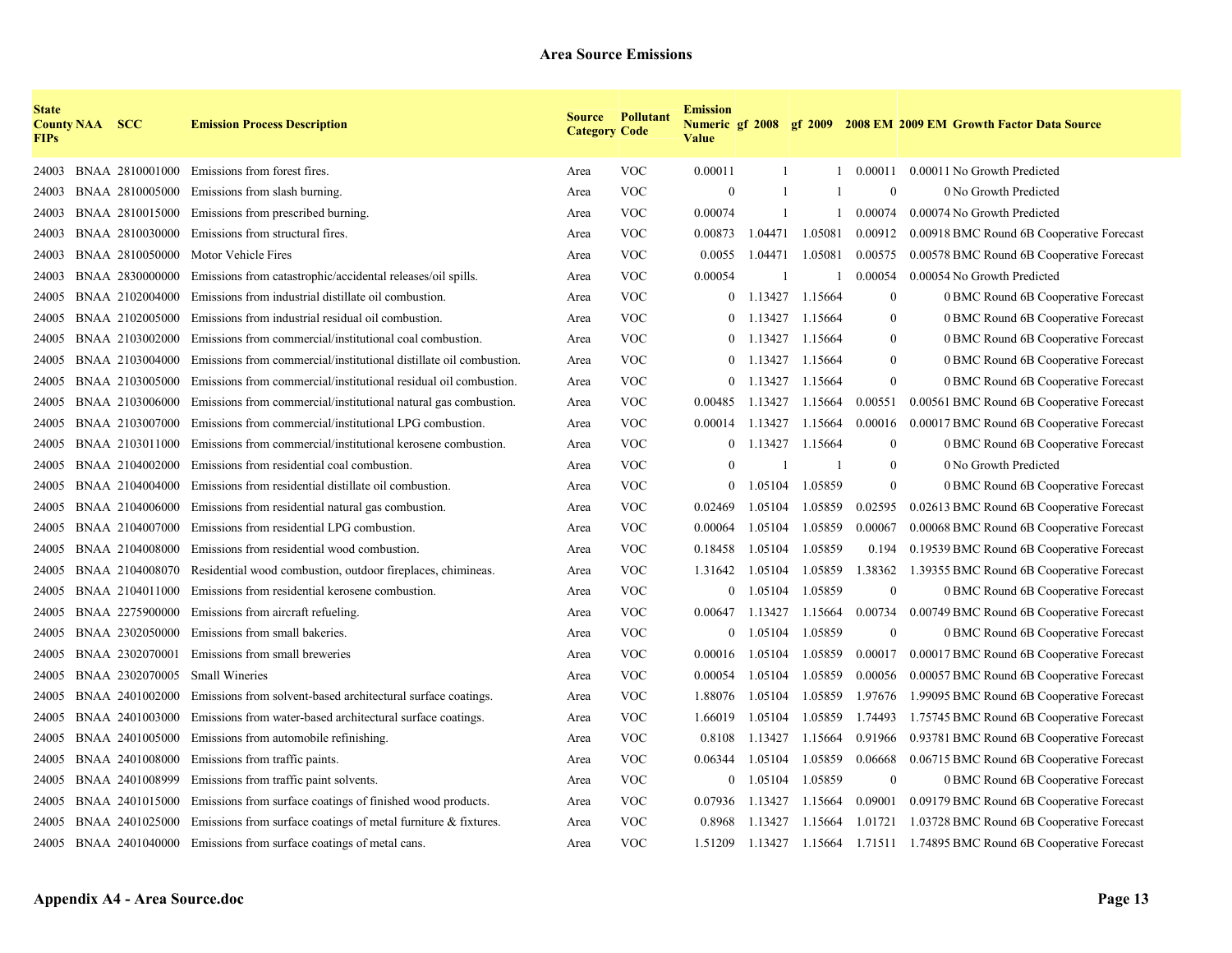| <b>State</b><br><b>FIPs</b> | <b>County NAA SCC</b> |                 | <b>Emission Process Description</b>                                                               | <b>Category Code</b> | <b>Source Pollutant</b> | <b>Emission</b><br><b>Value</b> |             |                         |                  | Numeric gf 2008 gf 2009 2008 EM 2009 EM Growth Factor Data Source |
|-----------------------------|-----------------------|-----------------|---------------------------------------------------------------------------------------------------|----------------------|-------------------------|---------------------------------|-------------|-------------------------|------------------|-------------------------------------------------------------------|
| 24005                       |                       | BNAA 2401050000 | Emissions from surface coatings of misc. metals.                                                  | Area                 | <b>VOC</b>              | 0.55307                         |             | 1.13427 1.15664 0.62733 |                  | 0.63971 BMC Round 6B Cooperative Forecast                         |
| 24005                       |                       | BNAA 2401055000 | Emissions from surface coatings of machinery $\&$ equipment.                                      | Area                 | <b>VOC</b>              | 0.67271                         | 1.13427     | 1.15664                 | 0.76304          | 0.77809 BMC Round 6B Cooperative Forecast                         |
| 24005                       |                       | BNAA 2401080000 | Emissions from surface coatings of marine.                                                        | Area                 | <b>VOC</b>              |                                 | $0$ 1.13427 | 1.15664                 | $\boldsymbol{0}$ | 0 BMC Round 6B Cooperative Forecast                               |
| 24005                       |                       | BNAA 2401090000 | Emissions from surface coatings - misc. manufacturing.                                            | Area                 | <b>VOC</b>              | 0.88881                         | 1.13427     | 1.15664                 | 1.00814          | 1.02803 BMC Round 6B Cooperative Forecast                         |
| 24005                       |                       | BNAA 2401100000 | Emissions from surface coatings for industrial maintenance.                                       | Area                 | VOC                     | 0.94806                         | 1.13427     | 1.15664                 | 1.07535          | 1.09657 BMC Round 6B Cooperative Forecast                         |
| 24005                       |                       | BNAA 2401200000 | Emissions from surface coatings - other categories.                                               | Area                 | <b>VOC</b>              | 0.94806                         | 1.13427     | 1.15664                 | 1.07535          | 1.09657 BMC Round 6B Cooperative Forecast                         |
| 24005                       |                       | BNAA 2401990000 | Emissions from surface coatings of all categories.                                                | Area                 | <b>VOC</b>              | 0.07619                         | 1.13427     | 1.15664                 | 0.08642          | 0.08813 BMC Round 6B Cooperative Forecast                         |
| 24005                       |                       | BNAA 2415300000 | Emissions from cold cleaning solvents.                                                            | Area                 | <b>VOC</b>              | 2.45737                         | 1.13427     | 1.15664                 | 2.78731          | 2.8423 BMC Round 6B Cooperative Forecast                          |
| 24005                       |                       | BNAA 2420000370 | <b>Stoddard Solventy Dry Cleaners</b>                                                             | Area                 | <b>VOC</b>              | 0.0205                          | 1.05104     | 1.05859                 | 0.02155          | 0.0217 BMC Round 6B Cooperative Forecast                          |
| 24005                       |                       | BNAA 2425000000 | Emissions from graphic arts.                                                                      | Area                 | <b>VOC</b>              | 0.59597                         | 1.05104     | 1.05859                 | 0.62639          | 0.63089 BMC Round 6B Cooperative Forecast                         |
| 24005                       |                       | BNAA 2440020000 | Emissions from industrial adhesives                                                               | Area                 | <b>VOC</b>              | 1.53284                         | 1.13427     | 1.15664                 | 1.73865          | 1.77295 BMC Round 6B Cooperative Forecast                         |
| 24005                       |                       | BNAA 2461022000 | Emissions from emulsified asphalt.                                                                | Area                 | <b>VOC</b>              | 0.00593                         | 1.05104     | 1.05859                 | 0.00623          | 0.00627 BMC Round 6B Cooperative Forecast                         |
| 24005                       |                       | BNAA 2461800000 | Emissions from pesticide application.                                                             | Area                 | <b>VOC</b>              | 1.28197                         | -1          |                         | 1.28197          | 1.28197 No Growth Predicted                                       |
| 24005                       |                       | BNAA 2465000000 | Emissions from commercial/consumer solvents.                                                      | Area                 | <b>VOC</b>              | 7.44973                         | 1.05104     | 1.05859                 | 7.82999          | 7.88619 BMC Round 6B Cooperative Forecast                         |
| 24005                       |                       | BNAA 2501011011 | Portable Fuel Containers: Residential - Permeation                                                | Area                 | <b>VOC</b>              | 0.187                           | 1.05104     | 1.05859                 | 0.19655          | 0.19796 BMC Round 6B Cooperative Forecast                         |
| 24005                       |                       |                 | BNAA 2501011012 Portable Fuel Containers: Residential - Diurnal                                   | Area                 | <b>VOC</b>              | 1.618                           | 1.05104     | 1.05859                 | 1.70059          | 1.71279 BMC Round 6B Cooperative Forecast                         |
| 24005                       |                       |                 | BNAA 2501011016 Portable Fuel Containers: Residential - Transport                                 | Area                 | <b>VOC</b>              | 0.089                           | 1.05104     | 1.05859                 | 0.09354          | 0.09421 BMC Round 6B Cooperative Forecast                         |
| 24005                       |                       |                 | BNAA 2501012011 Portable Fuel Containers: Commercial - Permeation                                 | Area                 | <b>VOC</b>              | 0.017                           | 1.05104     | 1.05859                 | 0.01787          | 0.018 BMC Round 6B Cooperative Forecast                           |
| 24005                       |                       |                 | BNAA 2501012012 Portable Fuel Containers: Commercial - Diurnal                                    | Area                 | VOC                     | 0.216                           | 1.05104     | 1.05859                 | 0.22703          | 0.22865 BMC Round 6B Cooperative Forecast                         |
| 24005                       |                       |                 | BNAA 2501012016 Portable Fuel Containers: Commercial - Transport                                  | Area                 | <b>VOC</b>              | 3.281                           | 1.05104     | 1.05859                 | 3.44847          | 3.47322 BMC Round 6B Cooperative Forecast                         |
| 24005                       |                       | BNAA 2501060053 | Emissions from tank truck unloading.                                                              | Area                 | <b>VOC</b>              | 0.4131                          | 1.12229     | 1.14071                 | 0.46362          | 0.47123 MDE Mobile Sources - VMT Forecast                         |
| 24005                       |                       | BNAA 2501060100 | Emissions from Stage II refueling.                                                                | Area                 | <b>VOC</b>              | 1.21                            | 1.12229     | 1.14071                 | 1.35797          | 1.38026 MDE Mobile Sources - VMT Forecast                         |
| 24005                       |                       | BNAA 2501060201 | Emissions from underground tank breathing.                                                        | Area                 | <b>VOC</b>              | 0.44286                         | 1.12229     | 1.14071                 | 0.49702          | 0.50518 MDE Mobile Sources - VMT Forecast                         |
| 24005                       |                       | BNAA 2505020030 | Emissions from crude oil marine vessel unloading.                                                 | Area                 | <b>VOC</b>              | $\theta$                        | 1.13427     | 1.15664                 | $\mathbf{0}$     | 0 BMC Round 6B Cooperative Forecast                               |
| 24005                       |                       | BNAA 2505020060 | Emissions from residual oil marine vessel unloading.                                              | Area                 | <b>VOC</b>              | $\overline{0}$                  | 1.13427     | 1.15664                 | $\bf{0}$         | 0 BMC Round 6B Cooperative Forecast                               |
| 24005                       |                       | BNAA 2505020090 | Emissions from distillate oil marine vessel unloading.                                            | Area                 | <b>VOC</b>              | $\mathbf{0}$                    | 1.13427     | 1.15664                 | $\bf{0}$         | 0 BMC Round 6B Cooperative Forecast                               |
| 24005                       |                       | BNAA 2505020120 | Emissions from gasoline marine vessel unloading.                                                  | Area                 | <b>VOC</b>              | $\overline{0}$                  | 1.13427     | 1.15664                 | $\overline{0}$   | 0 BMC Round 6B Cooperative Forecast                               |
| 24005                       |                       | BNAA 2505020150 | Emissions from jet naphtha marine vessel unloading.                                               | Area                 | <b>VOC</b>              | $\overline{0}$                  | 1.13427     | 1.15664                 | $\overline{0}$   | 0 BMC Round 6B Cooperative Forecast                               |
| 24005                       |                       | BNAA 2505020180 | Emissions from kerosene marine vessel unloading.                                                  | Area                 | <b>VOC</b>              | $\overline{0}$                  | 1.13427     | 1.15664                 | $\mathbf{0}$     | 0 BMC Round 6B Cooperative Forecast                               |
| 24005                       |                       | BNAA 2505030120 | Emissions from tank trucks in transit.                                                            | Area                 | <b>VOC</b>              | 0.04467                         | 1.12229     | 1.14071                 | 0.05013          | 0.05096 MDE Mobile Sources - VMT Forecast                         |
| 24005                       |                       | BNAA 2601000000 | Emissions from incineration.                                                                      | Area                 | <b>VOC</b>              | 0.00159                         |             |                         | 0.00159          | 0.00159 No Growth Predicted                                       |
| 24005                       |                       | BNAA 2610000100 | Open Burning - All Categories - Yard Waste - Leaf Species Unspecified                             | Area                 | <b>VOC</b>              | 0.02242                         | 1.05104     | 1.05859                 | 0.02356          | 0.02373 BMC Round 6B Cooperative Forecast                         |
|                             |                       |                 | 24005 BNAA 2610000400 Open Burning - All Categories - Yard Waste - Brush Species Unspecified Area |                      | <b>VOC</b>              | 0.01214                         | 1.05104     | 1.05859                 | 0.01276          | 0.01285 BMC Round 6B Cooperative Forecast                         |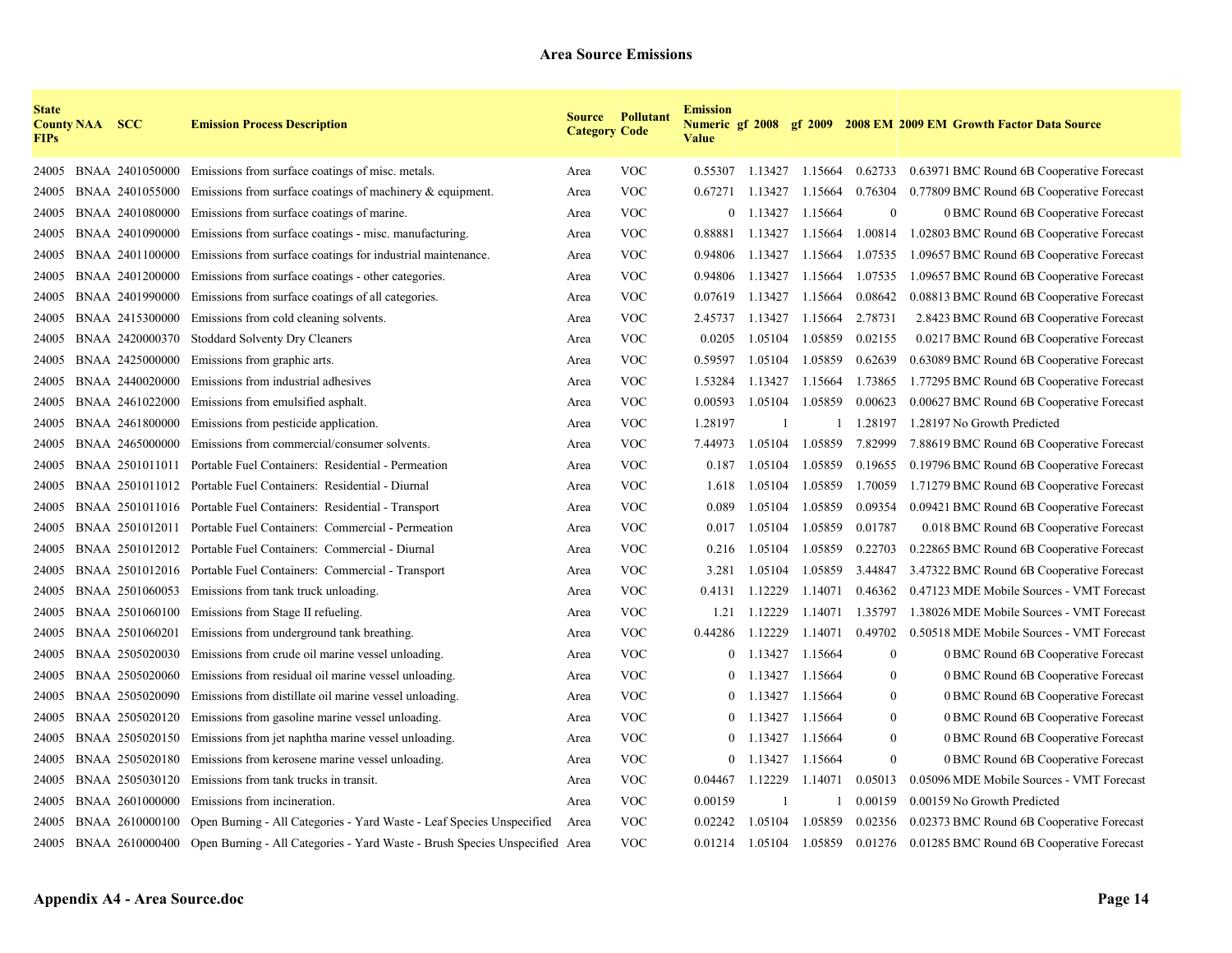| <b>State</b><br><b>FIPs</b> | <b>County NAA SCC</b> |                 | <b>Emission Process Description</b>                                          | <b>Category Code</b> | <b>Source Pollutant</b> | <b>Emission</b><br><b>Value</b> |         |              |                | Numeric gf 2008 gf 2009 2008 EM 2009 EM Growth Factor Data Source |
|-----------------------------|-----------------------|-----------------|------------------------------------------------------------------------------|----------------------|-------------------------|---------------------------------|---------|--------------|----------------|-------------------------------------------------------------------|
| 24005                       |                       |                 | BNAA 2610000500 Open Burning - All Categories - Land Clearing Debris         | Area                 | <b>VOC</b>              | $\overline{0}$                  | 1.05104 | 1.05859      | $\mathbf{0}$   | 0 BMC Round 6B Cooperative Forecast                               |
| 24005                       |                       | BNAA 2610030000 | Open Burning - Residential - Household Waste - (says use other SCCs)         | Area                 | <b>VOC</b>              | 0.00965                         | 1.05104 | 1.05859      | 0.01014        | 0.01022 BMC Round 6B Cooperative Forecast                         |
| 24005                       |                       | BNAA 2620030000 | Emissions from solid waste landfills.                                        | Area                 | <b>VOC</b>              | 0.03968                         | 1.05104 | 1.05859      | 0.04171        | 0.04201 BMC Round 6B Cooperative Forecast                         |
| 24005                       |                       | BNAA 2630020000 | Emissions from POTWs.                                                        | Area                 | <b>VOC</b>              | 0.38114                         | 1.05913 | 1.06774      | 0.40367        | 0.40695 BMC Round 6B Cooperative Forecast                         |
| 24005                       |                       | BNAA 2660000000 | Emissions from soil/groundwater remediation.                                 | Area                 | <b>VOC</b>              | 0.145                           |         |              | 0.145          | 0.145 No Growth Predicted                                         |
| 24005                       |                       | BNAA 2810001000 | Emissions from forest fires.                                                 | Area                 | <b>VOC</b>              | 0.00165                         |         |              | 0.00165        | 0.00165 No Growth Predicted                                       |
| 24005                       |                       | BNAA 2810005000 | Emissions from slash burning.                                                | Area                 | <b>VOC</b>              | $\theta$                        | -1      |              | $\overline{0}$ | 0 No Growth Predicted                                             |
| 24005                       |                       | BNAA 2810015000 | Emissions from prescribed burning.                                           | Area                 | <b>VOC</b>              | 0.01982                         | -1      |              | 0.01982        | 0.01982 No Growth Predicted                                       |
| 24005                       |                       | BNAA 2810030000 | Emissions from structural fires.                                             | Area                 | <b>VOC</b>              | 0.01128                         | 1.05104 | 1.05859      | 0.01186        | 0.01194 BMC Round 6B Cooperative Forecast                         |
| 24005                       |                       | BNAA 2810050000 | Motor Vehicle Fires                                                          | Area                 | <b>VOC</b>              | 0.0065                          | 1.05104 | 1.05859      | 0.00683        | 0.00688 BMC Round 6B Cooperative Forecast                         |
| 24005                       |                       | BNAA 2830000000 | Emissions from catastrophic/accidental releases/oil spills.                  | Area                 | <b>VOC</b>              | 0.00225                         | -1      | $\mathbf{1}$ | 0.00225        | 0.00225 No Growth Predicted                                       |
| 24013                       |                       | BNAA 2102004000 | Emissions from industrial distillate oil combustion.                         | Area                 | <b>VOC</b>              | 0.0002                          | 1.09093 | 1.10297      | 0.00022        | 0.00022 BMC Round 6B Cooperative Forecast                         |
| 24013                       |                       | BNAA 2102005000 | Emissions from industrial residual oil combustion.                           | Area                 | <b>VOC</b>              | 0.0002                          | 1.09093 | 1.10297      | 0.00022        | 0.00022 BMC Round 6B Cooperative Forecast                         |
| 24013                       |                       | BNAA 2103002000 | Emissions from commercial/institutional coal combustion.                     | Area                 | <b>VOC</b>              | 0.00039                         | 1.09093 | 1.10297      | 0.00042        | 0.00043 BMC Round 6B Cooperative Forecast                         |
| 24013                       |                       | BNAA 2103004000 | Emissions from commercial/institutional distillate oil combustion.           | Area                 | <b>VOC</b>              | 0.0012                          | 1.09093 | 1.10297      | 0.00131        | 0.00132 BMC Round 6B Cooperative Forecast                         |
| 24013                       |                       | BNAA 2103005000 | Emissions from commercial/institutional residual oil combustion.             | Area                 | <b>VOC</b>              | 0.0001                          | 1.09093 | 1.10297      | 0.00011        | 0.00011 BMC Round 6B Cooperative Forecast                         |
| 24013                       |                       | BNAA 2103006000 | Emissions from commercial/institutional natural gas combustion.              | Area                 | <b>VOC</b>              | 0.00175                         | 1.09093 | 1.10297      | 0.00191        | 0.00193 BMC Round 6B Cooperative Forecast                         |
| 24013                       |                       | BNAA 2103007000 | Emissions from commercial/institutional LPG combustion.                      | Area                 | <b>VOC</b>              | 0.00011                         | 1.09093 | 1.10297      | 0.00012        | 0.00012 BMC Round 6B Cooperative Forecast                         |
| 24013                       |                       | BNAA 2103011000 | Emissions from commercial/institutional kerosene combustion.                 | Area                 | <b>VOC</b>              | 0.0001                          | 1.09093 | 1.10297      | 0.00011        | 0.00011 BMC Round 6B Cooperative Forecast                         |
| 24013                       |                       | BNAA 2104002000 | Emissions from residential coal combustion.                                  | Area                 | <b>VOC</b>              | 9.1E-05                         |         |              | 9.1E-05        | 9.1E-05 No Growth Predicted                                       |
| 24013                       |                       | BNAA 2104004000 | Emissions from residential distillate oil combustion.                        | Area                 | <b>VOC</b>              | 0.0036                          | 1.10914 | 1.12203      | 0.00399        | 0.00404 BMC Round 6B Cooperative Forecast                         |
| 24013                       |                       | BNAA 2104006000 | Emissions from residential natural gas combustion.                           | Area                 | <b>VOC</b>              | 0.00289                         | 1.10914 | 1.12203      | 0.00321        | 0.00325 BMC Round 6B Cooperative Forecast                         |
| 24013                       |                       | BNAA 2104007000 | Emissions from residential LPG combustion.                                   | Area                 | <b>VOC</b>              | 0.00048                         | 1.10914 | 1.12203      | 0.00053        | 0.00054 BMC Round 6B Cooperative Forecast                         |
| 24013                       |                       | BNAA 2104008000 | Emissions from residential wood combustion.                                  | Area                 | <b>VOC</b>              | 0.22681                         | 1.10914 | 1.12203      | 0.25157        | 0.25449 BMC Round 6B Cooperative Forecast                         |
| 24013                       |                       | BNAA 2104008070 | Residential wood combustion, outdoor fireplaces, chimineas.                  | Area                 | <b>VOC</b>              | 0.31565                         | 1.10914 | 1.12203      | 0.35011        | 0.35417 BMC Round 6B Cooperative Forecast                         |
| 24013                       |                       | BNAA 2104011000 | Emissions from residential kerosene combustion.                              | Area                 | <b>VOC</b>              | 0.0003                          | 1.10914 | 1.12203      | 0.00033        | 0.00034 BMC Round 6B Cooperative Forecast                         |
| 24013                       |                       | BNAA 2275900000 | Emissions from aircraft refueling.                                           | Area                 | <b>VOC</b>              | 0.00387                         | 1.09093 | 1.10297      | 0.00422        | 0.00427 BMC Round 6B Cooperative Forecast                         |
| 24013                       |                       | BNAA 2302050000 | Emissions from small bakeries.                                               | Area                 | <b>VOC</b>              | 0.0305                          | 1.10914 | 1.12203      | 0.03383        | 0.03422 BMC Round 6B Cooperative Forecast                         |
| 24013                       |                       | BNAA 2302070001 | Emissions from small breweries                                               | Area                 | <b>VOC</b>              | 6.9E-05                         | 1.10914 | 1.12203      | 7.6E-05        | 7.7E-05 BMC Round 6B Cooperative Forecast                         |
| 24013                       |                       | BNAA 2302070005 | <b>Small Wineries</b>                                                        | Area                 | <b>VOC</b>              | 0.0004                          | 1.10914 | 1.12203      | 0.00045        | 0.00045 BMC Round 6B Cooperative Forecast                         |
| 24013                       |                       |                 | BNAA 2401002000 Emissions from solvent-based architectural surface coatings. | Area                 | <b>VOC</b>              | 0.38828                         | 1.10914 | 1.12203      | 0.43065        | 0.43566 BMC Round 6B Cooperative Forecast                         |
| 24013                       |                       |                 | BNAA 2401003000 Emissions from water-based architectural surface coatings.   | Area                 | <b>VOC</b>              | 0.34274                         | 1.10914 | 1.12203      | 0.38015        | 0.38456 BMC Round 6B Cooperative Forecast                         |
|                             |                       |                 | 24013 BNAA 2401005000 Emissions from automobile refinishing.                 | Area                 | <b>VOC</b>              | 0.18018                         | 1.09093 | 1.10297      | 0.19656        | 0.19873 BMC Round 6B Cooperative Forecast                         |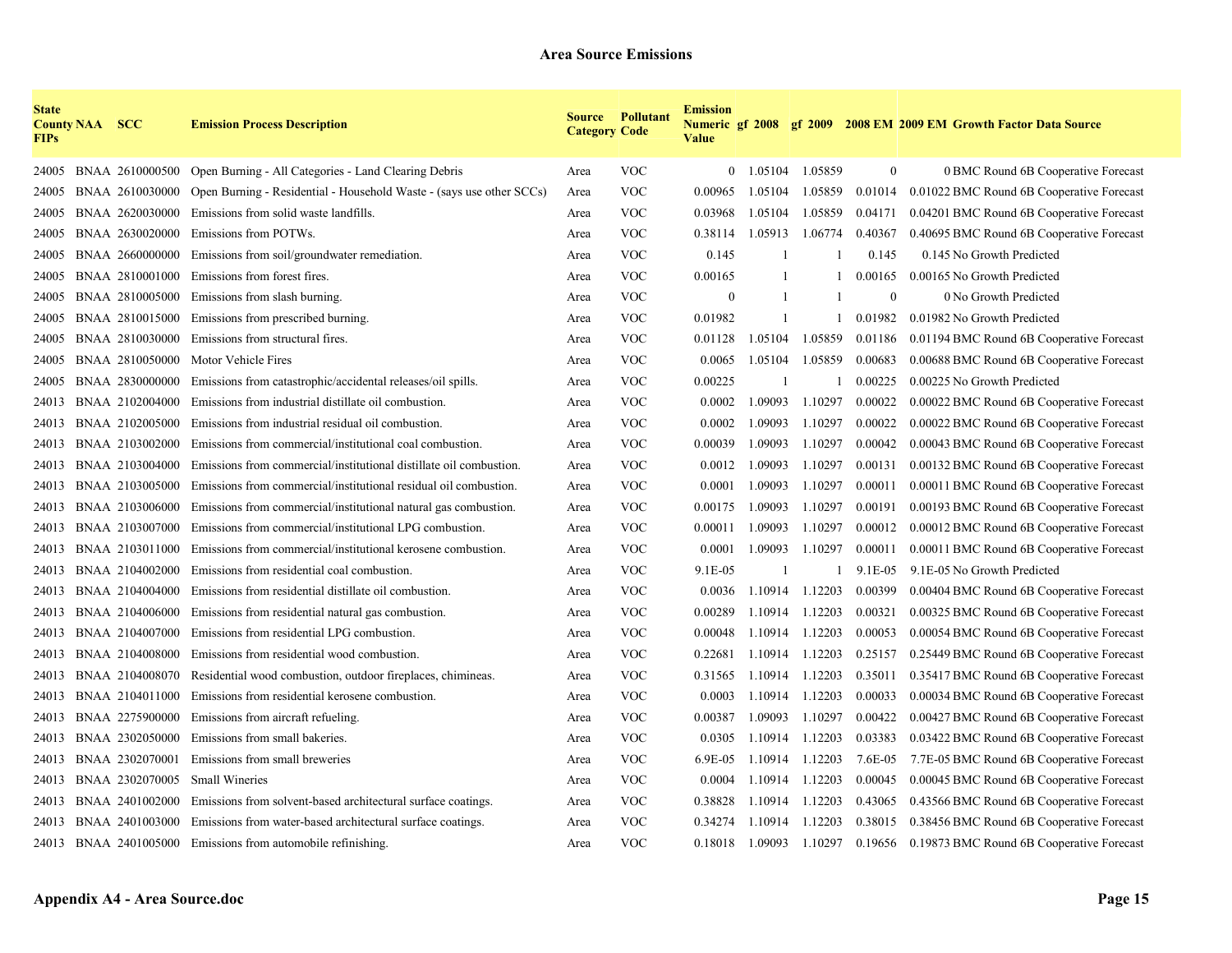| <b>State</b><br><b>FIPs</b> | <b>County NAA SCC</b> |                 | <b>Emission Process Description</b>                                       | <b>Category Code</b> | <b>Source Pollutant</b> | <b>Emission</b><br><b>Value</b> |         |         |                  | Numeric gf 2008 gf 2009 2008 EM 2009 EM Growth Factor Data Source |
|-----------------------------|-----------------------|-----------------|---------------------------------------------------------------------------|----------------------|-------------------------|---------------------------------|---------|---------|------------------|-------------------------------------------------------------------|
| 24013                       |                       | BNAA 2401008000 | Emissions from traffic paints.                                            | Area                 | <b>VOC</b>              | 0.03719                         | 1.10914 | 1.12203 | 0.04125          | 0.04173 BMC Round 6B Cooperative Forecast                         |
| 24013                       |                       | BNAA 2401008999 | Emissions from traffic paint solvents.                                    | Area                 | <b>VOC</b>              | $\overline{0}$                  | 1.10914 | 1.12203 | $\boldsymbol{0}$ | 0 BMC Round 6B Cooperative Forecast                               |
| 24013                       |                       | BNAA 2401015000 | Emissions from surface coatings of finished wood products.                | Area                 | <b>VOC</b>              | 0.0912                          | 1.09093 | 1.10297 | 0.09949          | 0.10059 BMC Round 6B Cooperative Forecast                         |
| 24013                       |                       | BNAA 2401025000 | Emissions from surface coatings of metal furniture & fixtures.            | Area                 | <b>VOC</b>              | 0.13797                         | 1.09093 | 1.10297 | 0.15051          | 0.15218 BMC Round 6B Cooperative Forecast                         |
| 24013                       |                       | BNAA 2401040000 | Emissions from surface coatings of metal cans.                            | Area                 | <b>VOC</b>              | 0.39756                         | 1.09093 | 1.10297 | 0.43371          | 0.4385 BMC Round 6B Cooperative Forecast                          |
| 24013                       |                       | BNAA 2401050000 | Emissions from surface coatings of misc. metals.                          | Area                 | <b>VOC</b>              | 0.15291                         | 1.09093 | 1.10297 | 0.16681          | 0.16865 BMC Round 6B Cooperative Forecast                         |
| 24013                       |                       | BNAA 2401055000 | Emissions from surface coatings of machinery $\&$ equipment.              | Area                 | <b>VOC</b>              | 0.17251                         | 1.09093 | 1.10297 | 0.1882           | 0.19027 BMC Round 6B Cooperative Forecast                         |
| 24013                       |                       | BNAA 2401080000 | Emissions from surface coatings of marine.                                | Area                 | <b>VOC</b>              | 0.00711                         | 1.09093 | 1.10297 | 0.00775          | 0.00784 BMC Round 6B Cooperative Forecast                         |
| 24013                       |                       | BNAA 2401090000 | Emissions from surface coatings - misc. manufacturing.                    | Area                 | <b>VOC</b>              | 0.18349                         | 1.09093 | 1.10297 | 0.20017          | 0.20238 BMC Round 6B Cooperative Forecast                         |
| 24013                       |                       | BNAA 2401100000 | Emissions from surface coatings for industrial maintenance.               | Area                 | <b>VOC</b>              | 0.19572                         | 1.09093 | 1.10297 | 0.21352          | 0.21588 BMC Round 6B Cooperative Forecast                         |
| 24013                       |                       | BNAA 2401200000 | Emissions from surface coatings - other categories.                       | Area                 | <b>VOC</b>              | 0.19572                         | 1.09093 | 1.10297 | 0.21352          | 0.21588 BMC Round 6B Cooperative Forecast                         |
| 24013                       |                       | BNAA 2401990000 | Emissions from surface coatings of all categories.                        | Area                 | <b>VOC</b>              | 0.0369                          | 1.09093 | 1.10297 | 0.04026          | 0.0407 BMC Round 6B Cooperative Forecast                          |
| 24013                       |                       | BNAA 2415300000 | Emissions from cold cleaning solvents.                                    | Area                 | <b>VOC</b>              | 0.50789                         | 1.09093 | 1.10297 | 0.55407          | 0.56018 BMC Round 6B Cooperative Forecast                         |
| 24013                       |                       | BNAA 2420000370 | <b>Stoddard Solventy Dry Cleaners</b>                                     | Area                 | <b>VOC</b>              | $\mathbf{0}$                    | 1.10914 | 1.12203 | $\boldsymbol{0}$ | 0 BMC Round 6B Cooperative Forecast                               |
| 24013                       |                       | BNAA 2425000000 | Emissions from graphic arts.                                              | Area                 | <b>VOC</b>              | 0.17235                         | 1.10914 | 1.12203 | 0.19116          | 0.19338 BMC Round 6B Cooperative Forecast                         |
| 24013                       |                       | BNAA 2440020000 | Emissions from industrial adhesives                                       | Area                 | <b>VOC</b>              | 0.19054                         | 1.09093 | 1.10297 | 0.20787          | 0.21016 BMC Round 6B Cooperative Forecast                         |
| 24013                       |                       | BNAA 2461022000 | Emissions from emulsified asphalt.                                        | Area                 | <b>VOC</b>              | 0.00122                         | 1.10914 | 1.12203 | 0.00136          | 0.00137 BMC Round 6B Cooperative Forecast                         |
| 24013                       |                       | BNAA 2461800000 | Emissions from pesticide application.                                     | Area                 | <b>VOC</b>              | 1.0451                          |         |         | 1.0451           | 1.0451 No Growth Predicted                                        |
| 24013                       |                       |                 | BNAA 2465000000 Emissions from commercial/consumer solvents.              | Area                 | <b>VOC</b>              | 1.53797                         | 1.10914 | 1.12203 | 1.70583          | 1.72564 BMC Round 6B Cooperative Forecast                         |
| 24013                       |                       |                 | BNAA 2501011011 Portable Fuel Containers: Residential - Permeation        | Area                 | <b>VOC</b>              | 0.034                           | 1.10914 | 1.12203 | 0.03771          | 0.03815 BMC Round 6B Cooperative Forecast                         |
| 24013                       |                       |                 | BNAA 2501011012 Portable Fuel Containers: Residential - Diurnal           | Area                 | <b>VOC</b>              | 0.293                           | 1.10914 | 1.12203 | 0.32498          | 0.32875 BMC Round 6B Cooperative Forecast                         |
| 24013                       |                       |                 | BNAA 2501011016 Portable Fuel Containers: Residential - Transport         | Area                 | <b>VOC</b>              | 0.016                           | 1.10914 | 1.12203 | 0.01775          | 0.01795 BMC Round 6B Cooperative Forecast                         |
| 24013                       |                       |                 | BNAA 2501012011 Portable Fuel Containers: Commercial - Permeation         | Area                 | <b>VOC</b>              | 0.006                           | 1.10914 | 1.12203 | 0.00665          | 0.00673 BMC Round 6B Cooperative Forecast                         |
| 24013                       |                       |                 | BNAA 2501012012 Portable Fuel Containers: Commercial - Diurnal            | Area                 | <b>VOC</b>              | 0.078                           | 1.10914 | 1.12203 | 0.08651          | 0.08752 BMC Round 6B Cooperative Forecast                         |
| 24013                       |                       |                 | BNAA 2501012016 Portable Fuel Containers: Commercial - Transport          | Area                 | <b>VOC</b>              | 1.189                           | 1.10914 | 1.12203 | 1.31877          | 1.33409 BMC Round 6B Cooperative Forecast                         |
| 24013                       |                       |                 | BNAA 2501060053 Emissions from tank truck unloading.                      | Area                 | <b>VOC</b>              | 0.09353                         | 1.13579 | 1.1605  | 0.10624          | 0.10855 MDE Mobile Sources - VMT Forecast                         |
| 24013                       |                       | BNAA 2501060100 | Emissions from Stage II refueling.                                        | Area                 | <b>VOC</b>              | 0.2                             | 1.13579 | 1.1605  | 0.22716          | 0.2321 MDE Mobile Sources - VMT Forecast                          |
| 24013                       |                       | BNAA 2501060201 | Emissions from underground tank breathing.                                | Area                 | <b>VOC</b>              | 0.10079                         | 1.13579 | 1.1605  | 0.11448          | 0.11697 MDE Mobile Sources - VMT Forecast                         |
| 24013                       |                       | BNAA 2505020030 | Emissions from crude oil marine vessel unloading.                         | Area                 | <b>VOC</b>              | $\theta$                        | 1.09093 | 1.10297 | $\overline{0}$   | 0 BMC Round 6B Cooperative Forecast                               |
| 24013                       |                       | BNAA 2505020060 | Emissions from residual oil marine vessel unloading.                      | Area                 | <b>VOC</b>              | $\mathbf{0}$                    | 1.09093 | 1.10297 | $\overline{0}$   | 0 BMC Round 6B Cooperative Forecast                               |
| 24013                       |                       |                 | BNAA 2505020090 Emissions from distillate oil marine vessel unloading.    | Area                 | <b>VOC</b>              | $\overline{0}$                  | .09093  | 1.10297 | $\theta$         | 0 BMC Round 6B Cooperative Forecast                               |
| 24013                       |                       |                 | BNAA 2505020120 Emissions from gasoline marine vessel unloading.          | Area                 | <b>VOC</b>              |                                 | .09093  | 1.10297 | $\boldsymbol{0}$ | 0 BMC Round 6B Cooperative Forecast                               |
|                             |                       |                 | 24013 BNAA 2505020150 Emissions from jet naphtha marine vessel unloading. | Area                 | <b>VOC</b>              | $\theta$                        | 1.09093 | 1.10297 | $\overline{0}$   | 0 BMC Round 6B Cooperative Forecast                               |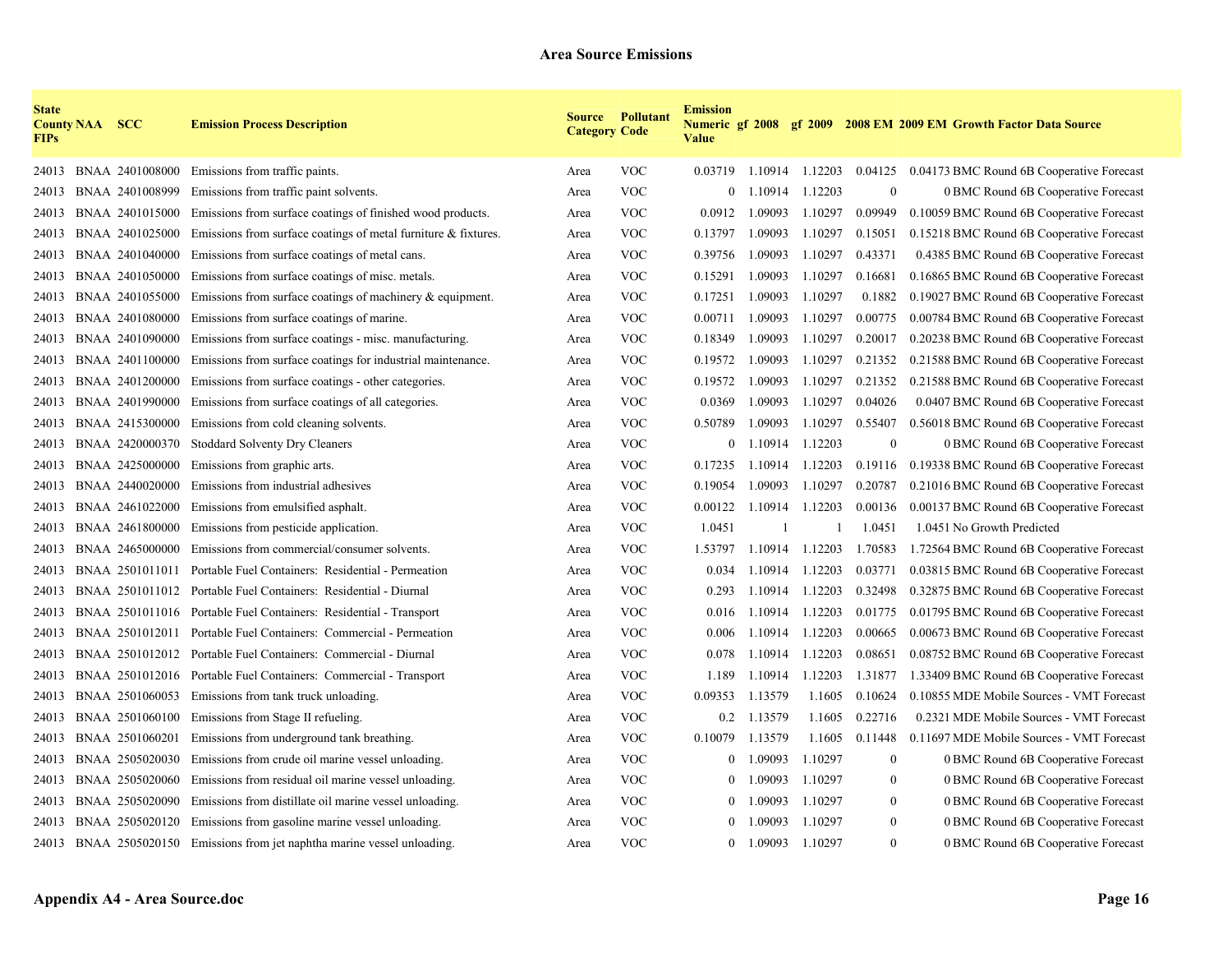| <b>State</b><br><b>FIPs</b> | <b>County NAA SCC</b> |                 | <b>Emission Process Description</b>                                         | <b>Category Code</b> | <b>Source Pollutant</b> | <b>Emission</b><br><b>Value</b> |         |         |                  | Numeric gf 2008 gf 2009 2008 EM 2009 EM Growth Factor Data Source |
|-----------------------------|-----------------------|-----------------|-----------------------------------------------------------------------------|----------------------|-------------------------|---------------------------------|---------|---------|------------------|-------------------------------------------------------------------|
| 24013                       |                       |                 | BNAA 2505020180 Emissions from kerosene marine vessel unloading.            | Area                 | <b>VOC</b>              | $\overline{0}$                  | 1.09093 | 1.10297 | $\boldsymbol{0}$ | 0 BMC Round 6B Cooperative Forecast                               |
| 24013                       |                       | BNAA 2505030120 | Emissions from tank trucks in transit.                                      | Area                 | <b>VOC</b>              | 0.01045                         | 1.13579 | 1.1605  | 0.01186          | 0.01212 MDE Mobile Sources - VMT Forecast                         |
| 24013                       |                       | BNAA 2601000000 | Emissions from incineration.                                                | Area                 | <b>VOC</b>              | $\Omega$                        |         |         | $\Omega$         | 0 No Growth Predicted                                             |
| 24013                       |                       | BNAA 2610000100 | Open Burning - All Categories - Yard Waste - Leaf Species Unspecified       | Area                 | <b>VOC</b>              | 0.00101                         | 1.10914 | 1.12203 | 0.00112          | 0.00114 BMC Round 6B Cooperative Forecast                         |
| 24013                       |                       | BNAA 2610000400 | Open Burning - All Categories - Yard Waste - Brush Species Unspecified Area |                      | <b>VOC</b>              | 0.00063                         | 1.10914 | 1.12203 | 0.0007           | 0.00071 BMC Round 6B Cooperative Forecast                         |
| 24013                       |                       | BNAA 2610000500 | Open Burning - All Categories - Land Clearing Debris                        | Area                 | <b>VOC</b>              | $\theta$                        | 1.10914 | 1.12203 | $\theta$         | 0 BMC Round 6B Cooperative Forecast                               |
| 24013                       |                       | BNAA 2610030000 | Open Burning - Residential - Household Waste - (says use other SCCs)        | Area                 | <b>VOC</b>              | 0.00102                         | 1.10914 | 1.12203 | 0.00113          | 0.00114 BMC Round 6B Cooperative Forecast                         |
| 24013                       |                       | BNAA 2620030000 | Emissions from solid waste landfills.                                       | Area                 | <b>VOC</b>              | 0.01387                         | 1.10914 | 1.12203 | 0.01539          | 0.01557 BMC Round 6B Cooperative Forecast                         |
| 24013                       |                       | BNAA 2630020000 | Emissions from POTWs.                                                       | Area                 | <b>VOC</b>              | 0.09639                         | 1.1204  | 1.13523 | 0.108            | 0.10943 BMC Round 6B Cooperative Forecast                         |
| 24013                       |                       | BNAA 2660000000 | Emissions from soil/groundwater remediation.                                | Area                 | <b>VOC</b>              | 0.0005                          |         |         | 0.0005           | 0.0005 No Growth Predicted                                        |
| 24013                       |                       | BNAA 2810001000 | Emissions from forest fires.                                                | Area                 | <b>VOC</b>              | 0.00018                         |         |         | 0.00018          | 0.00018 No Growth Predicted                                       |
| 24013                       |                       | BNAA 2810005000 | Emissions from slash burning.                                               | Area                 | <b>VOC</b>              | $\theta$                        |         |         | $\theta$         | 0 No Growth Predicted                                             |
| 24013                       |                       | BNAA 2810015000 | Emissions from prescribed burning.                                          | Area                 | <b>VOC</b>              | $\theta$                        | -1      |         | $\theta$         | 0 No Growth Predicted                                             |
| 24013                       |                       | BNAA 2810030000 | Emissions from structural fires.                                            | Area                 | <b>VOC</b>              | 0.00338                         | 1.10914 | 1.12203 | 0.00375          | 0.00379 BMC Round 6B Cooperative Forecast                         |
| 24013                       |                       | BNAA 2810050000 | Motor Vehicle Fires                                                         | Area                 | <b>VOC</b>              | 0.0008                          | 1.10914 | 1.12203 | 0.00089          | 0.0009 BMC Round 6B Cooperative Forecast                          |
| 24013                       |                       | BNAA 2830000000 | Emissions from catastrophic/accidental releases/oil spills.                 | Area                 | <b>VOC</b>              | 0.00026                         |         |         | 0.00026          | 0.00026 No Growth Predicted                                       |
| 24025                       |                       | BNAA 2102004000 | Emissions from industrial distillate oil combustion.                        | Area                 | <b>VOC</b>              | 0.0001                          | 1.14286 | 1.16667 | 0.00011          | 0.00012 BMC Round 6B Cooperative Forecast                         |
| 24025                       |                       | BNAA 2102005000 | Emissions from industrial residual oil combustion.                          | Area                 | <b>VOC</b>              | 0.0001                          | 1.14286 | 1.16667 | 0.00011          | 0.00012 BMC Round 6B Cooperative Forecast                         |
| 24025                       |                       | BNAA 2103002000 | Emissions from commercial/institutional coal combustion.                    | Area                 | <b>VOC</b>              | 0.00034                         | 1.14286 | 1.16667 | 0.00039          | 0.00039 BMC Round 6B Cooperative Forecast                         |
| 24025                       |                       | BNAA 2103004000 | Emissions from commercial/institutional distillate oil combustion.          | Area                 | <b>VOC</b>              | 0.001                           | 1.14286 | 1.16667 | 0.00114          | 0.00117 BMC Round 6B Cooperative Forecast                         |
| 24025                       |                       | BNAA 2103005000 | Emissions from commercial/institutional residual oil combustion.            | Area                 | <b>VOC</b>              | 0.0001                          | 1.14286 | 1.16667 | 0.00011          | 0.00012 BMC Round 6B Cooperative Forecast                         |
| 24025                       |                       | BNAA 2103006000 | Emissions from commercial/institutional natural gas combustion.             | Area                 | <b>VOC</b>              | 0.00322                         | 1.14286 | 1.16667 | 0.00368          | 0.00376 BMC Round 6B Cooperative Forecast                         |
| 24025                       |                       | BNAA 2103007000 | Emissions from commercial/institutional LPG combustion.                     | Area                 | <b>VOC</b>              | 0.00022                         | 1.14286 | 1.16667 | 0.00026          | 0.00026 BMC Round 6B Cooperative Forecast                         |
| 24025                       |                       | BNAA 2103011000 | Emissions from commercial/institutional kerosene combustion.                | Area                 | <b>VOC</b>              | 0.0001                          | 1.14286 | 1.16667 | 0.00011          | 0.00012 BMC Round 6B Cooperative Forecast                         |
| 24025                       |                       | BNAA 2104002000 | Emissions from residential coal combustion.                                 | Area                 | <b>VOC</b>              | 0.00065                         |         |         | 0.00065          | 0.00065 No Growth Predicted                                       |
| 24025                       |                       | BNAA 2104004000 | Emissions from residential distillate oil combustion.                       | Area                 | <b>VOC</b>              | 0.0028                          | 1.09628 | 1.11405 | 0.00307          | 0.00312 BMC Round 6B Cooperative Forecast                         |
| 24025                       |                       | BNAA 2104006000 | Emissions from residential natural gas combustion.                          | Area                 | <b>VOC</b>              | 0.00726                         | 1.09628 | 1.11405 | 0.00796          | 0.00809 BMC Round 6B Cooperative Forecast                         |
| 24025                       |                       | BNAA 2104007000 | Emissions from residential LPG combustion.                                  | Area                 | <b>VOC</b>              | 0.00099                         | 1.09628 | 1.11405 | 0.00109          | 0.00111 BMC Round 6B Cooperative Forecast                         |
| 24025                       |                       | BNAA 2104008000 | Emissions from residential wood combustion.                                 | Area                 | <b>VOC</b>              | 0.13671                         | 1.09628 | 1.11405 | 0.14987          | 0.1523 BMC Round 6B Cooperative Forecast                          |
| 24025                       |                       | BNAA 2104008070 | Residential wood combustion, outdoor fireplaces, chimineas.                 | Area                 | <b>VOC</b>              | 0.42011                         | 1.09628 | 1.11405 | 0.46056          | 0.46803 BMC Round 6B Cooperative Forecast                         |
| 24025                       |                       | BNAA 2104011000 | Emissions from residential kerosene combustion.                             | Area                 | <b>VOC</b>              | 0.0002                          | 1.09628 | 1.11405 | 0.00022          | 0.00022 BMC Round 6B Cooperative Forecast                         |
| 24025                       |                       | BNAA 2275900000 | Emissions from aircraft refueling.                                          | Area                 | <b>VOC</b>              | 0.00104                         | 1.14286 | 1.16667 | 0.00118          | 0.00121 BMC Round 6B Cooperative Forecast                         |
|                             |                       |                 | 24025 BNAA 2302050000 Emissions from small bakeries.                        | Area                 | <b>VOC</b>              | 0.0127                          | 1.09628 |         |                  | 1.11405 0.01392 0.01415 BMC Round 6B Cooperative Forecast         |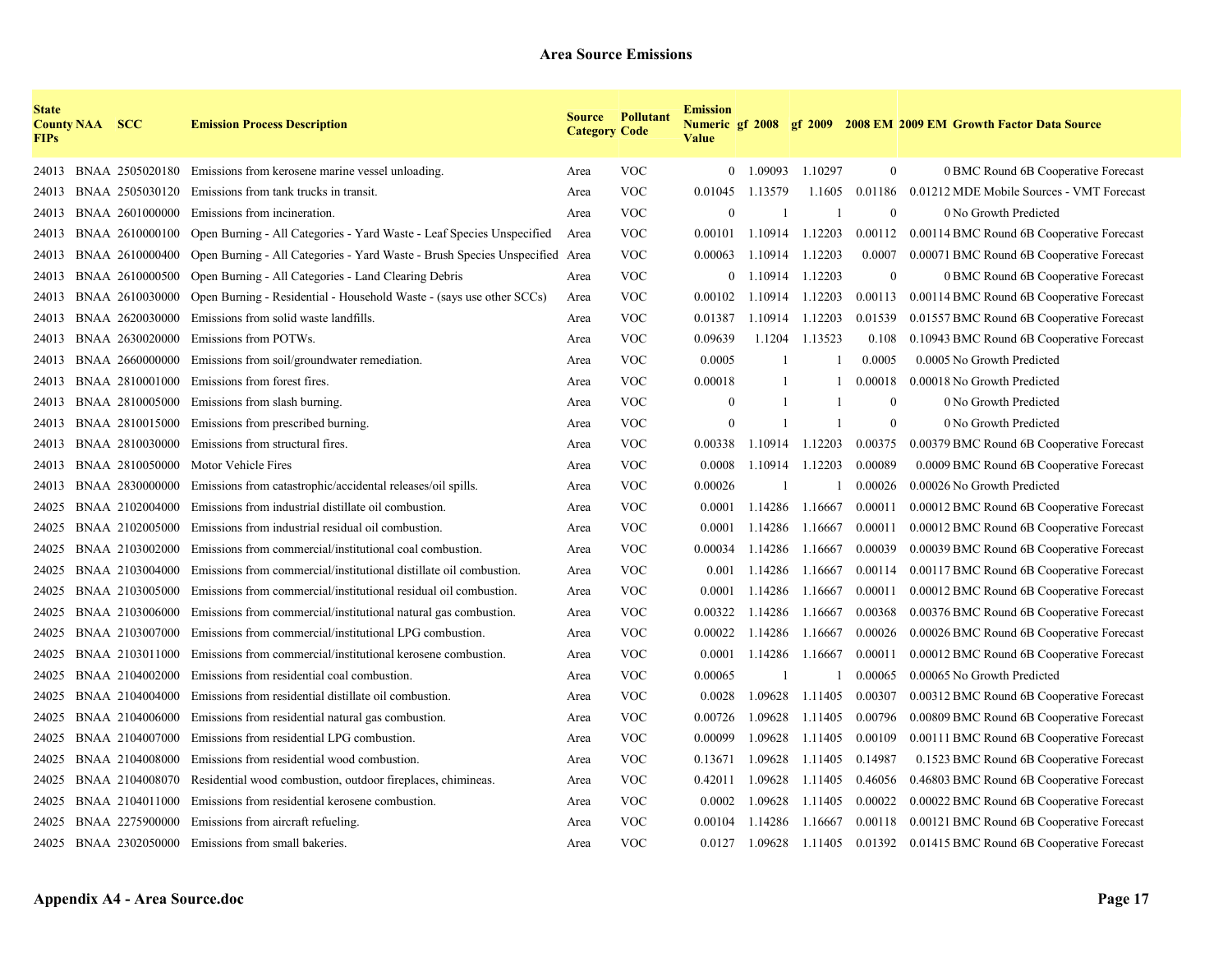| <b>State</b><br><b>FIPs</b> | <b>County NAA SCC</b> |                 | <b>Emission Process Description</b>                               | <b>Category Code</b> | <b>Source Pollutant</b> | <b>Emission</b><br><b>Value</b> |              |                 |                  | Numeric gf 2008 gf 2009 2008 EM 2009 EM Growth Factor Data Source |
|-----------------------------|-----------------------|-----------------|-------------------------------------------------------------------|----------------------|-------------------------|---------------------------------|--------------|-----------------|------------------|-------------------------------------------------------------------|
| 24025                       |                       | BNAA 2302070001 | Emissions from small breweries                                    | Area                 | <b>VOC</b>              | 8.8E-05                         |              | 1.09628 1.11405 | 9.7E-05          | 9.8E-05 BMC Round 6B Cooperative Forecast                         |
| 24025                       |                       | BNAA 2302070005 | <b>Small Wineries</b>                                             | Area                 | <b>VOC</b>              | 0.00012                         | 1.09628      | 1.11405         | 0.00013          | 0.00013 BMC Round 6B Cooperative Forecast                         |
| 24025                       |                       | BNAA 2401002000 | Emissions from solvent-based architectural surface coatings.      | Area                 | <b>VOC</b>              | 0.55598                         | 1.09628      | 1.11405         | 0.60951          | 0.6194 BMC Round 6B Cooperative Forecast                          |
| 24025                       |                       | BNAA 2401003000 | Emissions from water-based architectural surface coatings.        | Area                 | <b>VOC</b>              | 0.49078                         | 1.09628      | 1.11405         | 0.53803          | 0.54675 BMC Round 6B Cooperative Forecast                         |
| 24025                       |                       | BNAA 2401005000 | Emissions from automobile refinishing.                            | Area                 | <b>VOC</b>              | 0.36581                         | 1.14286      | 1.16667         | 0.41807          | 0.42678 BMC Round 6B Cooperative Forecast                         |
| 24025                       |                       | BNAA 2401008000 | Emissions from traffic paints.                                    | Area                 | <b>VOC</b>              | 0.02436                         | 1.09628      | 1.11405         | 0.0267           | 0.02714 BMC Round 6B Cooperative Forecast                         |
| 24025                       |                       | BNAA 2401008999 | Emissions from traffic paint solvents.                            | Area                 | <b>VOC</b>              | $\overline{0}$                  | 1.09628      | 1.11405         | $\boldsymbol{0}$ | 0 BMC Round 6B Cooperative Forecast                               |
| 24025                       |                       | BNAA 2401015000 | Emissions from surface coatings of finished wood products.        | Area                 | <b>VOC</b>              | 0.00428                         | 1.14286      | 1.16667         | 0.00489          | 0.005 BMC Round 6B Cooperative Forecast                           |
| 24025                       |                       | BNAA 2401025000 | Emissions from surface coatings of metal furniture $\&$ fixtures. | Area                 | <b>VOC</b>              | 0.49923                         | 1.14286      | 1.16667         | 0.57055          | 0.58244 BMC Round 6B Cooperative Forecast                         |
| 24025                       |                       | BNAA 2401040000 | Emissions from surface coatings of metal cans.                    | Area                 | <b>VOC</b>              | 0.56928                         | 1.14286      | 1.16667         | 0.65061          | 0.66416 BMC Round 6B Cooperative Forecast                         |
| 24025                       |                       | BNAA 2401050000 | Emissions from surface coatings of misc. metals.                  | Area                 | <b>VOC</b>              | 0.21895                         | 1.14286      | 1.16667         | 0.25023          | 0.25545 BMC Round 6B Cooperative Forecast                         |
| 24025                       |                       | BNAA 2401055000 | Emissions from surface coatings of machinery $\&$ equipment.      | Area                 | <b>VOC</b>              | 0.09906                         | 1.14286      | 1.16667         | 0.11322          | 0.11557 BMC Round 6B Cooperative Forecast                         |
| 24025                       |                       | BNAA 2401080000 | Emissions from surface coatings of marine.                        | Area                 | <b>VOC</b>              | 0.00474                         | 1.14286      | 1.16667         | 0.00542          | 0.00553 BMC Round 6B Cooperative Forecast                         |
| 24025                       |                       | BNAA 2401090000 | Emissions from surface coatings - misc. manufacturing.            | Area                 | <b>VOC</b>              | 0.26275                         | 1.14286      | 1.16667         | 0.30028          | 0.30654 BMC Round 6B Cooperative Forecast                         |
| 24025                       |                       | BNAA 2401100000 | Emissions from surface coatings for industrial maintenance.       | Area                 | <b>VOC</b>              | 0.28026                         | 1.14286      | 1.16667         | 0.3203           | 0.32697 BMC Round 6B Cooperative Forecast                         |
| 24025                       |                       | BNAA 2401200000 | Emissions from surface coatings - other categories.               | Area                 | <b>VOC</b>              | 0.28026                         | 1.14286      | 1.16667         | 0.3203           | 0.32697 BMC Round 6B Cooperative Forecast                         |
| 24025                       |                       | BNAA 2401990000 | Emissions from surface coatings of all categories.                | Area                 | <b>VOC</b>              | 0.0144                          | 1.14286      | 1.16667         | 0.01646          | 0.0168 BMC Round 6B Cooperative Forecast                          |
| 24025                       |                       | BNAA 2415300000 | Emissions from cold cleaning solvents.                            | Area                 | <b>VOC</b>              | 0.7281                          | 1.14286      | 1.16667         | 0.83211          | 0.84945 BMC Round 6B Cooperative Forecast                         |
| 24025                       |                       | BNAA 2420000370 | Stoddard Solventy Dry Cleaners                                    | Area                 | <b>VOC</b>              | $\overline{0}$                  | 1.09628      | 1.11405         | $\mathbf{0}$     | 0 BMC Round 6B Cooperative Forecast                               |
| 24025                       |                       | BNAA 2425000000 | Emissions from graphic arts.                                      | Area                 | <b>VOC</b>              | 0.11236                         | 1.09628      | 1.11405         | 0.12318          | 0.12518 BMC Round 6B Cooperative Forecast                         |
| 24025                       |                       | BNAA 2440020000 | Emissions from industrial adhesives                               | Area                 | <b>VOC</b>              | 0.2203                          | 1.14286      | 1.16667         | 0.25177          | 0.25701 BMC Round 6B Cooperative Forecast                         |
| 24025                       |                       | BNAA 2461022000 | Emissions from emulsified asphalt.                                | Area                 | <b>VOC</b>              | 0.00175                         | 1.09628      | 1.11405         | 0.00192          | 0.00195 BMC Round 6B Cooperative Forecast                         |
| 24025                       |                       | BNAA 2461800000 | Emissions from pesticide application.                             | Area                 | <b>VOC</b>              | 0.43057                         | $\mathbf{1}$ |                 | 0.43057          | 0.43057 No Growth Predicted                                       |
| 24025                       |                       | BNAA 2465000000 | Emissions from commercial/consumer solvents.                      | Area                 | <b>VOC</b>              | 2.20227                         | 1.09628      | 1.11405         | 2.4143           | 2.45344 BMC Round 6B Cooperative Forecast                         |
| 24025                       |                       | BNAA 2501011011 | Portable Fuel Containers: Residential - Permeation                | Area                 | <b>VOC</b>              | 0.051                           | 1.09628      | 1.11405         | 0.05591          | 0.05682 BMC Round 6B Cooperative Forecast                         |
| 24025                       |                       |                 | BNAA 2501011012 Portable Fuel Containers: Residential - Diurnal   | Area                 | <b>VOC</b>              | 0.441                           | 1.09628      | 1.11405         | 0.48346          | 0.4913 BMC Round 6B Cooperative Forecast                          |
| 24025                       |                       |                 | BNAA 2501011016 Portable Fuel Containers: Residential - Transport | Area                 | <b>VOC</b>              | 0.024                           | 1.09628      | 1.11405         | 0.02631          | 0.02674 BMC Round 6B Cooperative Forecast                         |
| 24025                       |                       |                 | BNAA 2501012011 Portable Fuel Containers: Commercial - Permeation | Area                 | <b>VOC</b>              | 0.006                           | 1.09628      | 1.11405         | 0.00658          | 0.00668 BMC Round 6B Cooperative Forecast                         |
| 24025                       |                       |                 | BNAA 2501012012 Portable Fuel Containers: Commercial - Diurnal    | Area                 | <b>VOC</b>              | 0.081                           | 1.09628      | 1.11405         | 0.0888           | 0.09024 BMC Round 6B Cooperative Forecast                         |
| 24025                       |                       |                 | BNAA 2501012016 Portable Fuel Containers: Commercial - Transport  | Area                 | <b>VOC</b>              | 1.233                           | 1.09628      | 1.11405         | 1.35171          | 1.37363 BMC Round 6B Cooperative Forecast                         |
| 24025                       |                       |                 | BNAA 2501060053 Emissions from tank truck unloading.              | Area                 | <b>VOC</b>              | 0.1397                          | 1.14078      | 1.16371         | 0.15936          | 0.16257 MDE Mobile Sources - VMT Forecast                         |
| 24025                       |                       |                 | BNAA 2501060100 Emissions from Stage II refueling.                | Area                 | <b>VOC</b>              | 0.35                            | 1.14078      | 1.16371         | 0.39927          | 0.4073 MDE Mobile Sources - VMT Forecast                          |
|                             |                       |                 | 24025 BNAA 2501060201 Emissions from underground tank breathing.  | Area                 | <b>VOC</b>              | 0.14786                         | 1.14078      | 1.16371         | 0.16868          | 0.17207 MDE Mobile Sources - VMT Forecast                         |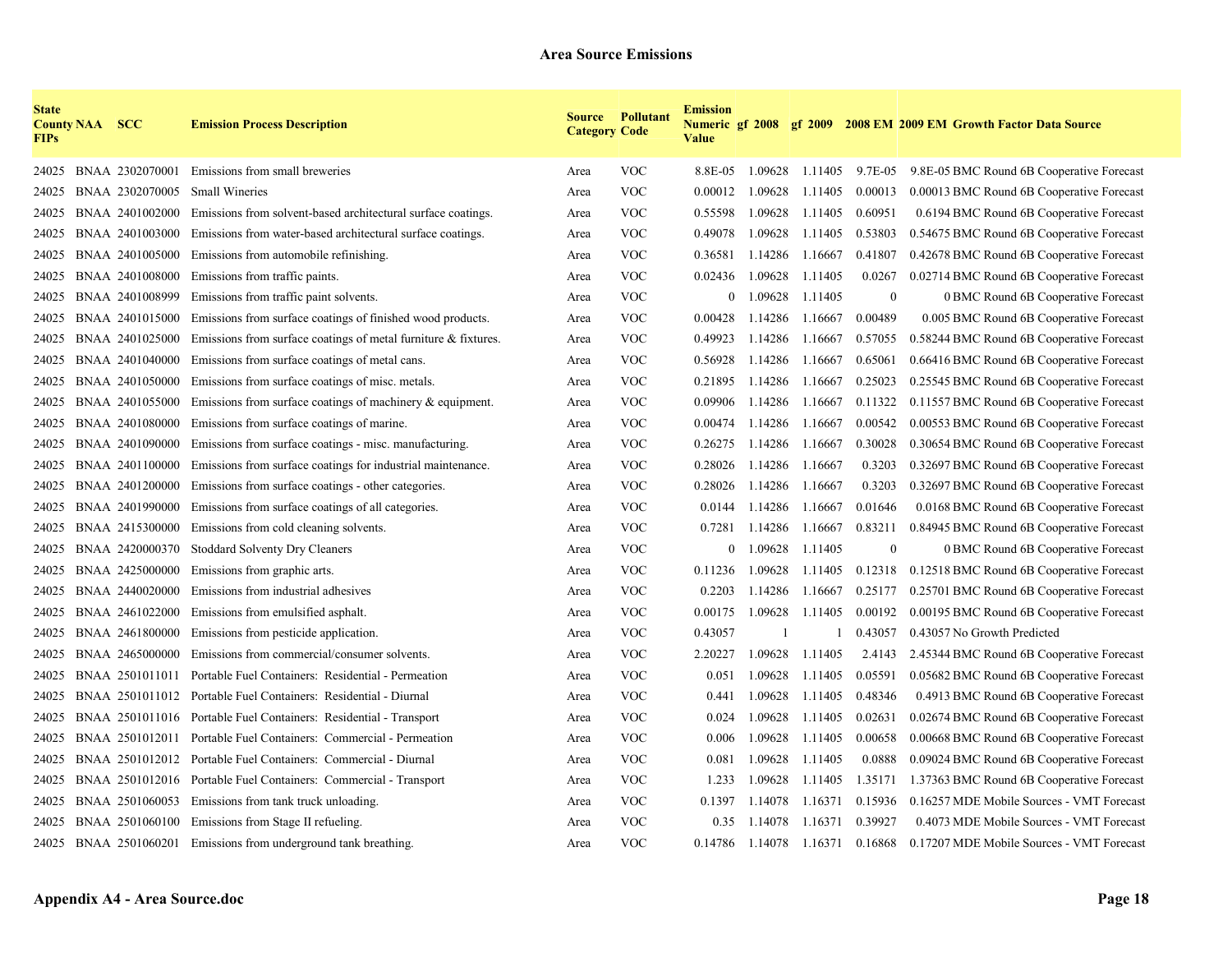| <b>State</b><br><b>FIPs</b> | <b>County NAA SCC</b> |                       | <b>Emission Process Description</b>                                         | <b>Category Code</b> | <b>Source Pollutant</b> | <b>Emission</b><br><b>Value</b> |         |         |          | Numeric gf 2008 gf 2009 2008 EM 2009 EM Growth Factor Data Source |
|-----------------------------|-----------------------|-----------------------|-----------------------------------------------------------------------------|----------------------|-------------------------|---------------------------------|---------|---------|----------|-------------------------------------------------------------------|
| 24025                       |                       | BNAA 2505020030       | Emissions from crude oil marine vessel unloading.                           | Area                 | <b>VOC</b>              | $\theta$                        | 1.14286 | 1.16667 | $\bf{0}$ | 0 BMC Round 6B Cooperative Forecast                               |
| 24025                       |                       | BNAA 2505020060       | Emissions from residual oil marine vessel unloading.                        | Area                 | <b>VOC</b>              | $\Omega$                        | 1.14286 | 1.16667 | $\theta$ | 0 BMC Round 6B Cooperative Forecast                               |
| 24025                       |                       | BNAA 2505020090       | Emissions from distillate oil marine vessel unloading.                      | Area                 | <b>VOC</b>              | $\Omega$                        | 1.14286 | 1.16667 | $\theta$ | 0 BMC Round 6B Cooperative Forecast                               |
| 24025                       |                       | BNAA 2505020120       | Emissions from gasoline marine vessel unloading.                            | Area                 | <b>VOC</b>              | $\theta$                        | 1.14286 | 1.16667 | $\Omega$ | 0 BMC Round 6B Cooperative Forecast                               |
| 24025                       |                       | BNAA 2505020150       | Emissions from jet naphtha marine vessel unloading.                         | Area                 | <b>VOC</b>              | $\theta$                        | 1.14286 | 1.16667 | $\Omega$ | 0 BMC Round 6B Cooperative Forecast                               |
| 24025                       |                       | BNAA 2505020180       | Emissions from kerosene marine vessel unloading.                            | Area                 | <b>VOC</b>              | $\theta$                        | 1.14286 | 1.16667 | $\theta$ | 0 BMC Round 6B Cooperative Forecast                               |
| 24025                       |                       | BNAA 2505030120       | Emissions from tank trucks in transit.                                      | Area                 | <b>VOC</b>              | 0.01407                         | 1.14078 | 1.16371 | 0.01605  | 0.01637 MDE Mobile Sources - VMT Forecast                         |
| 24025                       |                       | BNAA 2601000000       | Emissions from incineration.                                                | Area                 | <b>VOC</b>              | 0.0135                          |         |         | 0.0135   | 0.0135 No Growth Predicted                                        |
| 24025                       |                       | BNAA 2610000100       | Open Burning - All Categories - Yard Waste - Leaf Species Unspecified       | Area                 | <b>VOC</b>              | 0.0248                          | 1.09628 | 1.11405 | 0.02719  | 0.02763 BMC Round 6B Cooperative Forecast                         |
| 24025                       |                       | BNAA 2610000400       | Open Burning - All Categories - Yard Waste - Brush Species Unspecified Area |                      | <b>VOC</b>              | 0.00146                         | 1.09628 | 1.11405 | 0.0016   | 0.00162 BMC Round 6B Cooperative Forecast                         |
| 24025                       |                       | BNAA 2610000500       | Open Burning - All Categories - Land Clearing Debris                        | Area                 | <b>VOC</b>              | 0.1487                          | 1.09628 | 1.11405 | 0.16302  | 0.16566 BMC Round 6B Cooperative Forecast                         |
| 24025                       |                       | BNAA 2610030000       | Open Burning - Residential - Household Waste - (says use other SCCs)        | Area                 | <b>VOC</b>              | $1.6E-05$                       | 1.09628 | 1.11405 | 1.8E-05  | 1.8E-05 BMC Round 6B Cooperative Forecast                         |
| 24025                       |                       | BNAA 2620030000       | Emissions from solid waste landfills.                                       | Area                 | <b>VOC</b>              | 0.02168                         | 1.09628 | 1.11405 | 0.02377  | 0.02416 BMC Round 6B Cooperative Forecast                         |
| 24025                       |                       | BNAA 2630020000       | Emissions from POTWs.                                                       | Area                 | <b>VOC</b>              | 0.02003                         | 1.11908 | 1.13985 | 0.02241  | 0.02283 BMC Round 6B Cooperative Forecast                         |
| 24025                       |                       | BNAA 2660000000       | Emissions from soil/groundwater remediation.                                | Area                 | <b>VOC</b>              | 0.026                           |         |         | 0.026    | 0.026 No Growth Predicted                                         |
| 24025                       |                       | BNAA 2810001000       | Emissions from forest fires.                                                | Area                 | <b>VOC</b>              | 0.00128                         |         |         | 0.00128  | 0.00128 No Growth Predicted                                       |
| 24025                       |                       | BNAA 2810005000       | Emissions from slash burning.                                               | Area                 | <b>VOC</b>              | $\theta$                        |         |         | $\Omega$ | 0 No Growth Predicted                                             |
| 24025                       |                       | BNAA 2810015000       | Emissions from prescribed burning.                                          | Area                 | <b>VOC</b>              | 0.00035                         |         |         | 0.00035  | 0.00035 No Growth Predicted                                       |
| 24025                       |                       | BNAA 2810030000       | Emissions from structural fires.                                            | Area                 | <b>VOC</b>              | 0.00341                         | 1.09628 | 1.11405 | 0.00374  | 0.0038 BMC Round 6B Cooperative Forecast                          |
| 24025                       |                       | BNAA 2810050000       | Motor Vehicle Fires                                                         | Area                 | <b>VOC</b>              | 0.0014                          | 1.09628 | 1.11405 | 0.00153  | 0.00156 BMC Round 6B Cooperative Forecast                         |
| 24025                       |                       | BNAA 2830000000       | Emissions from catastrophic/accidental releases/oil spills.                 | Area                 | <b>VOC</b>              | 0.00302                         |         |         | 0.00302  | 0.00302 No Growth Predicted                                       |
| 24027                       |                       | BNAA 2102004000       | Emissions from industrial distillate oil combustion.                        | Area                 | <b>VOC</b>              | 0.0001                          | 1.02383 | 1.02888 | 0.0001   | 0.0001 BMC Round 6B Cooperative Forecast                          |
| 24027                       |                       | BNAA 2102005000       | Emissions from industrial residual oil combustion.                          | Area                 | <b>VOC</b>              | 0.0001                          | 1.02383 | 1.02888 | 0.0001   | 0.0001 BMC Round 6B Cooperative Forecast                          |
| 24027                       |                       | BNAA 2103002000       | Emissions from commercial/institutional coal combustion.                    | Area                 | <b>VOC</b>              | 0.00046                         | 1.02383 | 1.02888 | 0.00047  | 0.00047 BMC Round 6B Cooperative Forecast                         |
| 24027                       |                       | BNAA 2103004000       | Emissions from commercial/institutional distillate oil combustion.          | Area                 | <b>VOC</b>              | 0.0006                          | 1.02383 | 1.02888 | 0.00061  | 0.00062 BMC Round 6B Cooperative Forecast                         |
| 24027                       |                       | BNAA 2103005000       | Emissions from commercial/institutional residual oil combustion.            | Area                 | <b>VOC</b>              | 0.0001                          | 1.02383 | 1.02888 | 0.0001   | 0.0001 BMC Round 6B Cooperative Forecast                          |
| 24027                       |                       | BNAA 2103006000       | Emissions from commercial/institutional natural gas combustion.             | Area                 | <b>VOC</b>              | 0.00598                         | 1.02383 | 1.02888 | 0.00612  | 0.00615 BMC Round 6B Cooperative Forecast                         |
| 24027                       |                       | BNAA 2103007000       | Emissions from commercial/institutional LPG combustion.                     | Area                 | <b>VOC</b>              | 0.00015                         | 1.02383 | 1.02888 | 0.00015  | 0.00015 BMC Round 6B Cooperative Forecast                         |
| 24027                       |                       | BNAA 2103011000       | Emissions from commercial/institutional kerosene combustion.                | Area                 | <b>VOC</b>              | $\overline{0}$                  | 1.02383 | 1.02888 | $\theta$ | 0 BMC Round 6B Cooperative Forecast                               |
| 24027                       |                       | BNAA 2104002000       | Emissions from residential coal combustion.                                 | Area                 | <b>VOC</b>              | 2.5E-06                         |         |         | 2.5E-06  | 2.5E-06 No Growth Predicted                                       |
| 24027                       |                       | BNAA 2104004000       | Emissions from residential distillate oil combustion.                       | Area                 | <b>VOC</b>              | 0.0018                          | 1.1002  | 1.11613 | 0.00198  | 0.00201 BMC Round 6B Cooperative Forecast                         |
| 24027                       |                       | BNAA 2104006000       | Emissions from residential natural gas combustion.                          | Area                 | <b>VOC</b>              | 0.0122                          | 1.1002  | 1.11613 | 0.01342  | 0.01362 BMC Round 6B Cooperative Forecast                         |
|                             |                       | 24027 BNAA 2104007000 | Emissions from residential LPG combustion.                                  | Area                 | <b>VOC</b>              | 0.00065                         | 1.1002  |         |          | 1.11613 0.00072 0.00073 BMC Round 6B Cooperative Forecast         |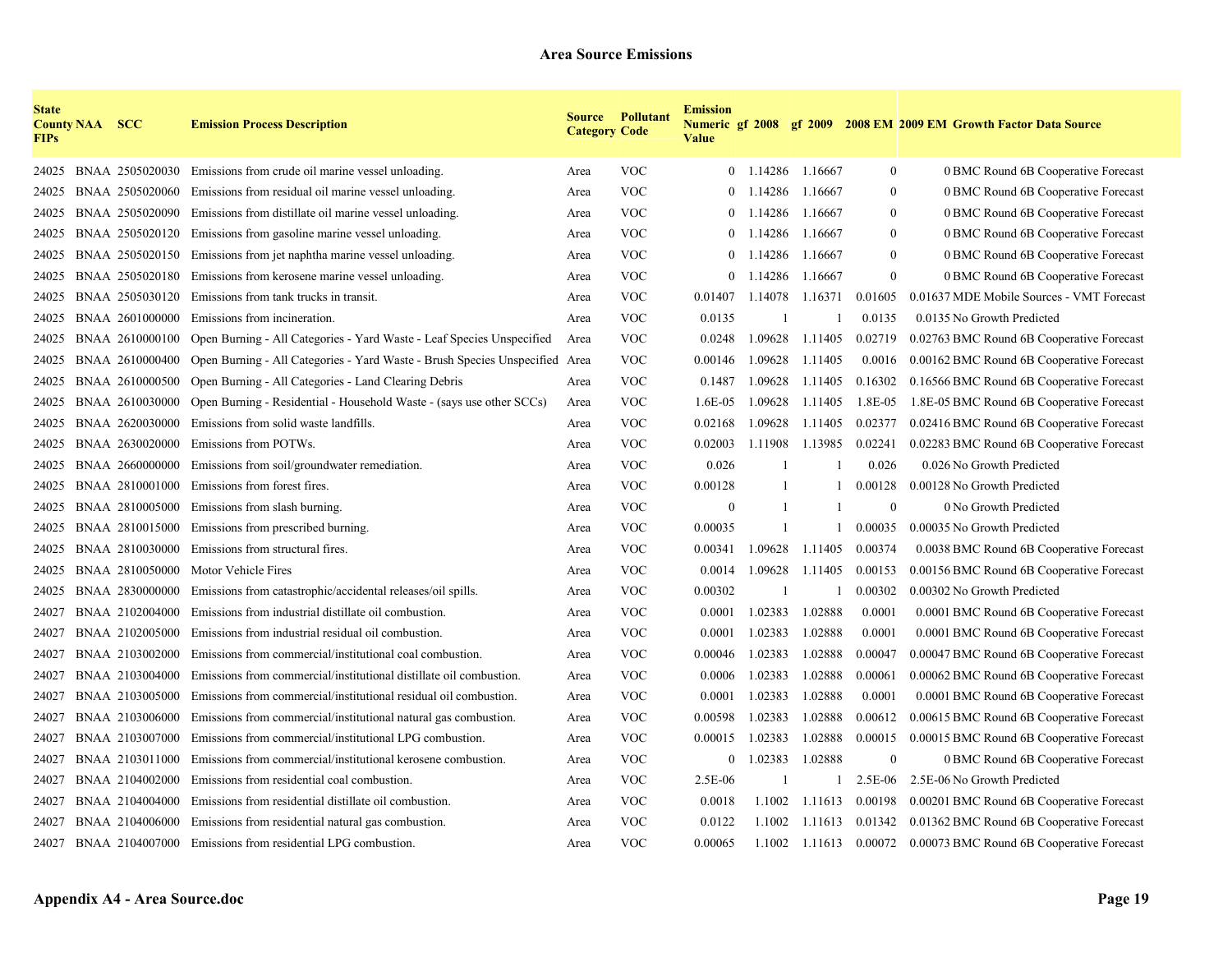| <b>State</b><br><b>FIPs</b> | <b>County NAA SCC</b> |                 | <b>Emission Process Description</b>                                | <b>Category Code</b> | <b>Source Pollutant</b> | <b>Emission</b><br><b>Value</b> |              |         |                  | Numeric gf 2008 gf 2009 2008 EM 2009 EM Growth Factor Data Source |
|-----------------------------|-----------------------|-----------------|--------------------------------------------------------------------|----------------------|-------------------------|---------------------------------|--------------|---------|------------------|-------------------------------------------------------------------|
| 24027                       |                       | BNAA 2104008000 | Emissions from residential wood combustion.                        | Area                 | <b>VOC</b>              | 0.05669                         | 1.1002       | 1.11613 | 0.06237          | 0.06328 BMC Round 6B Cooperative Forecast                         |
| 24027                       |                       | BNAA 2104008070 | Residential wood combustion, outdoor fireplaces, chimineas.        | Area                 | <b>VOC</b>              | 0.42323                         | 1.1002       | 1.11613 | 0.46563          | 0.47238 BMC Round 6B Cooperative Forecast                         |
| 24027                       |                       | BNAA 2104011000 | Emissions from residential kerosene combustion.                    | Area                 | <b>VOC</b>              | 0.0001                          | 1.1002       | 1.11613 | 0.00011          | 0.00011 BMC Round 6B Cooperative Forecast                         |
| 24027                       |                       | BNAA 2275900000 | Emissions from aircraft refueling.                                 | Area                 | <b>VOC</b>              | $\theta$                        | 1.02383      | 1.02888 | $\mathbf{0}$     | 0 BMC Round 6B Cooperative Forecast                               |
| 24027                       |                       | BNAA 2302050000 | Emissions from small bakeries.                                     | Area                 | <b>VOC</b>              | 0.0406                          | 1.1002       | 1.11613 | 0.04467          | 0.04531 BMC Round 6B Cooperative Forecast                         |
| 24027                       |                       | BNAA 2302070001 | Emissions from small breweries                                     | Area                 | <b>VOC</b>              | 0.00015                         | 1.1002       | 1.11613 | 0.00016          | 0.00017 BMC Round 6B Cooperative Forecast                         |
| 24027                       |                       | BNAA 2302070005 | <b>Small Wineries</b>                                              | Area                 | <b>VOC</b>              | $\boldsymbol{0}$                | 1.1002       | 1.11613 | $\boldsymbol{0}$ | 0 BMC Round 6B Cooperative Forecast                               |
| 24027                       |                       | BNAA 2401002000 | Emissions from solvent-based architectural surface coatings.       | Area                 | <b>VOC</b>              | 0.6351                          | 1.1002       | 1.11613 | 0.69874          | 0.70886 BMC Round 6B Cooperative Forecast                         |
| 24027                       |                       | BNAA 2401003000 | Emissions from water-based architectural surface coatings.         | Area                 | <b>VOC</b>              | 0.56062                         | 1.1002       | 1.11613 | 0.61679          | 0.62572 BMC Round 6B Cooperative Forecast                         |
| 24027                       |                       | BNAA 2401005000 | Emissions from automobile refinishing.                             | Area                 | <b>VOC</b>              | 0.34807                         | 1.02383      | 1.02888 | 0.35636          | 0.35812 BMC Round 6B Cooperative Forecast                         |
| 24027                       |                       | BNAA 2401008000 | Emissions from traffic paints.                                     | Area                 | <b>VOC</b>              | 0.03193                         | 1.1002       | 1.11613 | 0.03513          | 0.03564 BMC Round 6B Cooperative Forecast                         |
| 24027                       |                       | BNAA 2401008999 | Emissions from traffic paint solvents.                             | Area                 | <b>VOC</b>              | $\boldsymbol{0}$                | 1.1002       | 1.11613 | $\mathbf{0}$     | 0 BMC Round 6B Cooperative Forecast                               |
| 24027                       |                       | BNAA 2401015000 | Emissions from surface coatings of finished wood products.         | Area                 | <b>VOC</b>              | 0.05341                         | 1.02383      | 1.02888 | 0.05468          | 0.05495 BMC Round 6B Cooperative Forecast                         |
| 24027                       |                       | BNAA 2401025000 | Emissions from surface coatings of metal furniture $\&$ fixtures.  | Area                 | <b>VOC</b>              | 0.64628                         | 1.02383      | 1.02888 | 0.66168          | 0.66494 BMC Round 6B Cooperative Forecast                         |
| 24027                       |                       | BNAA 2401040000 | Emissions from surface coatings of metal cans.                     | Area                 | <b>VOC</b>              | 0.65029                         | 1.02383      | 1.02888 | 0.66579          | 0.66907 BMC Round 6B Cooperative Forecast                         |
| 24027                       |                       | BNAA 2401050000 | Emissions from surface coatings of misc. metals.                   | Area                 | <b>VOC</b>              | 0.23181                         | 1.02383      | 1.02888 | 0.23734          | 0.23851 BMC Round 6B Cooperative Forecast                         |
| 24027                       |                       | BNAA 2401055000 | Emissions from surface coatings of machinery $\&$ equipment.       | Area                 | <b>VOC</b>              | 0.26358                         | 1.02383      | 1.02888 | 0.26986          | 0.27119 BMC Round 6B Cooperative Forecast                         |
| 24027                       |                       | BNAA 2401080000 | Emissions from surface coatings of marine.                         | Area                 | <b>VOC</b>              | 0.00948                         | 1.02383      | 1.02888 | 0.0097           | 0.00975 BMC Round 6B Cooperative Forecast                         |
| 24027                       |                       | BNAA 2401090000 | Emissions from surface coatings - misc. manufacturing.             | Area                 | <b>VOC</b>              | 0.30014                         | 1.02383      | 1.02888 | 0.30729          | 0.3088 BMC Round 6B Cooperative Forecast                          |
| 24027                       |                       | BNAA 2401100000 | Emissions from surface coatings for industrial maintenance.        | Area                 | <b>VOC</b>              | 0.32014                         | 1.02383      | 1.02888 | 0.32777          | 0.32939 BMC Round 6B Cooperative Forecast                         |
| 24027                       |                       | BNAA 2401200000 | Emissions from surface coatings - other categories.                | Area                 | <b>VOC</b>              | 0.32014                         | 1.02383      | 1.02888 | 0.32777          | 0.32939 BMC Round 6B Cooperative Forecast                         |
| 24027                       |                       | BNAA 2401990000 | Emissions from surface coatings of all categories.                 | Area                 | <b>VOC</b>              | 0.0556                          | 1.02383      | 1.02888 | 0.05692          | 0.0572 BMC Round 6B Cooperative Forecast                          |
| 24027                       |                       | BNAA 2415300000 | Emissions from cold cleaning solvents.                             | Area                 | <b>VOC</b>              | 0.83171                         | 1.02383      | 1.02888 | 0.85153          | 0.85573 BMC Round 6B Cooperative Forecast                         |
| 24027                       |                       | BNAA 2420000370 | Stoddard Solventy Dry Cleaners                                     | Area                 | <b>VOC</b>              | $\mathbf{0}$                    | 1.1002       | 1.11613 | $\mathbf{0}$     | 0 BMC Round 6B Cooperative Forecast                               |
| 24027                       |                       | BNAA 2425000000 | Emissions from graphic arts.                                       | Area                 | <b>VOC</b>              | 0.28191                         | 1.1002       | 1.11613 | 0.31016          | 0.31465 BMC Round 6B Cooperative Forecast                         |
| 24027                       |                       | BNAA 2440020000 | Emissions from industrial adhesives                                | Area                 | <b>VOC</b>              | 0.20773                         | 1.02383      | 1.02888 | 0.21268          | 0.21373 BMC Round 6B Cooperative Forecast                         |
| 24027                       |                       | BNAA 2461022000 | Emissions from emulsified asphalt.                                 | Area                 | <b>VOC</b>              | 0.002                           | 1.1002       | 1.11613 | 0.0022           | 0.00223 BMC Round 6B Cooperative Forecast                         |
| 24027                       |                       | BNAA 2461800000 | Emissions from pesticide application.                              | Area                 | <b>VOC</b>              | 0.5157                          | $\mathbf{1}$ |         | 0.5157           | 0.5157 No Growth Predicted                                        |
| 24027                       |                       | BNAA 2465000000 | Emissions from commercial/consumer solvents.                       | Area                 | <b>VOC</b>              | 2.51565                         | 1.1002       | 1.11613 | 2.76772          | 2.8078 BMC Round 6B Cooperative Forecast                          |
| 24027                       |                       |                 | BNAA 2501011011 Portable Fuel Containers: Residential - Permeation | Area                 | <b>VOC</b>              | 0.057                           | 1.1002       | 1.11613 | 0.06271          | 0.06362 BMC Round 6B Cooperative Forecast                         |
| 24027                       |                       |                 | BNAA 2501011012 Portable Fuel Containers: Residential - Diurnal    | Area                 | <b>VOC</b>              | 0.492                           | 1.1002       | 1.11613 | 0.5413           | 0.54914 BMC Round 6B Cooperative Forecast                         |
| 24027                       |                       |                 | BNAA 2501011016 Portable Fuel Containers: Residential - Transport  | Area                 | <b>VOC</b>              | 0.027                           | 1.1002       | 1.11613 | 0.02971          | 0.03014 BMC Round 6B Cooperative Forecast                         |
| 24027                       |                       |                 | BNAA 2501012011 Portable Fuel Containers: Commercial - Permeation  | Area                 | <b>VOC</b>              | 0.007                           | 1.1002       | 1.11613 | 0.0077           | 0.00781 BMC Round 6B Cooperative Forecast                         |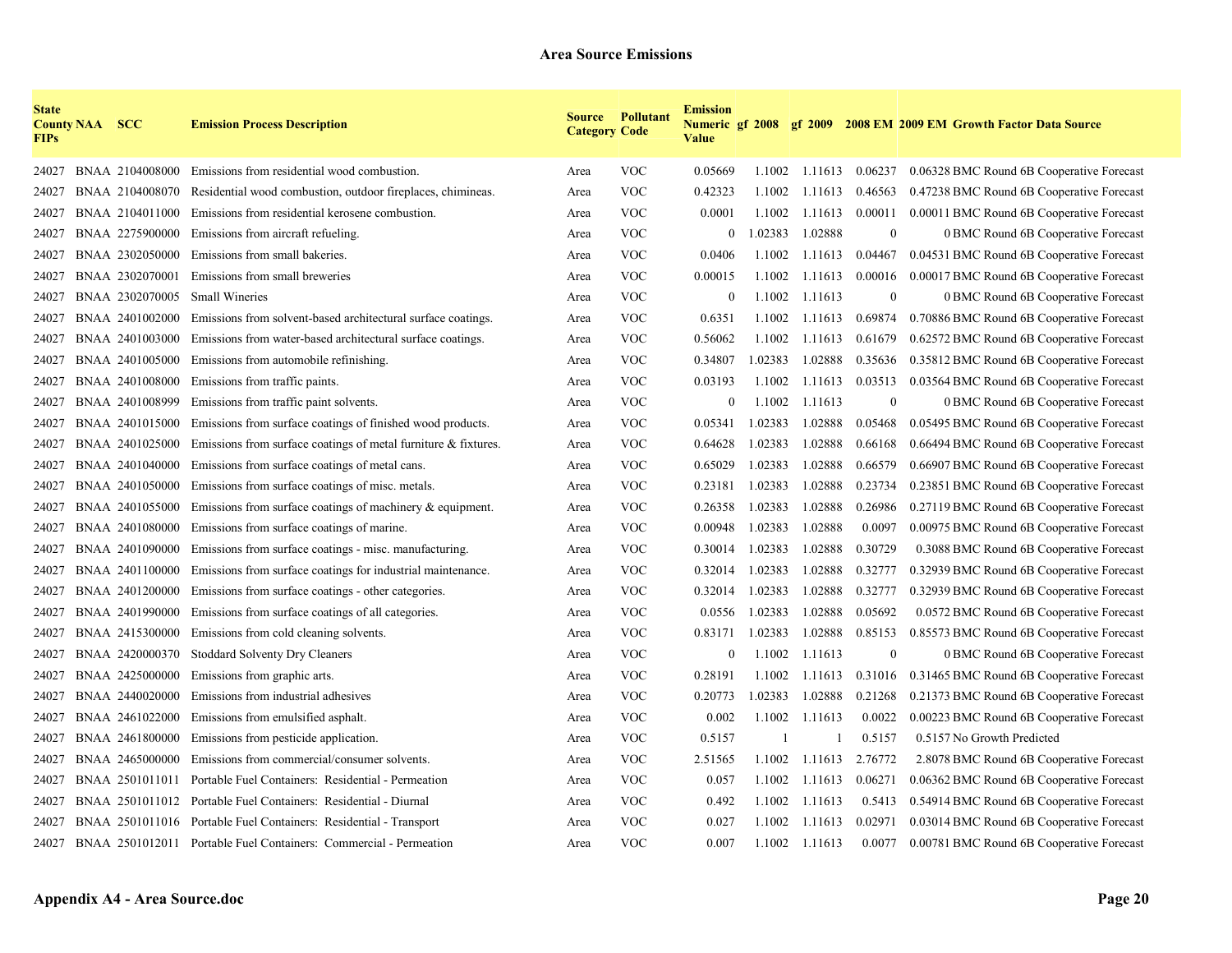| <b>State</b><br><b>FIPs</b> | <b>County NAA SCC</b> |                 | <b>Emission Process Description</b>                                              | <b>Category Code</b> | <b>Source Pollutant</b> | <b>Emission</b><br><b>Value</b> |              |                 |                  | Numeric gf 2008 gf 2009 2008 EM 2009 EM Growth Factor Data Source |
|-----------------------------|-----------------------|-----------------|----------------------------------------------------------------------------------|----------------------|-------------------------|---------------------------------|--------------|-----------------|------------------|-------------------------------------------------------------------|
| 24027                       |                       |                 | BNAA 2501012012 Portable Fuel Containers: Commercial - Diurnal                   | Area                 | <b>VOC</b>              | 0.088                           | 1.1002       |                 | 1.11613 0.09682  | 0.09822 BMC Round 6B Cooperative Forecast                         |
| 24027                       |                       |                 | BNAA 2501012016 Portable Fuel Containers: Commercial - Transport                 | Area                 | <b>VOC</b>              | 1.34                            | 1.1002       | 1.11613         | 1.47427          | 1.49561 BMC Round 6B Cooperative Forecast                         |
| 24027                       |                       | BNAA 2501060053 | Emissions from tank truck unloading.                                             | Area                 | <b>VOC</b>              | 0.14391                         | 1.11047      | 1.14002         | 0.15981          | 0.16406 MDE Mobile Sources - VMT Forecast                         |
| 24027                       |                       |                 | BNAA 2501060100 Emissions from Stage II refueling.                               | Area                 | <b>VOC</b>              | 0.53                            | 1.11047      | 1.14002         | 0.58855          | 0.60421 MDE Mobile Sources - VMT Forecast                         |
| 24027                       |                       | BNAA 2501060201 | Emissions from underground tank breathing.                                       | Area                 | <b>VOC</b>              | 0.1556                          | 1.11047      | 1.14002         | 0.17279          | 0.17739 MDE Mobile Sources - VMT Forecast                         |
| 24027                       |                       | BNAA 2505020030 | Emissions from crude oil marine vessel unloading.                                | Area                 | <b>VOC</b>              | $\theta$                        | 1.02383      | 1.02888         | $\bf{0}$         | 0 BMC Round 6B Cooperative Forecast                               |
| 24027                       |                       | BNAA 2505020060 | Emissions from residual oil marine vessel unloading.                             | Area                 | <b>VOC</b>              | $\overline{0}$                  | 1.02383      | 1.02888         | $\boldsymbol{0}$ | 0 BMC Round 6B Cooperative Forecast                               |
| 24027                       |                       | BNAA 2505020090 | Emissions from distillate oil marine vessel unloading.                           | Area                 | <b>VOC</b>              | $\theta$                        | 1.02383      | 1.02888         | $\overline{0}$   | 0 BMC Round 6B Cooperative Forecast                               |
| 24027                       |                       | BNAA 2505020120 | Emissions from gasoline marine vessel unloading.                                 | Area                 | <b>VOC</b>              | $\theta$                        | .02383       | 1.02888         | $\overline{0}$   | 0 BMC Round 6B Cooperative Forecast                               |
| 24027                       |                       | BNAA 2505020150 | Emissions from jet naphtha marine vessel unloading.                              | Area                 | <b>VOC</b>              | $\overline{0}$                  | .02383       | 1.02888         | $\overline{0}$   | 0 BMC Round 6B Cooperative Forecast                               |
| 24027                       |                       | BNAA 2505020180 | Emissions from kerosene marine vessel unloading.                                 | Area                 | <b>VOC</b>              | $\mathbf{0}$                    | .02383       | 1.02888         | $\overline{0}$   | 0 BMC Round 6B Cooperative Forecast                               |
| 24027                       |                       | BNAA 2505030120 | Emissions from tank trucks in transit.                                           | Area                 | <b>VOC</b>              | 0.01618                         | 1.11047      | 1.14002         | 0.01797          | 0.01845 MDE Mobile Sources - VMT Forecast                         |
| 24027                       |                       | BNAA 2601000000 | Emissions from incineration.                                                     | Area                 | <b>VOC</b>              | $\theta$                        | -1           | $\mathbf{1}$    | $\overline{0}$   | 0 No Growth Predicted                                             |
| 24027                       |                       | BNAA 2610000100 | Open Burning - All Categories - Yard Waste - Leaf Species Unspecified            | Area                 | <b>VOC</b>              | 0.01155                         | 1.1002       | 1.11613         | 0.01271          | 0.01289 BMC Round 6B Cooperative Forecast                         |
| 24027                       |                       | BNAA 2610000400 | Open Burning - All Categories - Yard Waste - Brush Species Unspecified Area      |                      | <b>VOC</b>              | 0.00625                         | 1.1002       | 1.11613         | 0.00688          | 0.00698 BMC Round 6B Cooperative Forecast                         |
| 24027                       |                       | BNAA 2610000500 | Open Burning - All Categories - Land Clearing Debris                             | Area                 | <b>VOC</b>              | 0.1223                          | 1.1002       | 1.11613         | 0.13455          | 0.1365 BMC Round 6B Cooperative Forecast                          |
| 24027                       |                       | BNAA 2610030000 | Open Burning - Residential - Household Waste - (says use other SCCs)             | Area                 | <b>VOC</b>              | 0.00601                         | 1.1002       | 1.11613         | 0.00661          | 0.00671 BMC Round 6B Cooperative Forecast                         |
| 24027                       |                       | BNAA 2620030000 | Emissions from solid waste landfills.                                            | Area                 | <b>VOC</b>              | 0.00814                         | 1.1002       | 1.11613         | 0.00895          | 0.00908 BMC Round 6B Cooperative Forecast                         |
| 24027                       |                       | BNAA 2630020000 | Emissions from POTWs.                                                            | Area                 | <b>VOC</b>              | 0.02375                         | 1.11261      | 1.13101         | 0.02642          | 0.02686 BMC Round 6B Cooperative Forecast                         |
| 24027                       |                       | BNAA 2660000000 | Emissions from soil/groundwater remediation.                                     | Area                 | <b>VOC</b>              | 0.03                            | -1           |                 | 0.03             | 0.03 No Growth Predicted                                          |
| 24027                       |                       | BNAA 2810001000 | Emissions from forest fires.                                                     | Area                 | <b>VOC</b>              | 0.00018                         | -1           |                 | 0.00018          | 0.00018 No Growth Predicted                                       |
| 24027                       |                       | BNAA 2810005000 | Emissions from slash burning.                                                    | Area                 | <b>VOC</b>              | $\theta$                        | $\mathbf{1}$ |                 | $\overline{0}$   | 0 No Growth Predicted                                             |
| 24027                       |                       | BNAA 2810015000 | Emissions from prescribed burning.                                               | Area                 | <b>VOC</b>              | 0.00182                         | $\mathbf{1}$ | 1               | 0.00182          | 0.00182 No Growth Predicted                                       |
| 24027                       |                       | BNAA 2810030000 | Emissions from structural fires.                                                 | Area                 | <b>VOC</b>              | 0.00308                         | 1.1002       | 1.11613         | 0.00339          | 0.00344 BMC Round 6B Cooperative Forecast                         |
| 24027                       |                       | BNAA 2810050000 | Motor Vehicle Fires                                                              | Area                 | <b>VOC</b>              | 0.0014                          | 1.1002       | 1.11613         | 0.00154          | 0.00156 BMC Round 6B Cooperative Forecast                         |
| 24027                       |                       | BNAA 2830000000 | Emissions from catastrophic/accidental releases/oil spills.                      | Area                 | <b>VOC</b>              | 0.00057                         | -1           | 1               | 0.00057          | 0.00057 No Growth Predicted                                       |
| 24510                       |                       | BNAA 2102004000 | Emissions from industrial distillate oil combustion.                             | Area                 | <b>VOC</b>              | 0.0003                          | 1.05332      | 1.06386         | 0.00032          | 0.00032 BMC Round 6B Cooperative Forecast                         |
| 24510                       |                       | BNAA 2102005000 | Emissions from industrial residual oil combustion.                               | Area                 | <b>VOC</b>              | 0.0003                          | 1.05332      | 1.06386         | 0.00032          | 0.00032 BMC Round 6B Cooperative Forecast                         |
| 24510                       |                       | BNAA 2103002000 | Emissions from commercial/institutional coal combustion.                         | Area                 | <b>VOC</b>              | 0.00034                         | 1.05332      | 1.06386         | 0.00036          | 0.00036 BMC Round 6B Cooperative Forecast                         |
| 24510                       |                       | BNAA 2103004000 | Emissions from commercial/institutional distillate oil combustion.               | Area                 | <b>VOC</b>              | 0.0021                          | 1.05332      | 1.06386         | 0.00221          | 0.00223 BMC Round 6B Cooperative Forecast                         |
| 24510                       |                       |                 | BNAA 2103005000 Emissions from commercial/institutional residual oil combustion. | Area                 | <b>VOC</b>              | 0.0002                          | 1.05332      | 1.06386         | 0.00021          | 0.00021 BMC Round 6B Cooperative Forecast                         |
| 24510                       |                       |                 | BNAA 2103006000 Emissions from commercial/institutional natural gas combustion.  | Area                 | <b>VOC</b>              | 0.01674                         | 1.05332      | 1.06386         | 0.01763          | 0.01781 BMC Round 6B Cooperative Forecast                         |
|                             |                       |                 | 24510 BNAA 2103007000 Emissions from commercial/institutional LPG combustion.    | Area                 | <b>VOC</b>              | 0.00016                         |              | 1.05332 1.06386 | 0.00017          | 0.00017 BMC Round 6B Cooperative Forecast                         |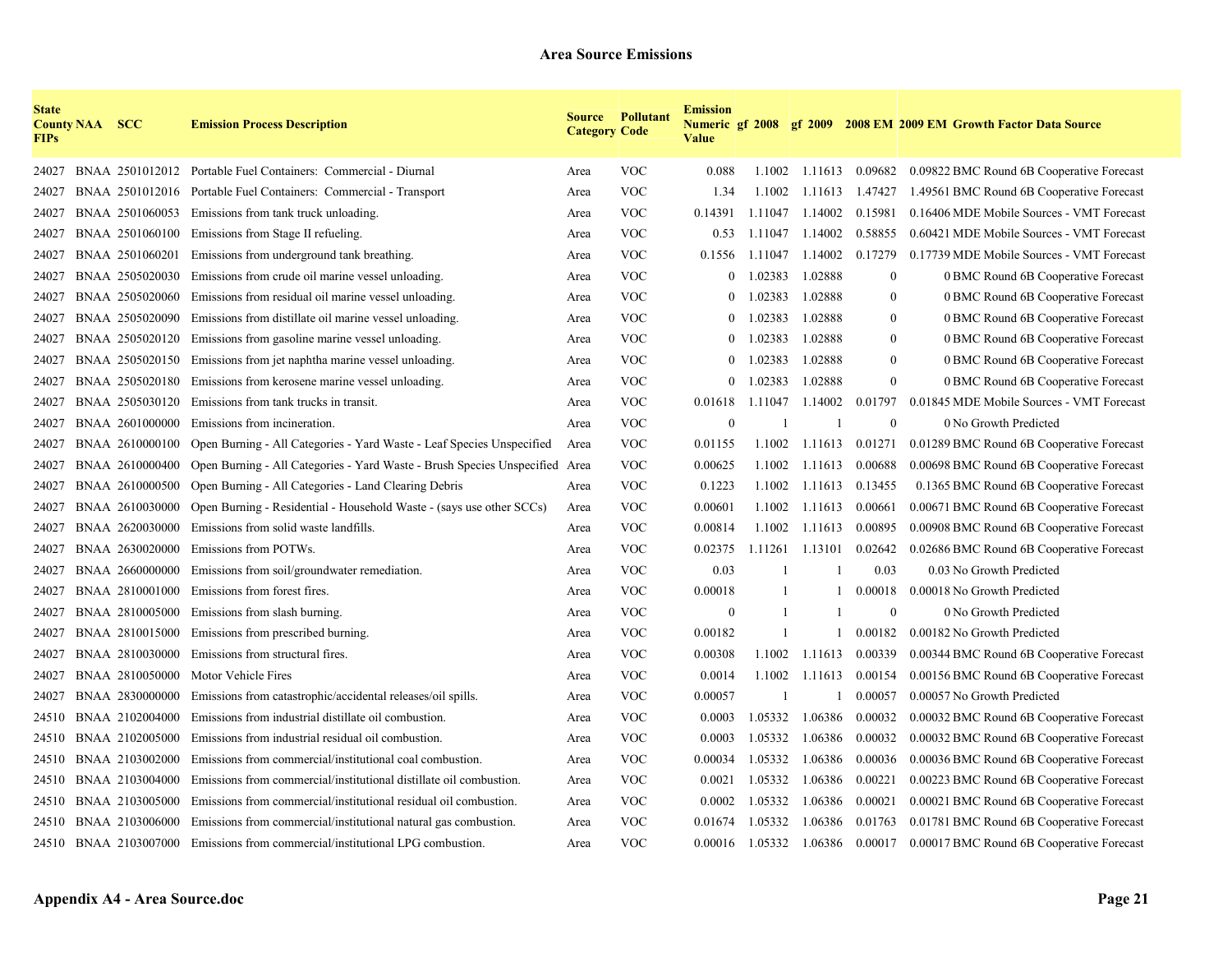| <b>State</b><br><b>FIPs</b> | <b>County NAA SCC</b> |                 | <b>Emission Process Description</b>                               | <b>Category Code</b> | <b>Source Pollutant</b> | <b>Emission</b><br><b>Value</b> |         |         |                | Numeric gf 2008 gf 2009 2008 EM 2009 EM Growth Factor Data Source |
|-----------------------------|-----------------------|-----------------|-------------------------------------------------------------------|----------------------|-------------------------|---------------------------------|---------|---------|----------------|-------------------------------------------------------------------|
| 24510                       |                       | BNAA 2103011000 | Emissions from commercial/institutional kerosene combustion.      | Area                 | <b>VOC</b>              | 0.0001                          | 1.05332 | 1.06386 | 0.00011        | 0.00011 BMC Round 6B Cooperative Forecast                         |
| 24510                       |                       | BNAA 2104002000 | Emissions from residential coal combustion.                       | Area                 | <b>VOC</b>              | 0.01663                         |         |         | 0.01663        | 0.01663 No Growth Predicted                                       |
| 24510                       |                       | BNAA 2104004000 | Emissions from residential distillate oil combustion.             | Area                 | <b>VOC</b>              | 0.006                           | 1.00698 | 1.01089 | 0.00604        | 0.00607 BMC Round 6B Cooperative Forecast                         |
| 24510                       |                       | BNAA 2104006000 | Emissions from residential natural gas combustion.                | Area                 | <b>VOC</b>              | 0.0484                          | 1.00698 | 1.01089 | 0.04873        | 0.04892 BMC Round 6B Cooperative Forecast                         |
| 24510                       |                       | BNAA 2104007000 | Emissions from residential LPG combustion.                        | Area                 | <b>VOC</b>              | 0.00073                         | 1.00698 | 1.01089 | 0.00073        | 0.00073 BMC Round 6B Cooperative Forecast                         |
| 24510                       |                       | BNAA 2104008000 | Emissions from residential wood combustion.                       | Area                 | <b>VOC</b>              | 0.16633                         | 1.00698 | 1.01089 | 0.16749        | 0.16814 BMC Round 6B Cooperative Forecast                         |
| 24510                       |                       | BNAA 2104008070 | Residential wood combustion, outdoor fireplaces, chimineas.       | Area                 | <b>VOC</b>              | 1.15047                         | 1.00698 | 1.01089 | 1.1585         | 1.163 BMC Round 6B Cooperative Forecast                           |
| 24510                       |                       | BNAA 2104011000 | Emissions from residential kerosene combustion.                   | Area                 | <b>VOC</b>              | 0.0004                          | 1.00698 | 1.01089 | 0.0004         | 0.0004 BMC Round 6B Cooperative Forecast                          |
| 24510                       |                       | BNAA 2275900000 | Emissions from aircraft refueling.                                | Area                 | <b>VOC</b>              | $\mathbf{0}$                    | 1.05332 | 1.06386 | $\theta$       | 0 BMC Round 6B Cooperative Forecast                               |
| 24510                       |                       | BNAA 2302050000 | Emissions from small bakeries.                                    | Area                 | <b>VOC</b>              | 0.0953                          | 1.00698 | 1.01089 | 0.09596        | 0.09634 BMC Round 6B Cooperative Forecast                         |
| 24510                       |                       | BNAA 2302070001 | Emissions from small breweries                                    | Area                 | <b>VOC</b>              | 0.00219                         | 1.00698 | 1.01089 | 0.00221        | 0.00222 BMC Round 6B Cooperative Forecast                         |
| 24510                       |                       | BNAA 2302070005 | <b>Small Wineries</b>                                             | Area                 | <b>VOC</b>              | $\boldsymbol{0}$                | 1.00698 | 1.01089 | $\theta$       | 0 BMC Round 6B Cooperative Forecast                               |
| 24510                       |                       | BNAA 2401002000 | Emissions from solvent-based architectural surface coatings.      | Area                 | <b>VOC</b>              | 1.55924                         | 1.00698 | 1.01089 | 1.57012        | 1.57622 BMC Round 6B Cooperative Forecast                         |
| 24510                       |                       | BNAA 2401003000 | Emissions from water-based architectural surface coatings.        | Area                 | <b>VOC</b>              | 1.37637                         | 1.00698 | 1.01089 | 1.38597        | 1.39136 BMC Round 6B Cooperative Forecast                         |
| 24510                       |                       | BNAA 2401005000 | Emissions from automobile refinishing.                            | Area                 | <b>VOC</b>              | 0.66338                         | 1.05332 | 1.06386 | 0.69875        | 0.70574 BMC Round 6B Cooperative Forecast                         |
| 24510                       |                       | BNAA 2401008000 | Emissions from traffic paints.                                    | Area                 | <b>VOC</b>              | 0.01456                         | 1.00698 | 1.01089 | 0.01467        | 0.01472 BMC Round 6B Cooperative Forecast                         |
| 24510                       |                       | BNAA 2401008999 | Emissions from traffic paint solvents.                            | Area                 | <b>VOC</b>              | $\mathbf{0}$                    | 1.00698 | 1.01089 | $\overline{0}$ | 0 BMC Round 6B Cooperative Forecast                               |
| 24510                       |                       | BNAA 2401015000 | Emissions from surface coatings of finished wood products.        | Area                 | <b>VOC</b>              | 0.05765                         | 1.05332 | 1.06386 | 0.06072        | 0.06133 BMC Round 6B Cooperative Forecast                         |
| 24510                       |                       | BNAA 2401025000 | Emissions from surface coatings of metal furniture $\&$ fixtures. | Area                 | <b>VOC</b>              | 0.68258                         | 1.05332 | 1.06386 | 0.71898        | 0.72617 BMC Round 6B Cooperative Forecast                         |
| 24510                       |                       | BNAA 2401040000 | Emissions from surface coatings of metal cans.                    | Area                 | <b>VOC</b>              | 1.59654                         | 1.05332 | 1.06386 | 1.68166        | 1.69849 BMC Round 6B Cooperative Forecast                         |
| 24510                       |                       | BNAA 2401050000 | Emissions from surface coatings of misc. metals.                  | Area                 | <b>VOC</b>              | 0.61405                         | 1.05332 | 1.06386 | 0.64679        | 0.65326 BMC Round 6B Cooperative Forecast                         |
| 24510                       |                       | BNAA 2401055000 | Emissions from surface coatings of machinery $\&$ equipment.      | Area                 | <b>VOC</b>              | 0.2615                          | 1.05332 | 1.06386 | 0.27545        | 0.2782 BMC Round 6B Cooperative Forecast                          |
| 24510                       |                       | BNAA 2401080000 | Emissions from surface coatings of marine.                        | Area                 | <b>VOC</b>              | 0.11313                         | 1.05332 | 1.06386 | 0.11916        | 0.12036 BMC Round 6B Cooperative Forecast                         |
| 24510                       |                       | BNAA 2401090000 | Emissions from surface coatings - misc. manufacturing.            | Area                 | <b>VOC</b>              | 0.73686                         | 1.05332 | 1.06386 | 0.77615        | 0.78392 BMC Round 6B Cooperative Forecast                         |
| 24510                       |                       | BNAA 2401100000 | Emissions from surface coatings for industrial maintenance.       | Area                 | <b>VOC</b>              | 0.78599                         | 1.05332 | 1.06386 | 0.82789        | 0.83618 BMC Round 6B Cooperative Forecast                         |
| 24510                       |                       | BNAA 2401200000 | Emissions from surface coatings - other categories.               | Area                 | <b>VOC</b>              | 0.78599                         | 1.05332 | 1.06386 | 0.82789        | 0.83618 BMC Round 6B Cooperative Forecast                         |
| 24510                       |                       | BNAA 2401990000 | Emissions from surface coatings of all categories.                | Area                 | <b>VOC</b>              | 0.03816                         | 1.05332 | 1.06386 | 0.0402         | 0.0406 BMC Round 6B Cooperative Forecast                          |
| 24510                       |                       | BNAA 2415300000 | Emissions from cold cleaning solvents.                            | Area                 | <b>VOC</b>              | 2.0311                          | 1.05332 | 1.06386 | 2.13939        | 2.16081 BMC Round 6B Cooperative Forecast                         |
| 24510                       |                       | BNAA 2420000370 | Stoddard Solventy Dry Cleaners                                    | Area                 | <b>VOC</b>              | 0.0584                          | 1.00698 | 1.01089 | 0.05881        | 0.05904 BMC Round 6B Cooperative Forecast                         |
| 24510                       |                       | BNAA 2425000000 | Emissions from graphic arts.                                      | Area                 | <b>VOC</b>              | 0.60186                         | 1.00698 | 1.01089 | 0.60605        | 0.60841 BMC Round 6B Cooperative Forecast                         |
| 24510                       |                       | BNAA 2440020000 | Emissions from industrial adhesives                               | Area                 | <b>VOC</b>              | 0.90446                         | 1.05332 | 1.06386 | 0.95269        | 0.96222 BMC Round 6B Cooperative Forecast                         |
| 24510                       |                       | BNAA 2461022000 | Emissions from emulsified asphalt.                                | Area                 | <b>VOC</b>              | 0.00491                         | 1.00698 | 1.01089 | 0.00495        | 0.00497 BMC Round 6B Cooperative Forecast                         |
|                             |                       |                 | 24510 BNAA 2461800000 Emissions from pesticide application.       | Area                 | <b>VOC</b>              | 0.13884                         |         | 1       | 0.13884        | 0.13884 No Growth Predicted                                       |